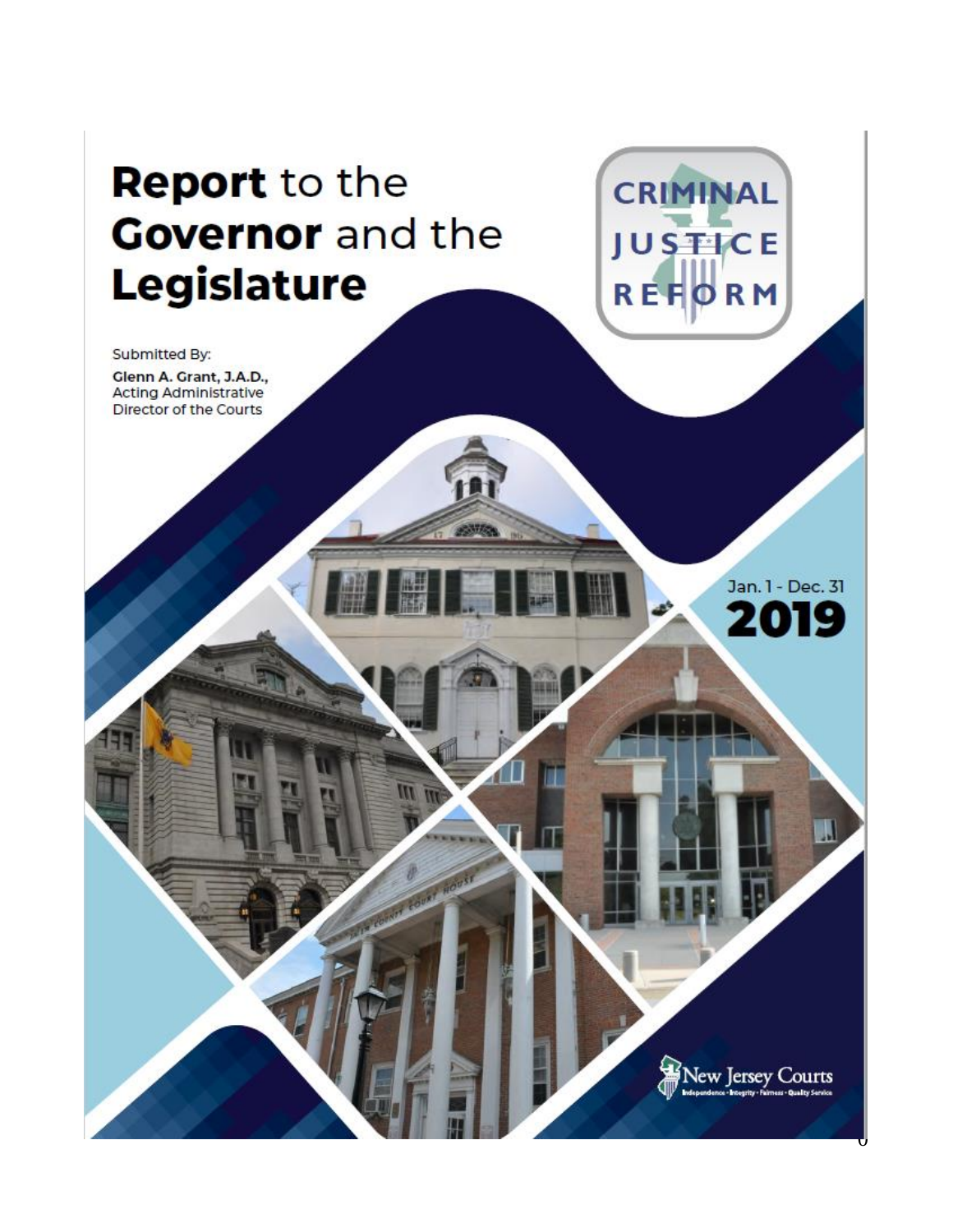## **Contents**

| I.   |                                                     |              |
|------|-----------------------------------------------------|--------------|
|      |                                                     |              |
|      |                                                     |              |
|      |                                                     |              |
|      |                                                     |              |
|      |                                                     |              |
|      |                                                     |              |
| II.  |                                                     |              |
|      |                                                     |              |
|      |                                                     |              |
|      |                                                     |              |
|      |                                                     |              |
| Ш.   | <b>CRIMINAL JUSTICE REFORM 2019 PERFORMANCE 23</b>  |              |
|      |                                                     |              |
|      |                                                     |              |
|      |                                                     |              |
|      |                                                     |              |
|      |                                                     |              |
| IV.  | PRETRIAL SERVICES PROGRAM OPERATIONS AND FUNDING 34 |              |
|      |                                                     |              |
|      |                                                     |              |
|      |                                                     |              |
| V.   | NEW JERSEY AS A PARTNER ON THE NATIONAL STAGE39     |              |
| VI.  |                                                     |              |
| VII. | ADDENDUM: DEVELOPMENT, MAINTENANCE AND              |              |
|      |                                                     |              |
| I.   |                                                     |              |
|      |                                                     |              |
|      |                                                     | $\mathbf{1}$ |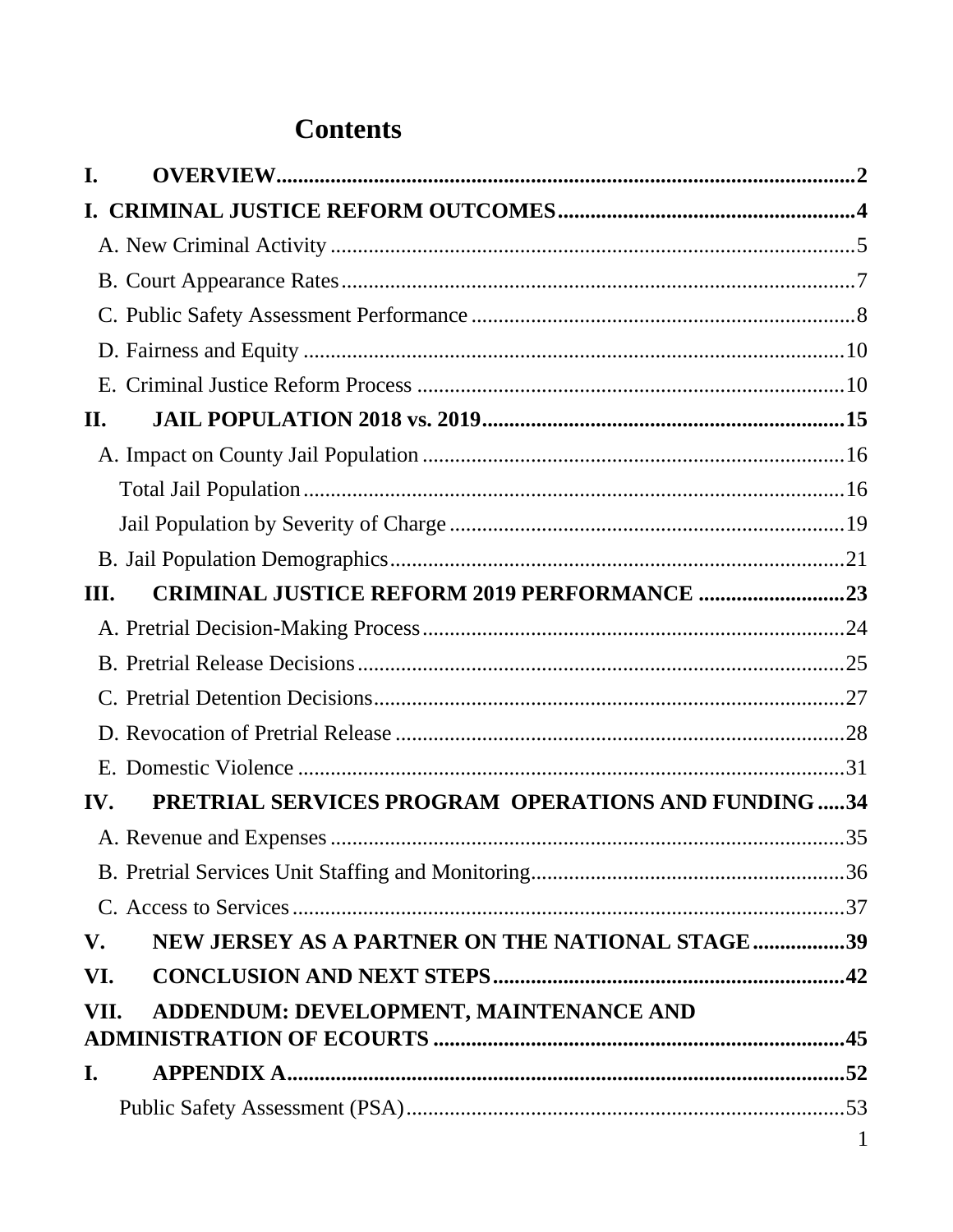## **I. OVERVIEW**

<span id="page-2-0"></span>*"Criminal Justice Reform has reduced the unnecessary detention of low-risk defendants, ensured community safety, and preserved the integrity of the criminal justice system."* 

*~Stuart Rabner, Chief Justice*

Criminal Justice Reform (CJR) brought monumental change to New Jersey's pretrial justice system.

The adoption of CJR required the support of all three branches of state government. Its continued success has required the commitment of individuals throughout our

criminal justice system: the defense bar, both public and private; prosecutors at the state and county levels; all levels of law enforcement, including sheriffs and wardens; various community groups; and the public.

Three years into its existence, CJR continues to perform admirably and, as this annual report details, with notable consistency. The positive results have attracted the attention and interest of court systems across the nation.

Under CJR, the use of monetary bail has been largely eliminated, replaced by a Public Safety Assessment tool that continues to classify a defendant's risk of committing a new criminal activity or failing to show up for court with a high degree of accuracy.

Low-risk defendants are most often released on a complaint-summons without being transported to jail or released on conditions set by the court. High-risk defendants are able to be detained upon motion of the prosecutor and order of the Court. An analysis of New Jersey's jail population on October 2, 2019 found 65 percent of the population faced charges of the first- or second- degree.

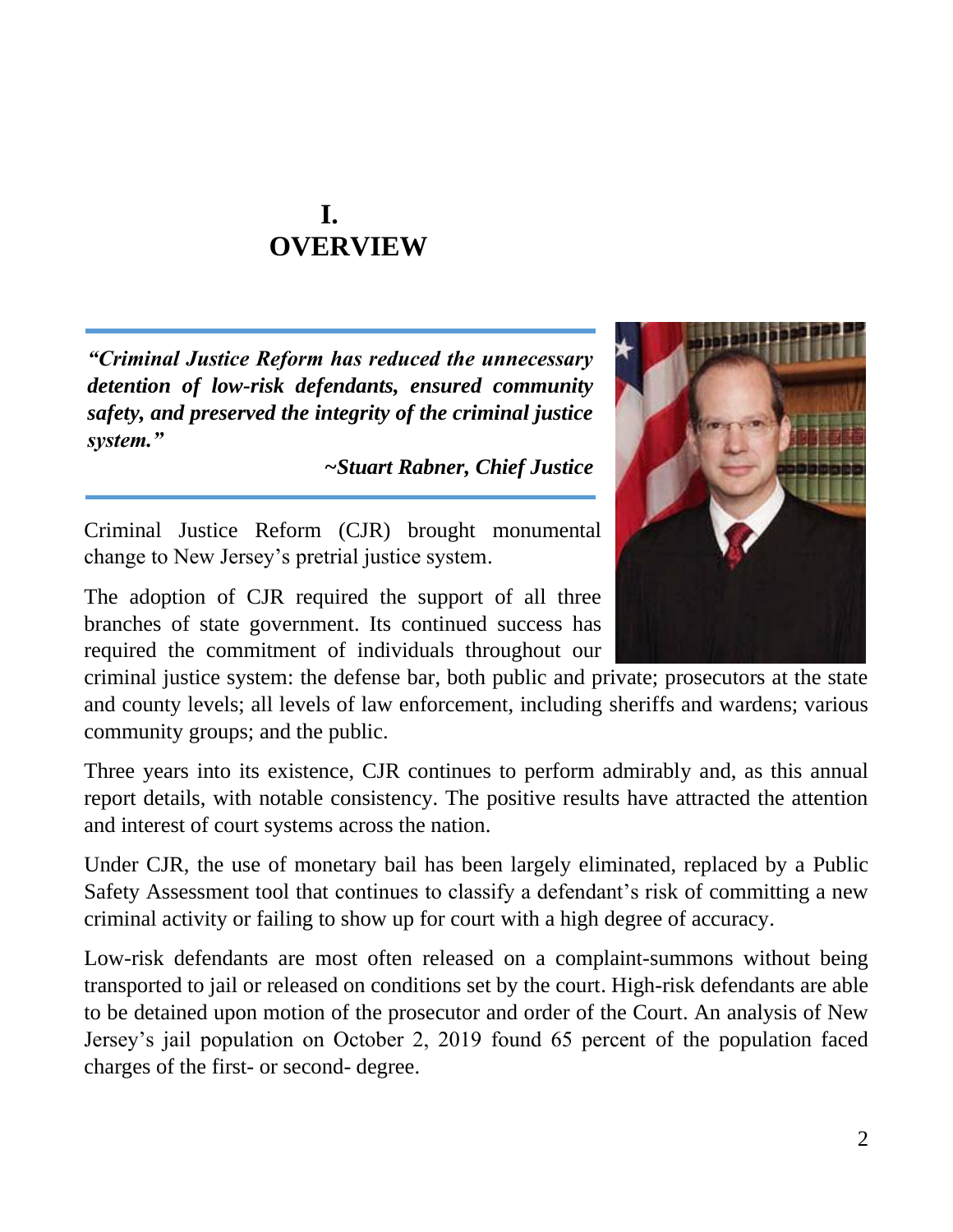New Jersey's jail population continues to decline, decreasing 6.4 percent from 2018 to 2019.

Meanwhile, recidivism and court appearance rates for defendants have remained largely the same as the rates under the previous bail system. The vast majority of defendants released pretrial under CJR return to court without being charged with new criminal activity and without fleeing.

Of those defendants released pretrial in 2018, 13.8 percent were charged with an indictable offense while on pretrial release and 0.4 percent were charged with a serious offense mandating no early release from prison upon conviction. The rates were virtually the same for those defendants released pretrial in 2017.

At its core, CJR balances the presumption of innocence and the right to a speedy trial with the State's obligation to assure community safety. In doing so, it embodies the principles of fairness required of our American justice system.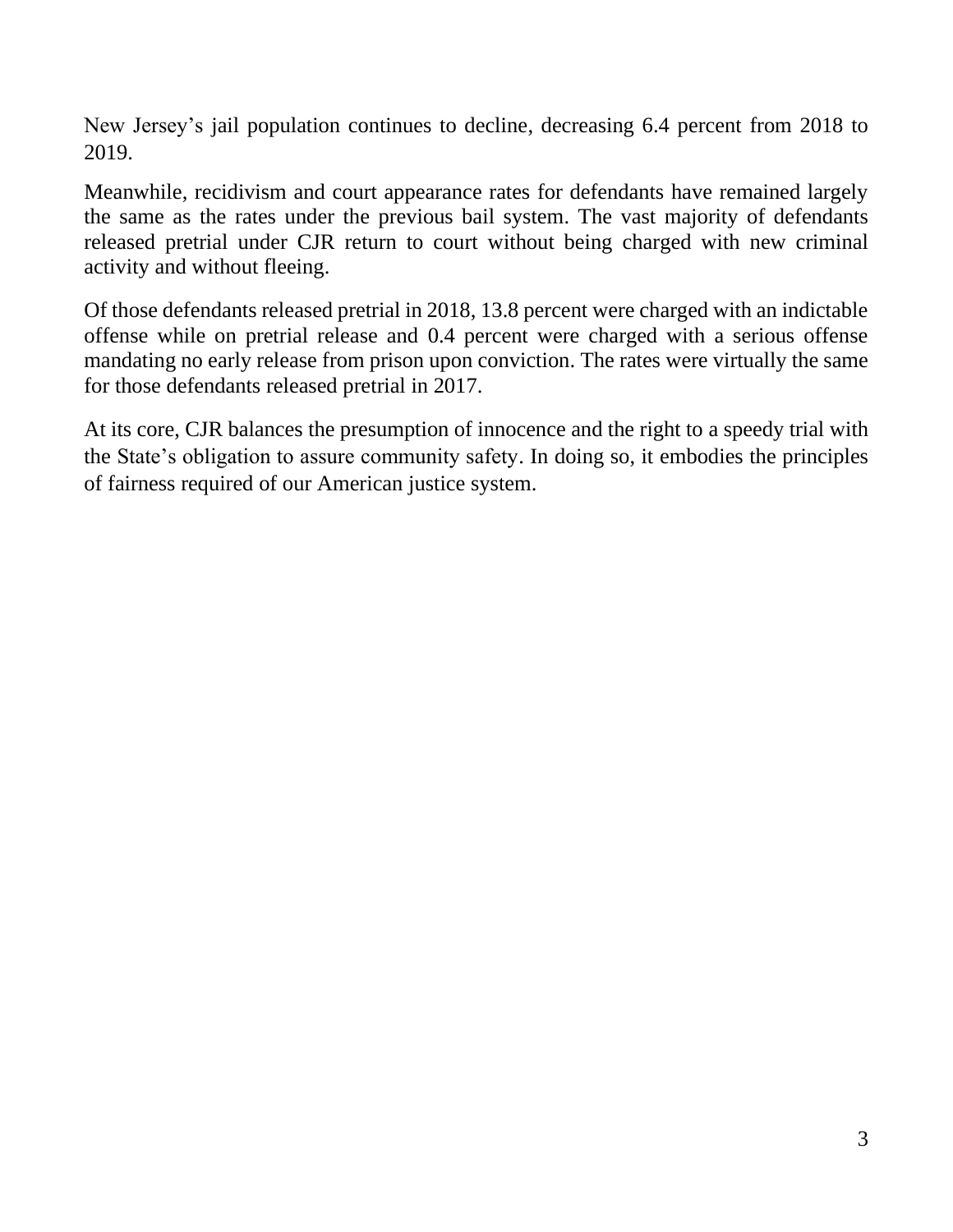**I.**

## <span id="page-4-0"></span>**CRIMINAL JUSTICE REFORM OUTCOMES**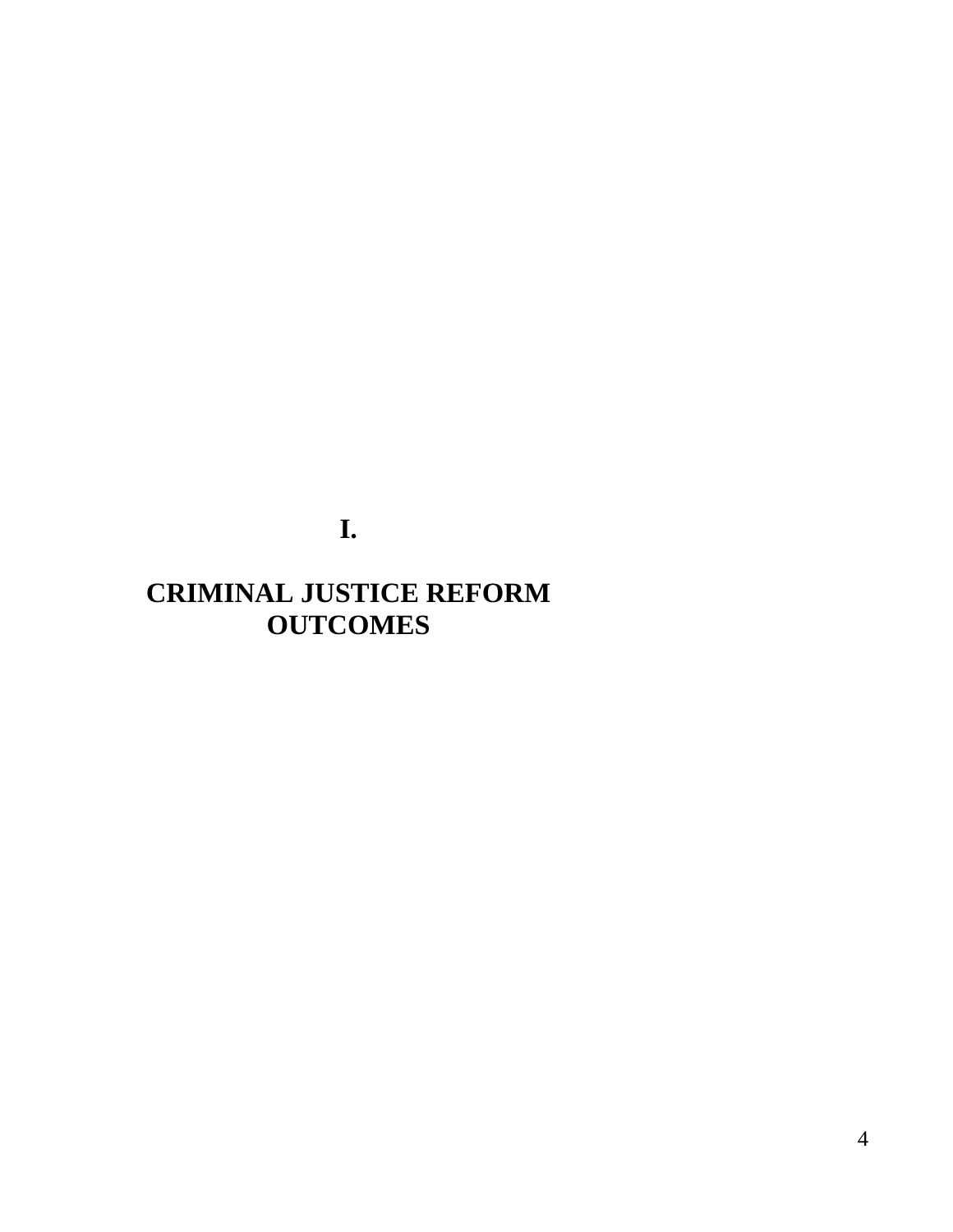The Judiciary is committed to the continued evaluation of the performance of Criminal Justice Reform. This section provides a statistical analysis of the outcomes of pretrial release, including the impact on new criminal activity and court appearance rates. This section also analyzes the accuracy of the Public Safety Assessment tool as well CJR's impact on creating a fairer criminal justice system.

## <span id="page-5-0"></span>**A. New Criminal Activity**

No criminal justice system can ensure that every defendant will strictly adhere to the conditions of their pretrial release while awaiting trial. However, under Criminal Justice Reform, the rate of alleged new criminal activity (NCA) for individuals released pretrial has remained consistently low - and similar to pre-CJR - as the vast majority of defendants return to court without being charged with a new offense.

The rate of alleged new criminal activity for individuals arrested and released pretrial in 2018 remained virtually the same as the rate for defendants arrested in 2017.

As shown in Fig. 1., the percentage of defendants arrested in 2018 and subsequently charged with an indictable offense increased slightly to 13.8 percent. The rate of pretrial defendants arrested in 2018 and subsequently charged with a disorderly persons offense dropped slightly to 12.9 percent.



#### **Fig. 1. New Criminal Activity**

While overall NCA rates remained stable, the number of defendants charged with serious offenses dropped significantly from 2017 to 2018.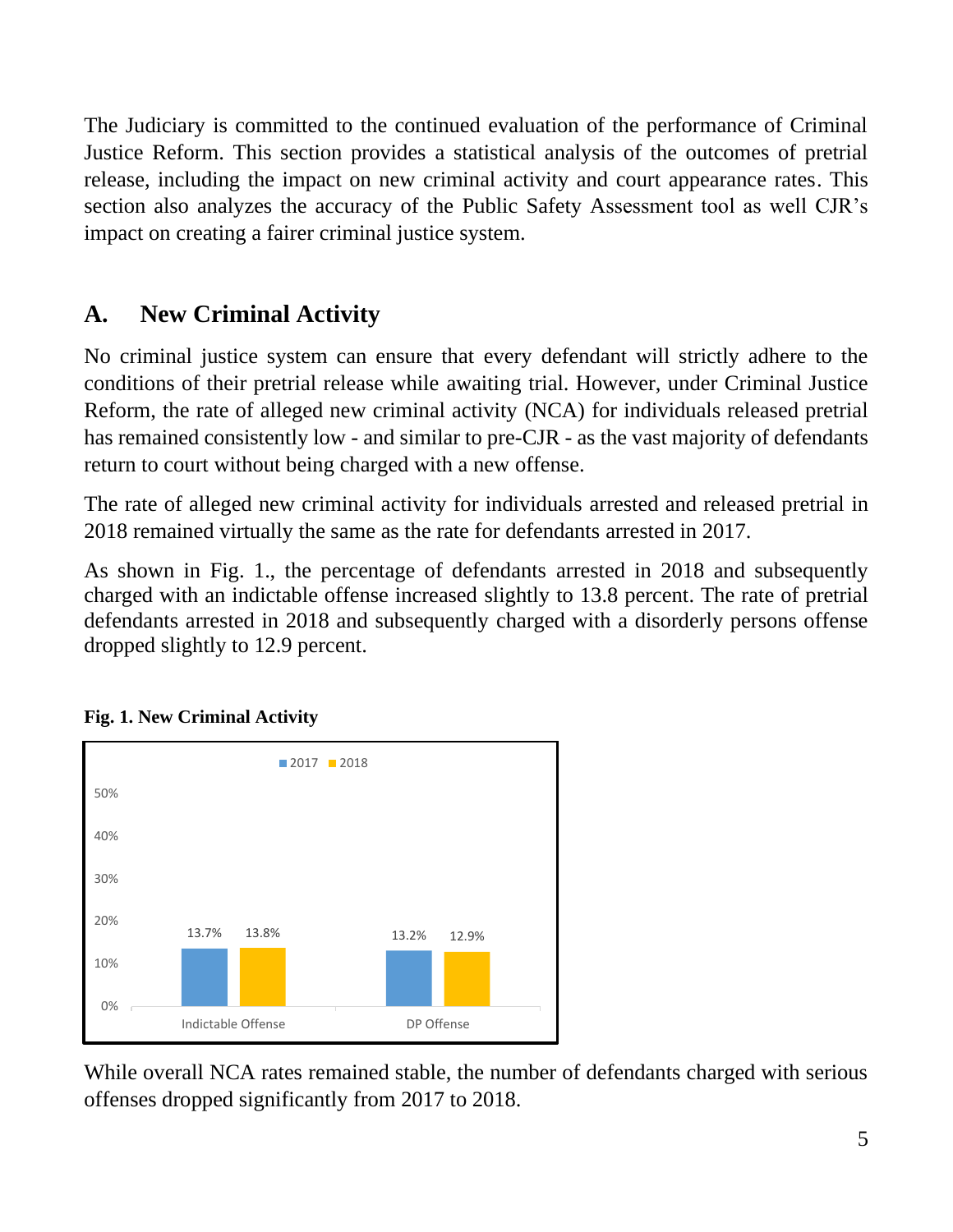Of the defendants arrested and released pretrial in 2018, fewer than 1 percent were charged with committing a No Early Release Act  $(NERA)^1$  or a Graves Act<sup>2</sup> offense.

More specifically:

- 0.4 percent of defendants arrested and released pretrial in 2018 were charged with a serious offense mandating no early release from prison upon conviction, compared to 1.6 percent of such defendants in 2017; and
- 0.3 percent of defendants arrested and released pretrial in 2018 were charged with a non-NERA Graves Act gun offense as their primary offense, compared to 0.7 percent of such defendants in 2017.

**Fig. 2. New Criminal Activity, NERA or Non-NERA Graves, 2017 and 2018**



<sup>&</sup>lt;sup>1</sup> NERA offenses are defined under N.J.S.A. 2C:43-7.2 and include the most serious first- and seconddegree offenses. A defendant convicted of a NERA offense must serve no less than 85 percent of the sentence imposed before becoming eligible for parole.

<sup>2</sup> Graves Act offenses are defined under N.J.S.A. 2C:43-7 and include offenses related to unlawful possession of weapon (firearms). A defendant convicted of a Graves Act offense must serve no less than one-half of the sentence imposed or 42 months, whichever is greater, or 18 months in the case of a fourthdegree crime, before becoming eligible for parole.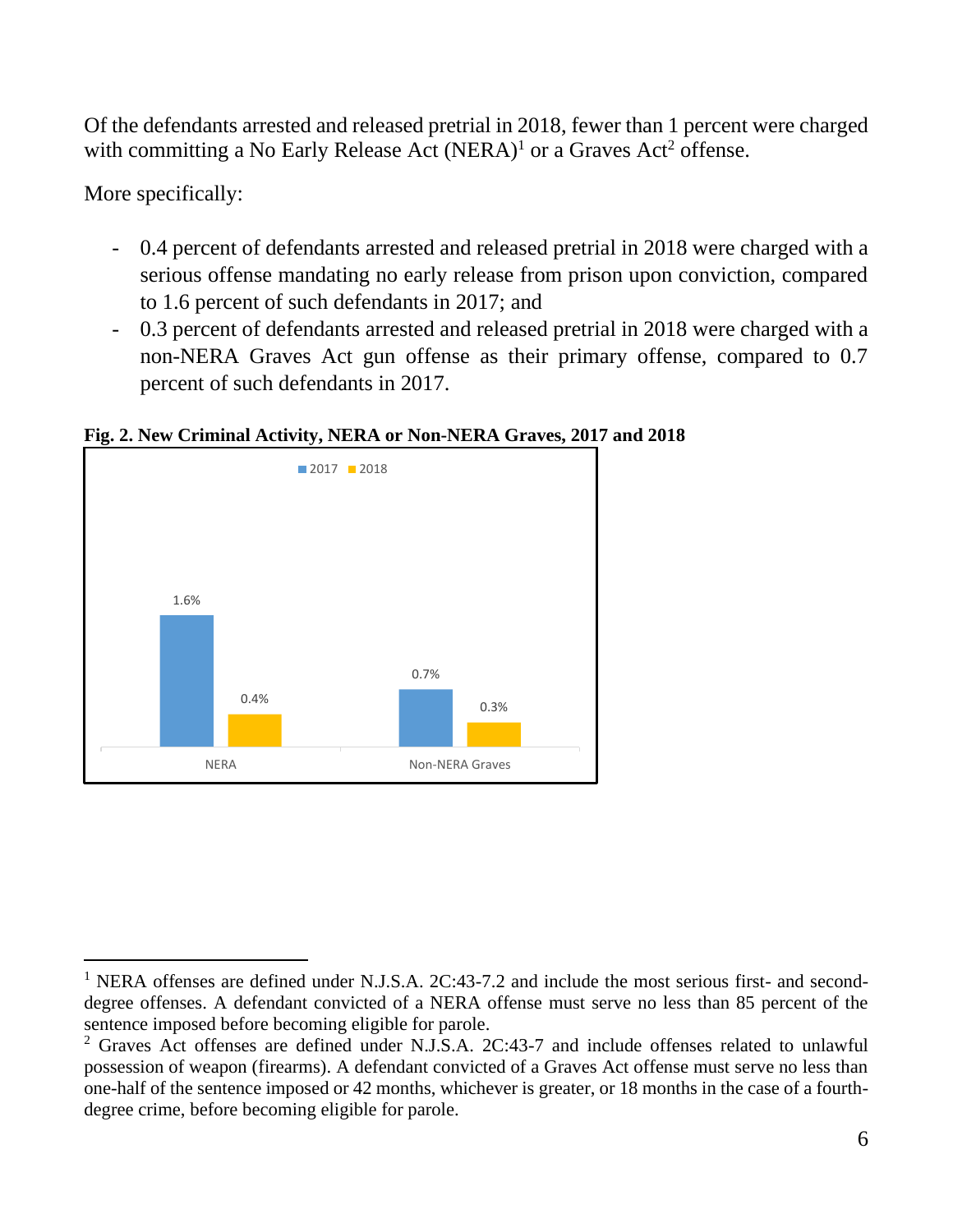The Judiciary's findings in this area align with overall rates for crime and violent crime in New Jersey, which have continued to decrease according to the State Police Uniform Crime Report.

## <span id="page-7-0"></span>**B. Court Appearance Rates**

Court appearance rates are a critical measurement of the success of a pretrial justice system. Defendants arrested in 2018 continued to appear in court at a nearly 90 percent rate. That includes court appearances for municipal disorderly persons events, criminal postindictment events, and family court contempt of restraining order events<sup>3</sup> for defendants issued either a complaint-summons or a complaint-warrant.

As Figure 3 shows, the court appearance rate increased slightly from 2017 to 2018. Defendants arrested in 2017 appeared, on average, for 89.4 percent of pretrial court appearances; defendants arrested in 2018 made, on average, 89.9 percent of their court appearances.



#### **Fig. 3. Court Appearance Rate**

<sup>&</sup>lt;sup>3</sup> When a prosecutor downgrades criminal charges related to a violation of a domestic violence restraining order, defendants are required to appear in Family court rather than Criminal court.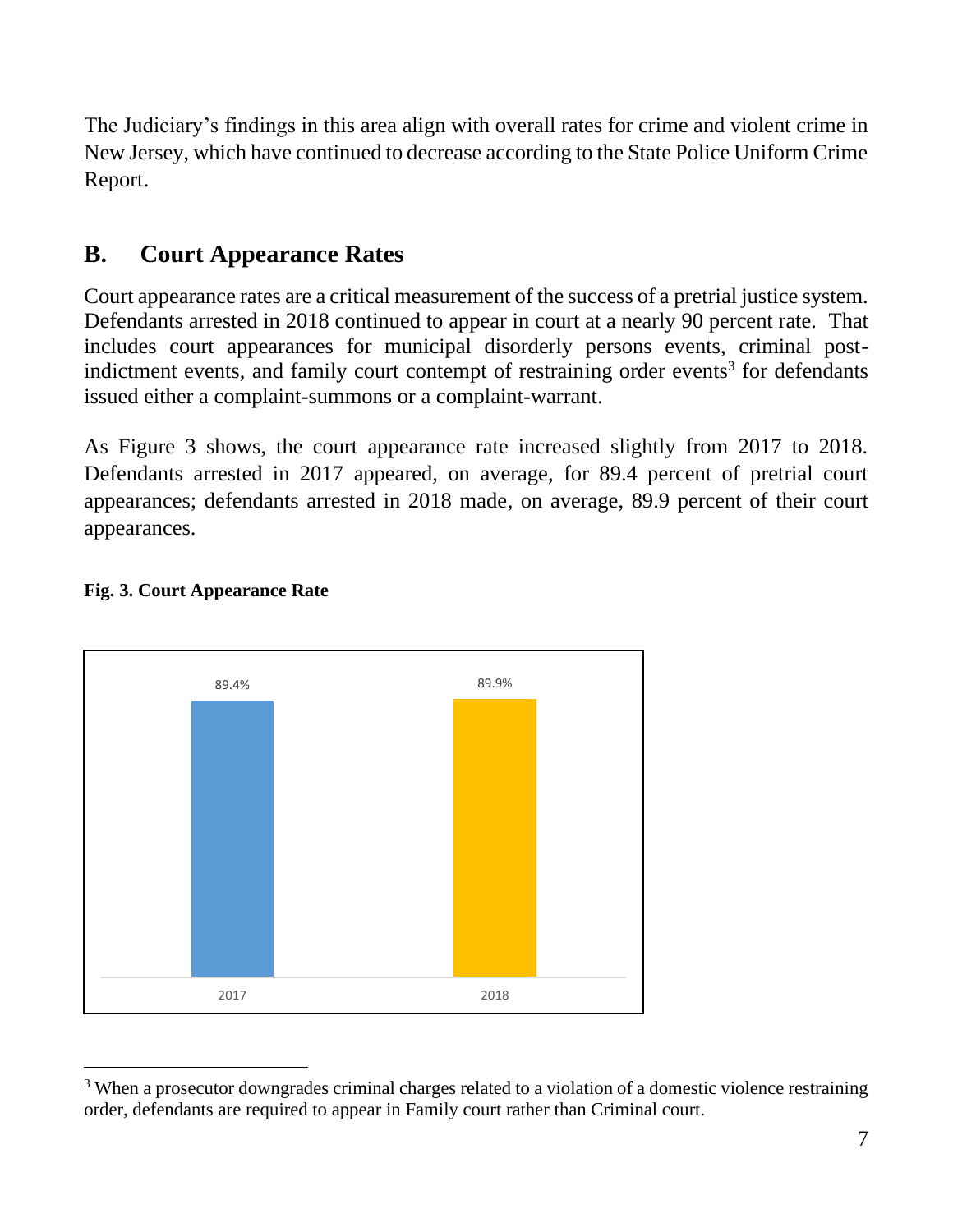In addition to the high court appearance rates, cases were still being disposed of within appropriate time frames at high rates. Figure 4 shows that for cases that began in 2017, 78.2 percent were disposed within a 22-month period; in 2018, the percentage was 77.1.





The continued high rate of cases disposed, as well as the continued low rate for new criminal activity (Fig. 1, above), suggest that defendants, even after missing an appearance, continue to return for future court dates and are not fleeing.

## <span id="page-8-0"></span>**C. Public Safety Assessment Performance**

The Public Safety Assessment (PSA) plays a crucial role in the success of Criminal Justice Reform. It provides judges with an objective analysis of the likelihood that a defendant will fail to appear in court or be charged with a new indictable crime or disorderly persons offense<sup>4</sup> while on pretrial release. It is an objective risk assessment tool developed through the use of national empirical data and validated with data from New Jersey. See Appendix A for more information on the PSA.

<sup>&</sup>lt;sup>4</sup> "Offense" here is defined as the issuance of a new indictable or disorderly persons charge, allegedly committed while the defendant was on pretrial release.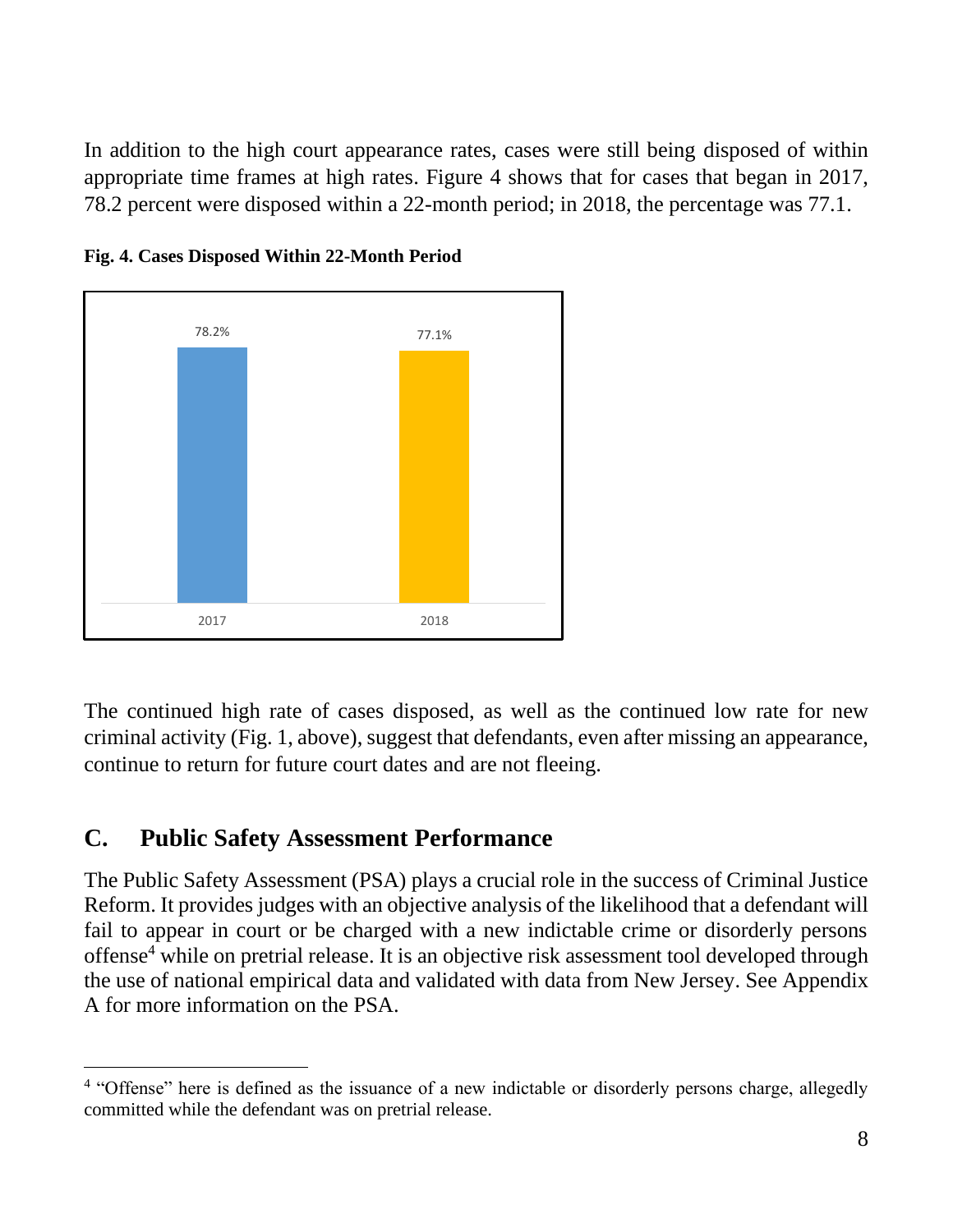The PSA gives each defendant a risk score ranging from 1 to 6 on two separate scales: new criminal activity (NCA) and failure to appear in court (FTA). A "1" signifies the lowest risk level and a "6" the highest. The PSA also includes a flag to indicate whether the defendant presents an elevated risk of being charged with committing a new violent offense<sup>5</sup> while on pretrial release.

While the PSA assists judges in making informed release decisions, it does not replace judicial discretion or the need for judges to render a release decision that is tailored to the individual defendant. Judges must also consider information provided by the prosecutor and defense attorney.

To evaluate the 2018 performance of the PSA, Judiciary researchers generated PSA results for all defendants issued complaint-summonses and complaint-warrants in 2018, and then compared the risk scores to actual rates of failure to appear and alleged commission of new offenses while on pretrial release. Defendants issued either a complaint-summons or complaint-warrant in 2018 were tracked throughout the pretrial period from arrest to disposition, or through October 31, 2019, to ensure that the majority of those cases were disposed.<sup>6</sup> The evaluation confirmed that the PSA continues to classify defendants' risk levels with notable accuracy.

A review of PSA risk scores and their outcomes found that as the risk scores for NCA increased, the defendants' actual failure rates increased as well. For example, only 9 percent of defendants who received an NCA score of "1" were charged with a new offense while on pretrial release, while 53 percent of defendants with an NCA score of "6" were charged with a new offense while on pretrial release.

The PSA also includes a New Violent Criminal Activity (NVCA) flag that, when checked, indicates that a defendant presents a risk to commit a violent crime. Defendants who received an NVCA flag were more likely to be charged with committing a new violent offense while on pretrial release (11.3 percent) than defendants who did not receive the NVCA flag (4.8 percent).

<sup>&</sup>lt;sup>5</sup> Examples of violent offenses include murder, homicide, manslaughter, assault involving physical injury (including simple assault), kidnapping, abduction, human trafficking, person-to-person sex offenses (such as rape and sexual assault), robbery, carjacking, and terrorism. A charge of attempt, solicitation, or conspiracy to commit any of those offenses is considered a violent offense.

<sup>6</sup> The 2019 arrest data will be collected and analyzed after October 31, 2020.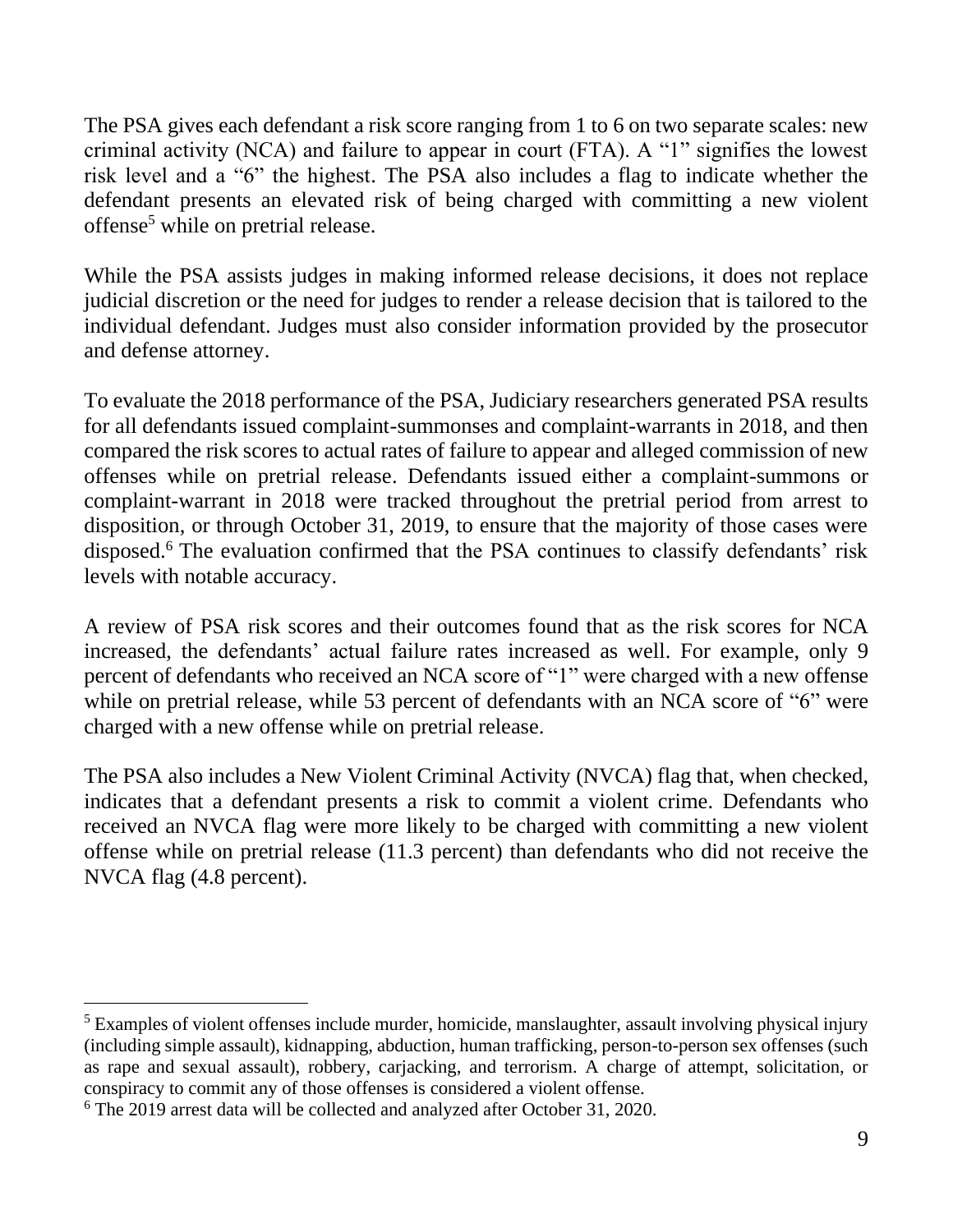## <span id="page-10-0"></span>**D. Fairness and Equity**

Criminal Justice Reform balances an individual's constitutional rights with the public's need for safety to create a fairer system of pretrial justice.

The removal of bail as a primary consideration in the release of defendants has created a fairer system. The total number of defendants sitting in jail from 2017 through 2019 is far less than it was under the system of bail, and that holds true for defendants of all races. The practice of holding low-risk defendants in jail on bails of \$2,500 or less continues to decline dramatically. In 2019, bail was nearly eliminated for CJR-eligible defendants.<sup>7</sup>

Still, historical inequities continue. Black defendants are more likely to be charged with complaint-warrants at the earliest stages of the criminal justice process and are likely to spend more time in jail awaiting case disposition. Black defendants continued to make up 55 percent of the jail population in 2019.

Fairness and equity require that all stakeholders and decision makers in the criminal justice system work together to fulfill the aim of the criminal justice system by upholding the defendant's constitutional rights while also protecting community safety.

The following analysis shows the data related to fairness and equity during the criminal justice process, specifically in regard to the summons/warrant decision and the total time defendants spend in jail waiting for their cases to be disposed.

## <span id="page-10-1"></span>**E. Criminal Justice Reform Process**

The criminal justice process begins with a defendant's interaction with law enforcement. Law enforcement may directly issue a complaint-summons without a review by a judicial officer or request that a judicial officer review the complaint and make the decision to issue a complaint-summons or a complaint-warrant. Defendants charged on a complaintsummons are released immediately without conditions and provided a court date.

Defendants charged with a crime or disorderly persons offense on a complaint-warrant are considered CJR "eligible defendants" and are committed to the county jail. A first appearance hearing will be held within 24 to 48 hours for the judge to make a release decision. At this court proceeding, the judge considers information presented by the

 $7$  The CJR statute defines an eligible defendant as "a person for whom a complaint-warrant is issued for an initial charge involving an indictable offense or disorderly persons offense."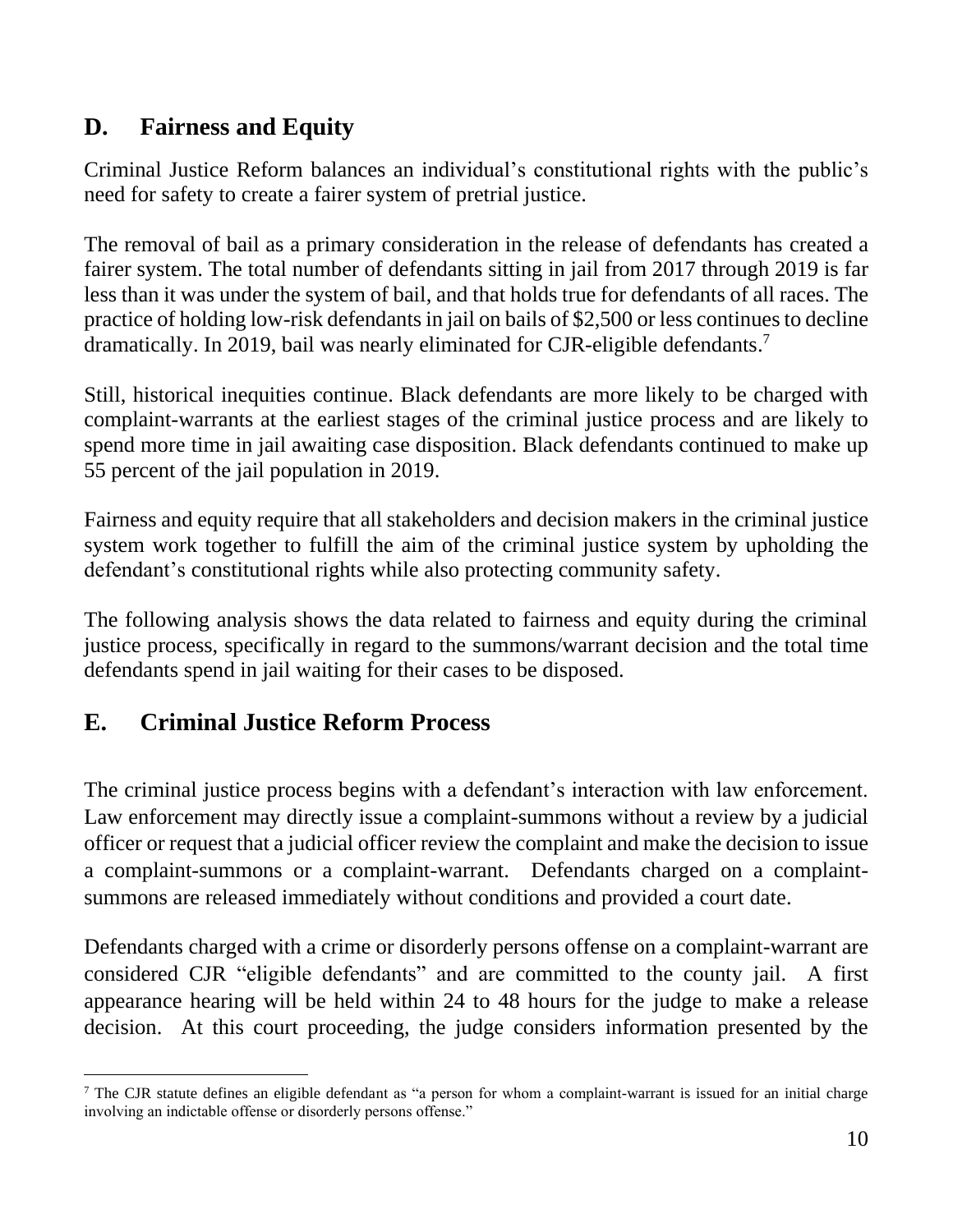parties, pretrial services, and the PSA risk assessment to determine appropriate release conditions.

If the prosecutor files a motion for pretrial detention prior to the first appearance, the court will schedule a detention hearing to determine whether to detain or release the defendant. If the judge finds that no combination of conditions or level of monitoring will reasonably assure the safety of the community, and assure that the defendant will appear for court and not obstruct the criminal justice process, the defendant will be detained pending trial in accordance with the speedy trial provisions in the CJR law.

## **Summons/Warrant Decision**

The decision by law enforcement to issue a complaint-summons or seek a complaintwarrant from the court is informed by various factors, including the results of a preliminary PSA initiated by law enforcement, court rules, and Attorney General-issued directives to guide law enforcement. Because of the increased availability of objective information, such as the defendants' criminal histories, court appearances, and risk results, as well as early charge screening by prosecutors or senior law enforcement officers, the vast majority of defendants are properly categorized as lower risk and released on a complaint-summons without commitment to the county jail. Defendants categorized as higher risk or charged with more serious crimes are arrested on complaint-warrants and committed to the county jail for a risk assessment and a pretrial release decision, consistent with the CJR law.

In 2018, 88,146 defendants (68.4 percent) received a complaint-summons and 40,750 (31.6 percent) received a complaint-warrant.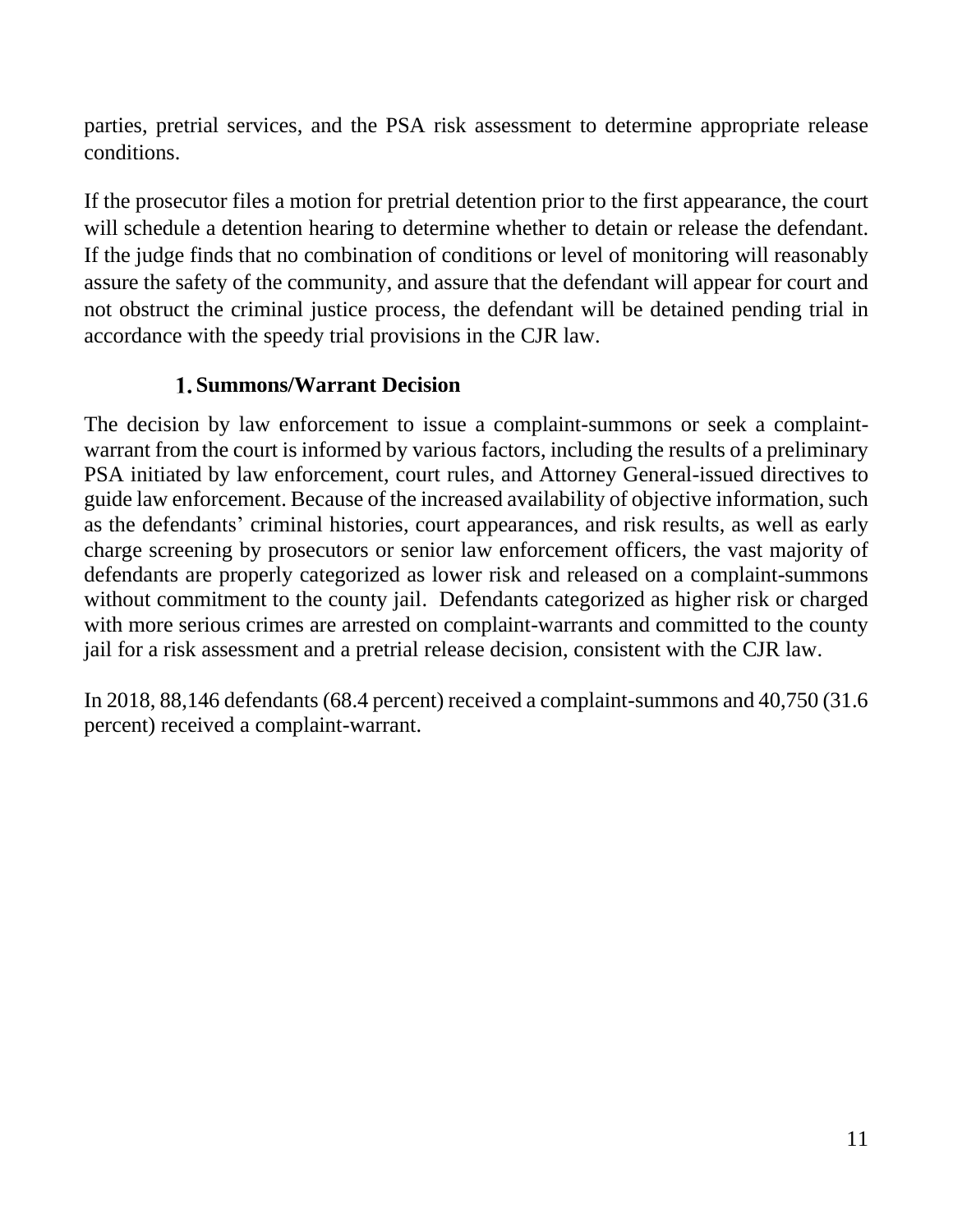

**Fig. 5. Summons vs. Warrant, 2017 and 2018**

The percentage of complaint-summonses issued versus complaint-warrants has remained relatively stable under CJR. In 2017, 29.1 percent of defendants were issued a complaintwarrant and committed to the county jail. In 2018, the percentage of defendants committed to jail increased slightly, to 31.6 percent.

## **Issuance of Complaint-Warrants by Race**

Black defendants are disproportionately represented in both the overall population of people issued complaints and the population of defendants that receive complaint-warrants. While the population of New Jersey is  $14.1\%$  black,<sup>8</sup> as Figure 6 shows, black defendants made up 41 percent of the defendant population in 2018 and were issued 50 percent of the complaint-warrants.

<sup>8</sup> 2017: ACS 1-Year Estimates Data Profiles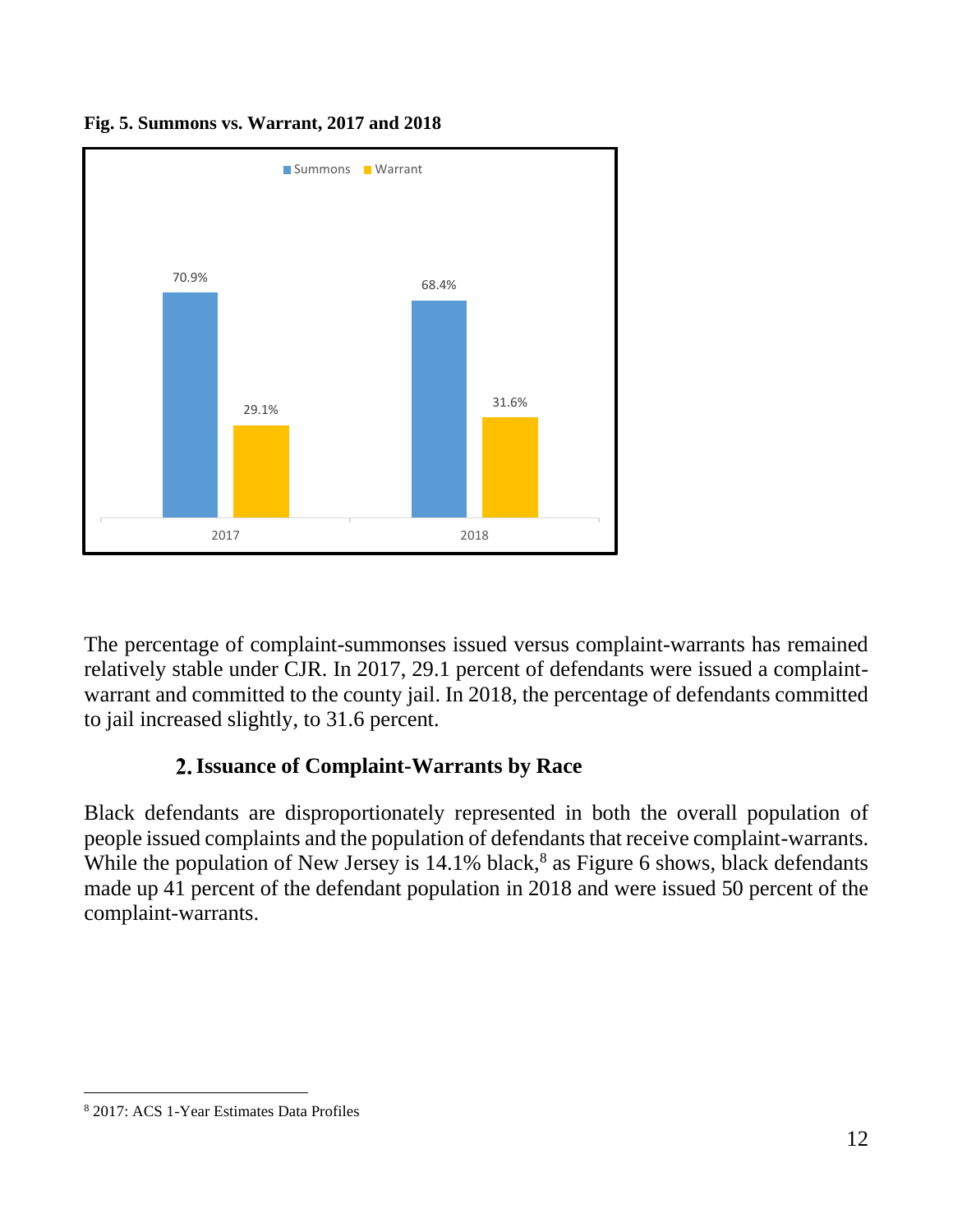

**Fig. 6. Complaint-Warrants by Race**

Of all complaints issued to black defendants, 38 percent were handled as complaintwarrants. By contrast, as Figure 7 shows, 27 percent of white defendants were issued a complaint-warrant.



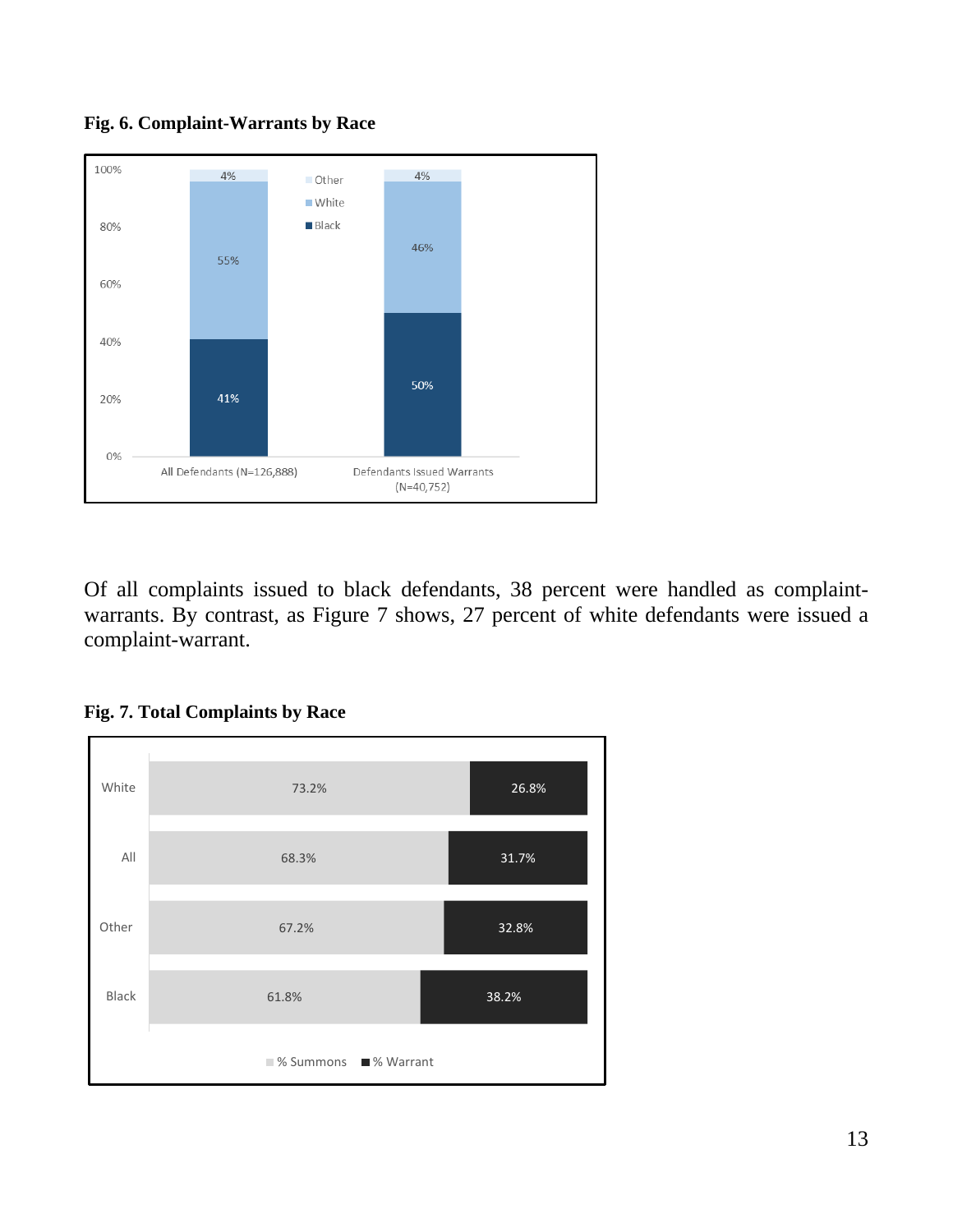### **Total Time in Jail Pretrial**

The amount of time defendants spent in jail immediately after being issued a complaintwarrant was also analyzed. The average time spent in jail was 37.2 days for defendants arrested in 2017 and 34.7 days for defendants arrested in 2018.

**Fig. 8. Average Days in Jail, Defendants Issued Complaint-Warrants, 2017 and 2018**

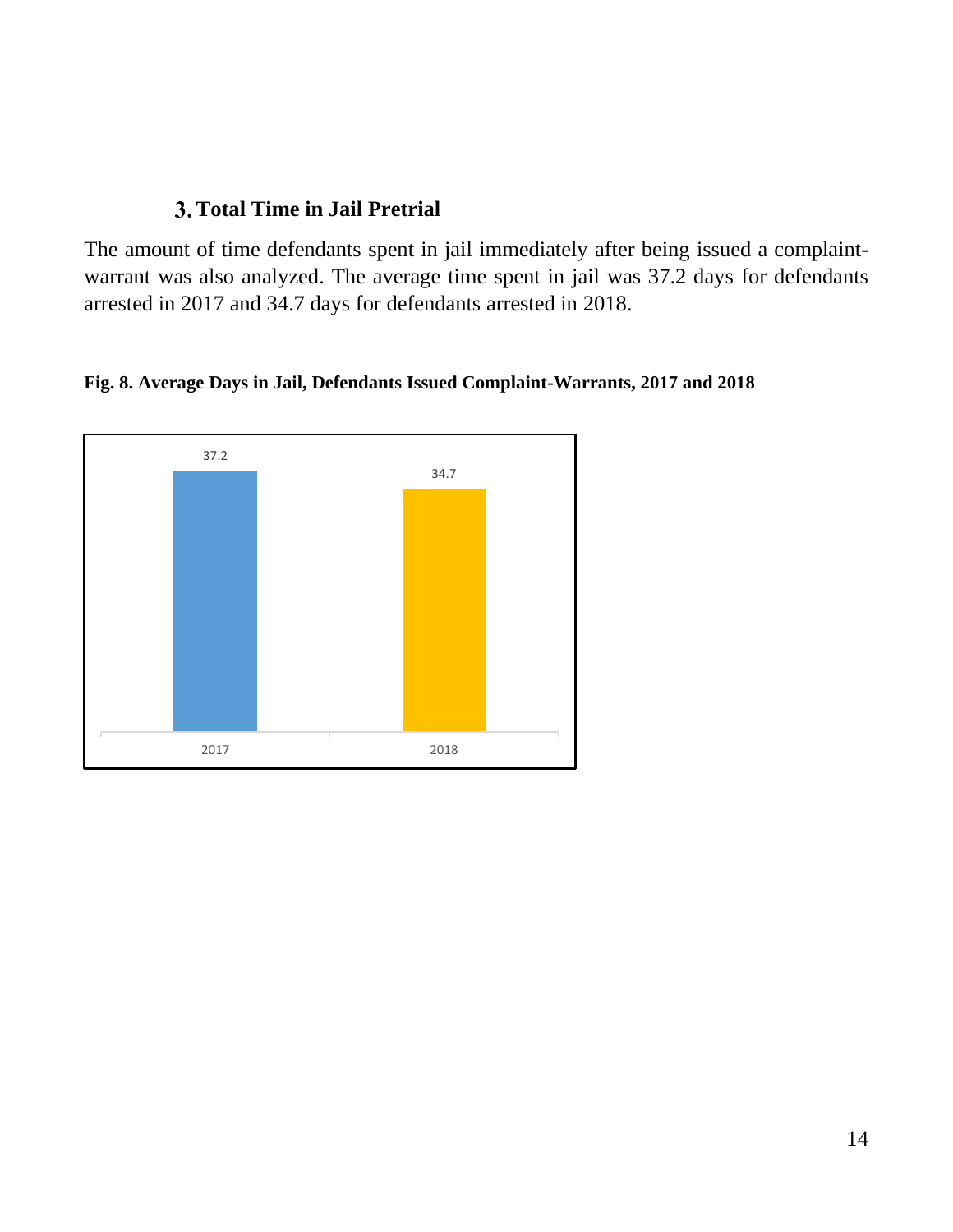<span id="page-15-0"></span>**II. JAIL POPULATION 2018 vs. 2019**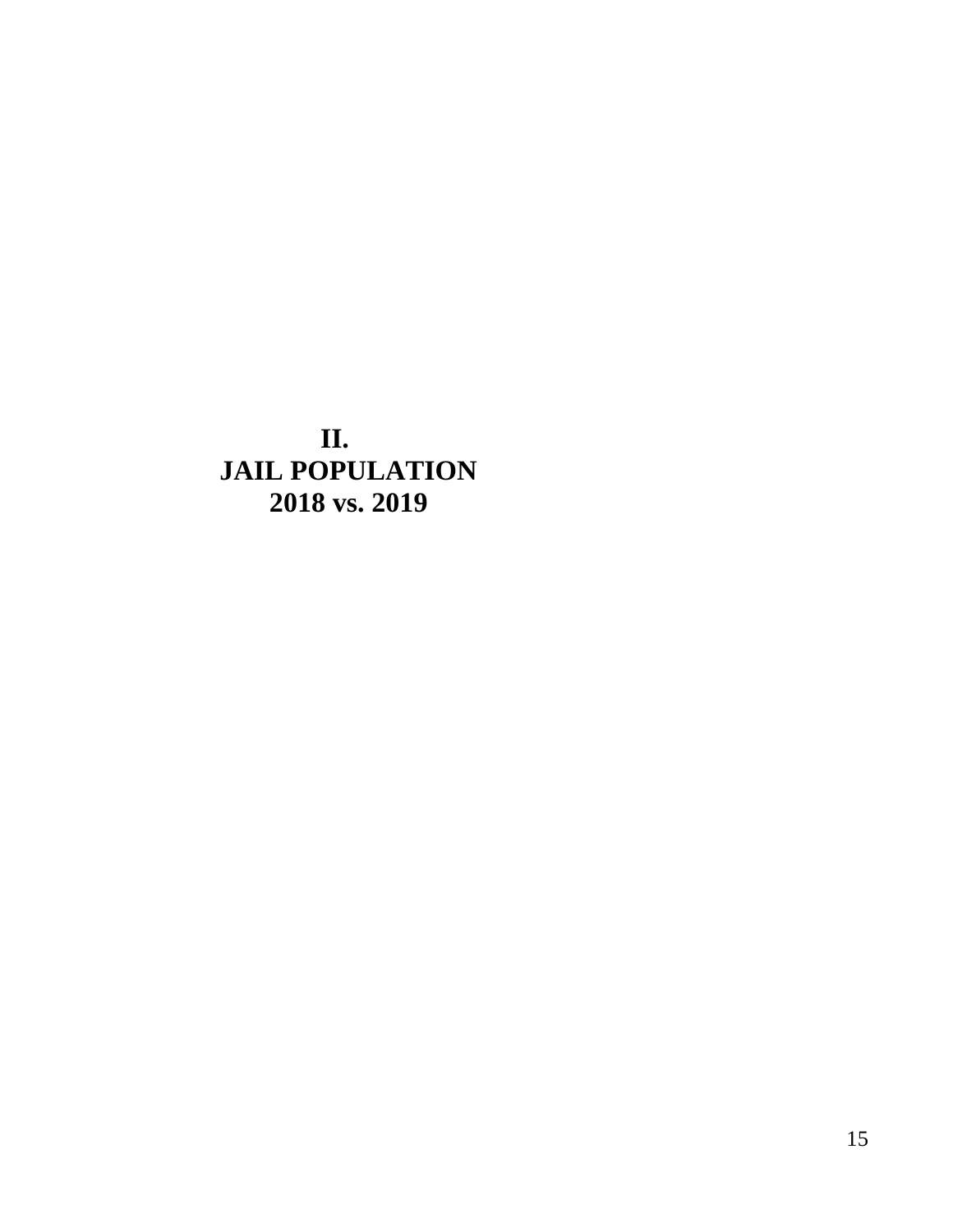## <span id="page-16-0"></span>**A. Impact on County Jail Population**

One of the factors that led to the adoption of Criminal Justice Reform was a study that examined the 2012 county jail population and found 12 percent of inmates were in jail pretrial on a bail of \$2,500 or less. For the 2018 annual report, the Administrative Office of the Courts, with the assistance of Luminosity, updated the study<sup>9</sup> by comparing the jail population on October 3, 2012 with the jail population on October 3, 2018. The new study found that the number of inmates in custody declined dramatically and far fewer inmates were being held on low bails.

For this report, the Judiciary replicated that same jail population study of inmates in custody on October 2, 2019 (the first Wednesday of the month), to determine if the improvements seen a year earlier had been sustained and to identify areas in need of closer examination.

## <span id="page-16-1"></span>**Total Jail Population**

The overall number of inmates in custody continued to decline under CJR. There were 15,006 inmates in custody in 2012. The population dropped to 8,482 in 2018 and 7,937 in 2019—a 6.4 percent decrease between 2018 and 2019.





<sup>&</sup>lt;sup>9</sup> See 2013 Jail Study: https://www.drugpolicy.org/sites/default/files/New\_Jersey\_Jail\_Population\_ Analysis\_March\_2013.pdf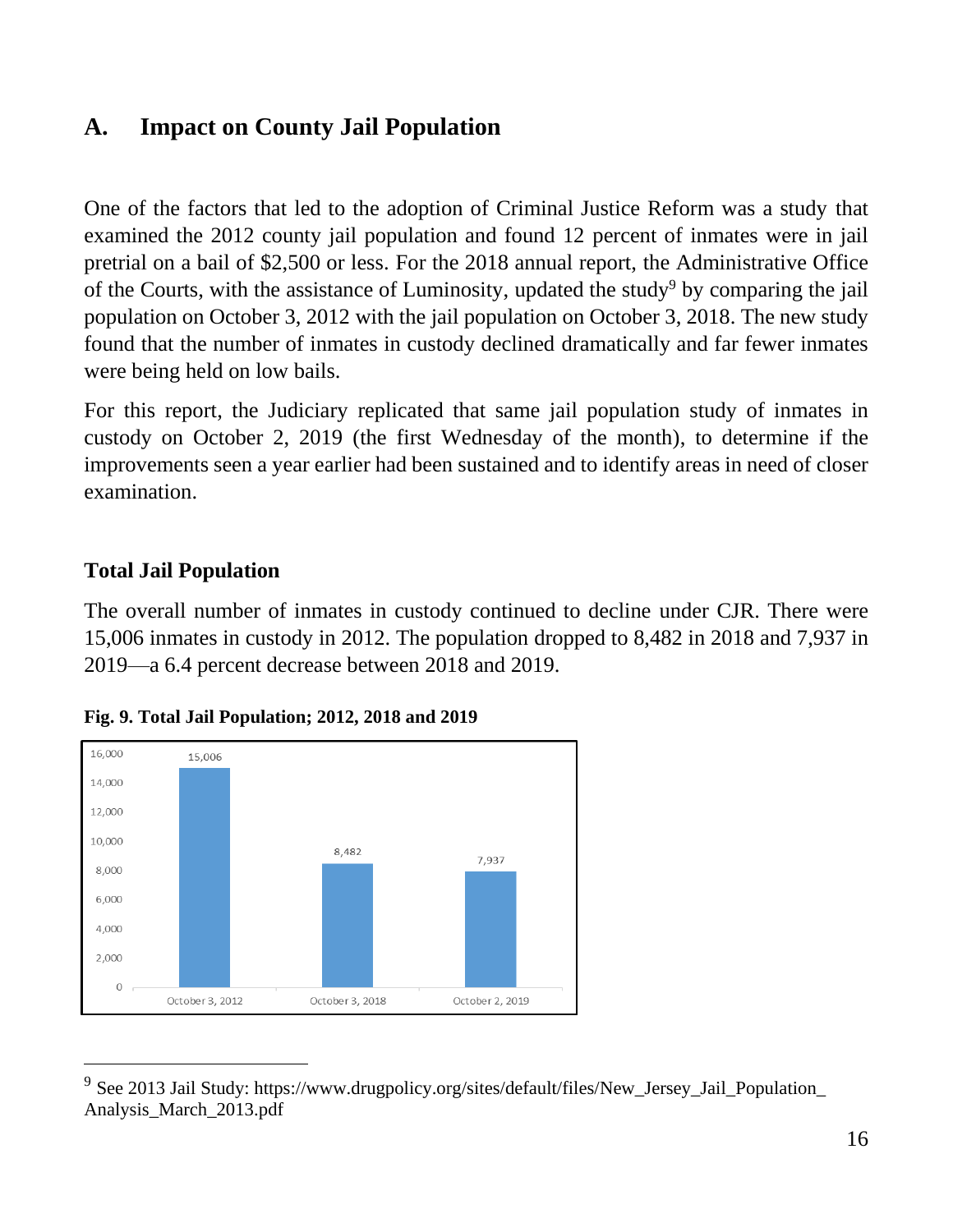The percentage of jail inmates held on a bail of \$2,500 or less dropped even more dramatically. Using the first Wednesday in October for comparison, the percentage of jail inmates with a bail of \$2,500 or less dropped from 12 percent in 2012 to 4.6 percent in 2018 to 2.4 percent in 2019.





Most (72.7 percent) of the inmates held on low bail were ordered to post bail in Municipal Court and were not eligible for CJR. In 2019, of the 51 Superior Court defendants held on \$2,500 bail or less, only two were CJR defendants. The other 49 defendants had initially been released on a summons or on their own recognizance but were ordered to post bail after failing to appear for a scheduled court appearance.<sup>10</sup>

 $10$  N.J.S.A. 2A:162-16(b)(2)(a) requires that for defendants released on a summons who subsequently fail to appear and are arrested on a bench warrant, the court must release the defendant on their own recognizance or on monetary bail.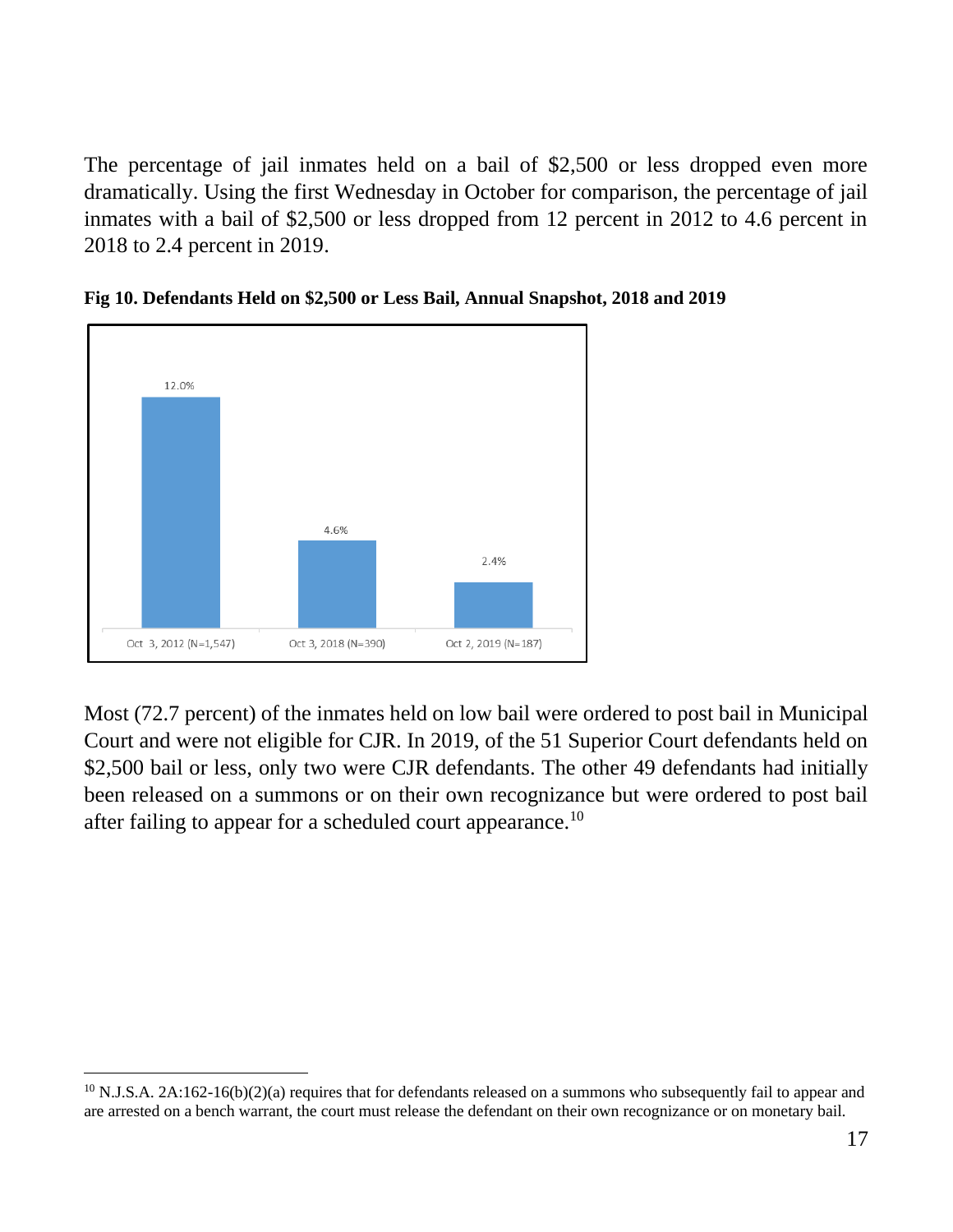#### **Jail Population Status**

The majority of individuals (75.4 percent) in jail on October 2, 2019 were pretrial defendants awaiting the resolution of a case in either Superior or Municipal Court. Most pretrial inmates had a pending case in Superior Court (5,556), and a smaller number (381) had a pending case in Municipal Court. Another 12.8 percent of individuals were in jail awaiting sentencing while the remaining 11.8 percent (926) were being held for other reasons, including but not limited to, violations of probation or parole and immigrationrelated detainers.



#### **Fig 11. Proportion of Jail Population by Custody Status, 2019**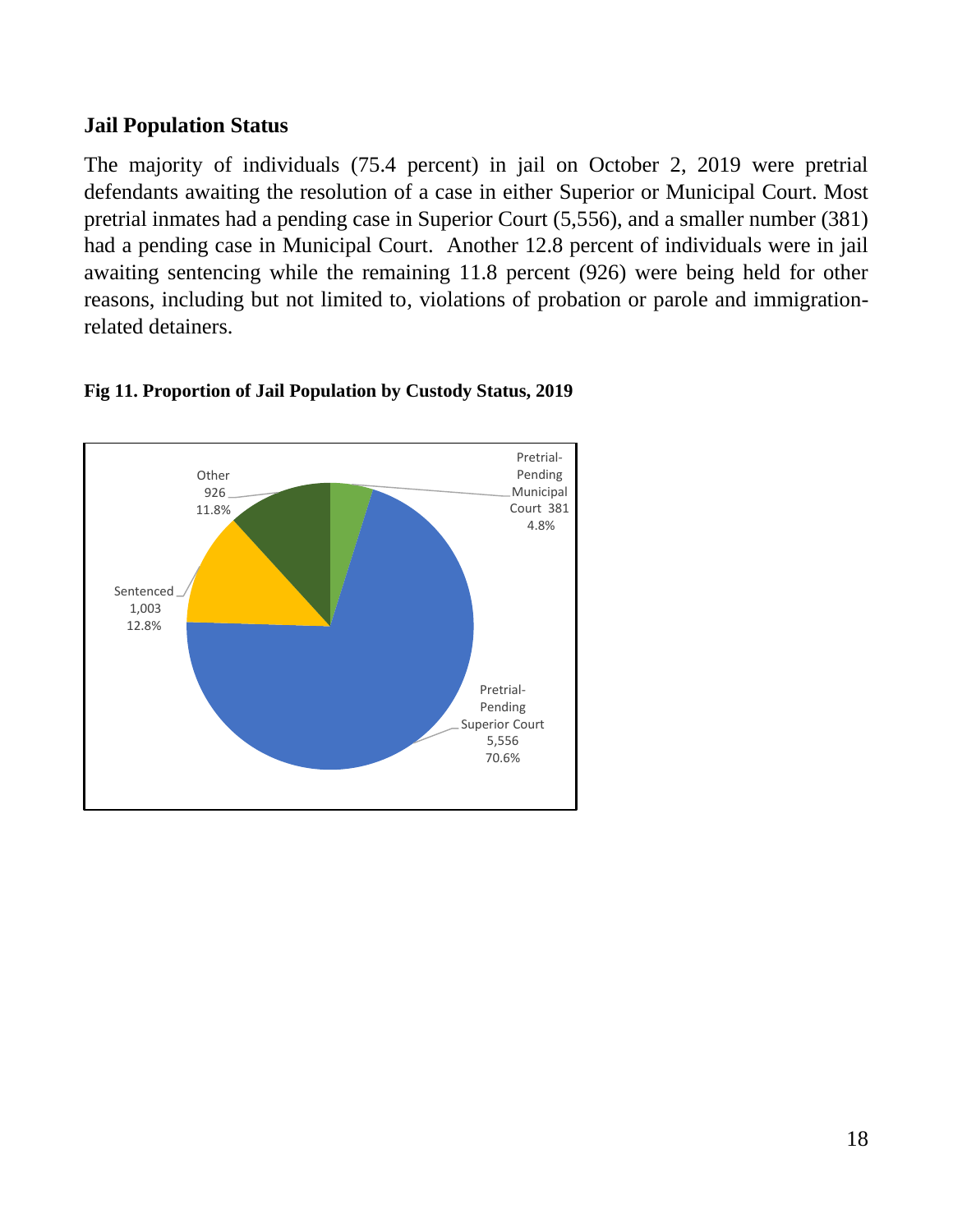#### <span id="page-19-0"></span>**Jail Population by Severity of Charge**

*"New Jersey's jail population looks very different today…. The state's jails now largely include those defendants who present a significant risk of flight or danger to the community. Low-risk defendants who lack the financial resources to post bail are now released back into the community without having to suffer the spiraling, lifechanging consequences of being detained for weeks and months while presumed innocent."* 

*~Glenn A. Grant, acting Administrative Director of the Courts* 



While New Jersey's jail population once held a significant number of low-risk defendants who could not afford modest amounts of bail, the large majority of inmates in the custody of the county jails on both October 3, 2018, and October 2, 2019, were charged or sentenced for the most serious offenses. As shown in Figure 12, 33.2 percent of defendants in jail pretrial in 2019 had a first-degree charge such as homicide, aggravated sexual assault or serious firearms or weapons charges, as their most serious charge, and 31.8 percent had a second-degree charge such as robbery or aggravated arson as their most serious charge.

As Figure 12 shows, just 8.1 percent of defendants were charged with or sentenced for a fourth-degree offense (e.g., certain drug possession charges) as their most serious charge and 1.8 percent were charged with or sentenced on disorderly persons offenses (e.g., simple assault) as their most serious charge. Another 10.5 percent of inmates were held for some other reason, such as a probation or parole violation.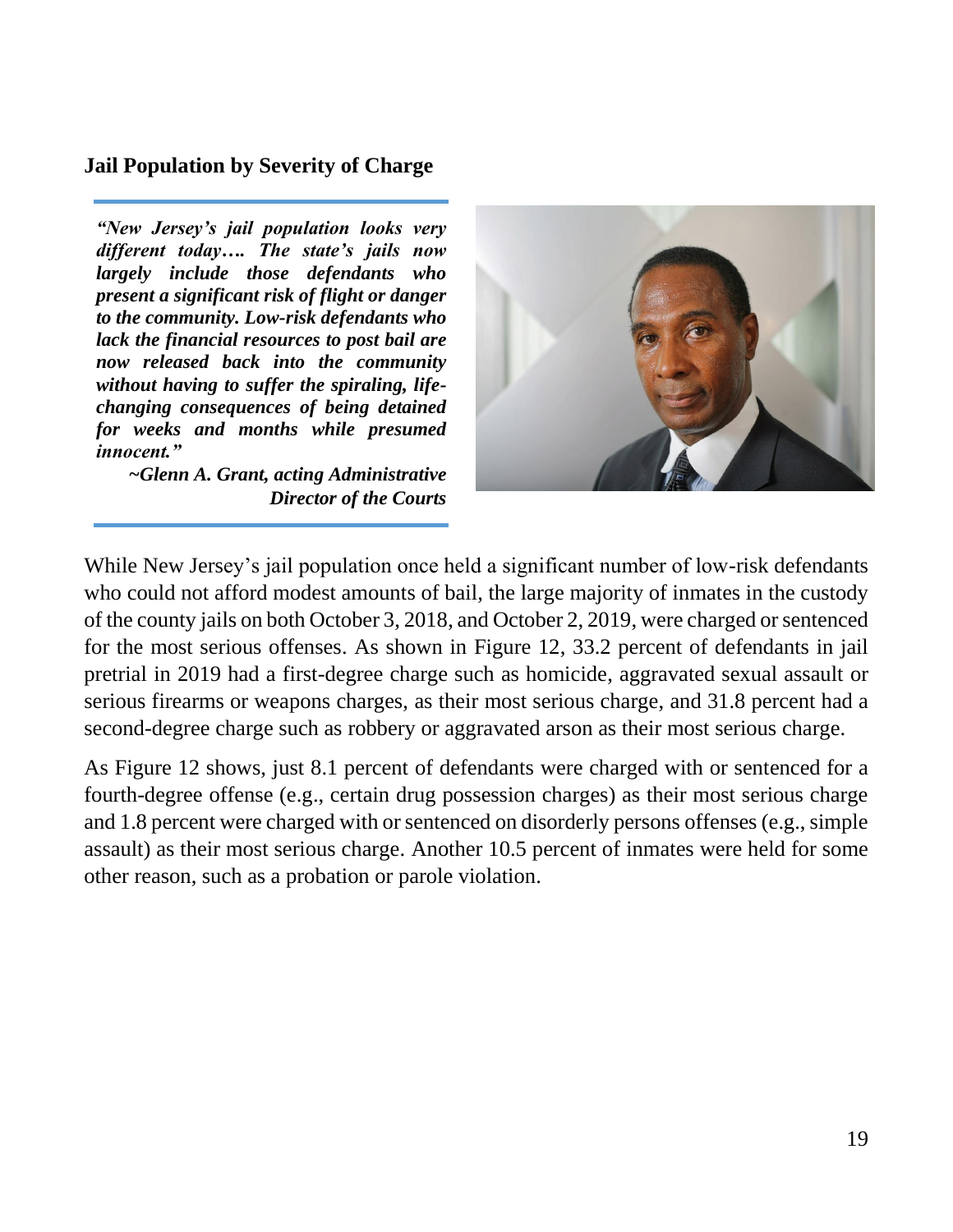

**Fig 12. Primary Charge Severity, All Defendants in Jail, 2019**

Figure 13 shows the percentage of defendants charged with serious offenses remained consistent from 2018 to 2019.



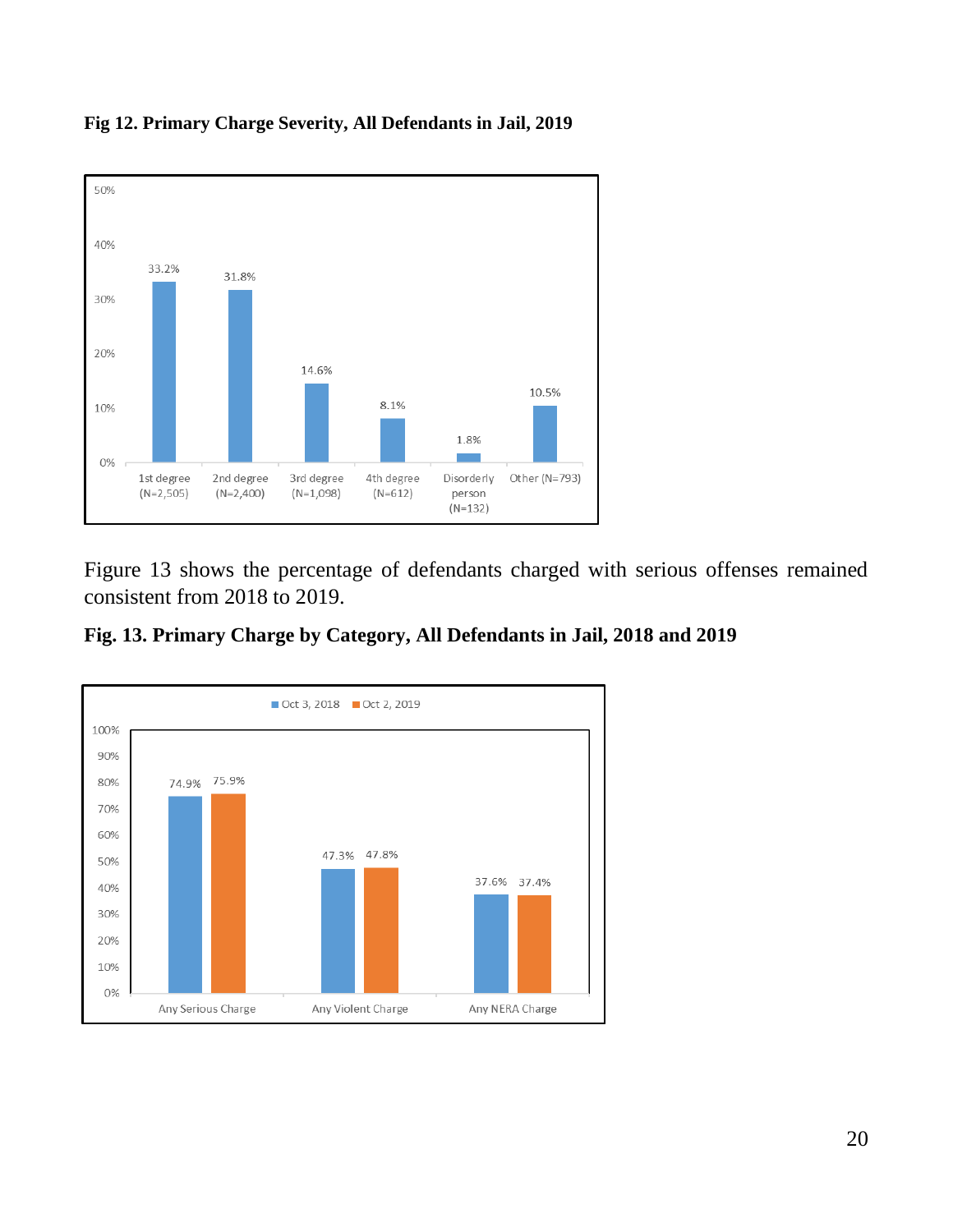## <span id="page-21-0"></span>**B. Jail Population Demographics**

Although the total jail population has decreased, the racial and ethnic makeup within that population has remained largely the same. Black defendants continue to make up a disproportionate percentage of the total jail population relative to their representation among those issued complaints (41.0%) and those issued warrants (50%).

As Figure 14 shows, black defendants made up 54 percent of the jail population in 2012 and 2018 and 55 percent of the jail population in 2019. Since the majority of jail inmates are male (89.4%), the demographic distribution of male inmates is similar to the total population. In 2019, 55 percent of the jail population was black, 29 percent was white, and 16 percent was Hispanic. The distribution was nearly identical in 2012 and 2018. White defendants made up 30 percent of the jail population in 2018 and 29 percent of the jail population in 2019. The Hispanic population remained constant at 16 percent both years.



#### **Fig. 14. Jail Population by Race, 2012, 2018 and 2019**

#### **Fig. 15. Female Jail Population**

The racial demographics of the female jail population has seen more fluctuation. Black defendants represented 44 percent of the female jail population in 2012. That dropped to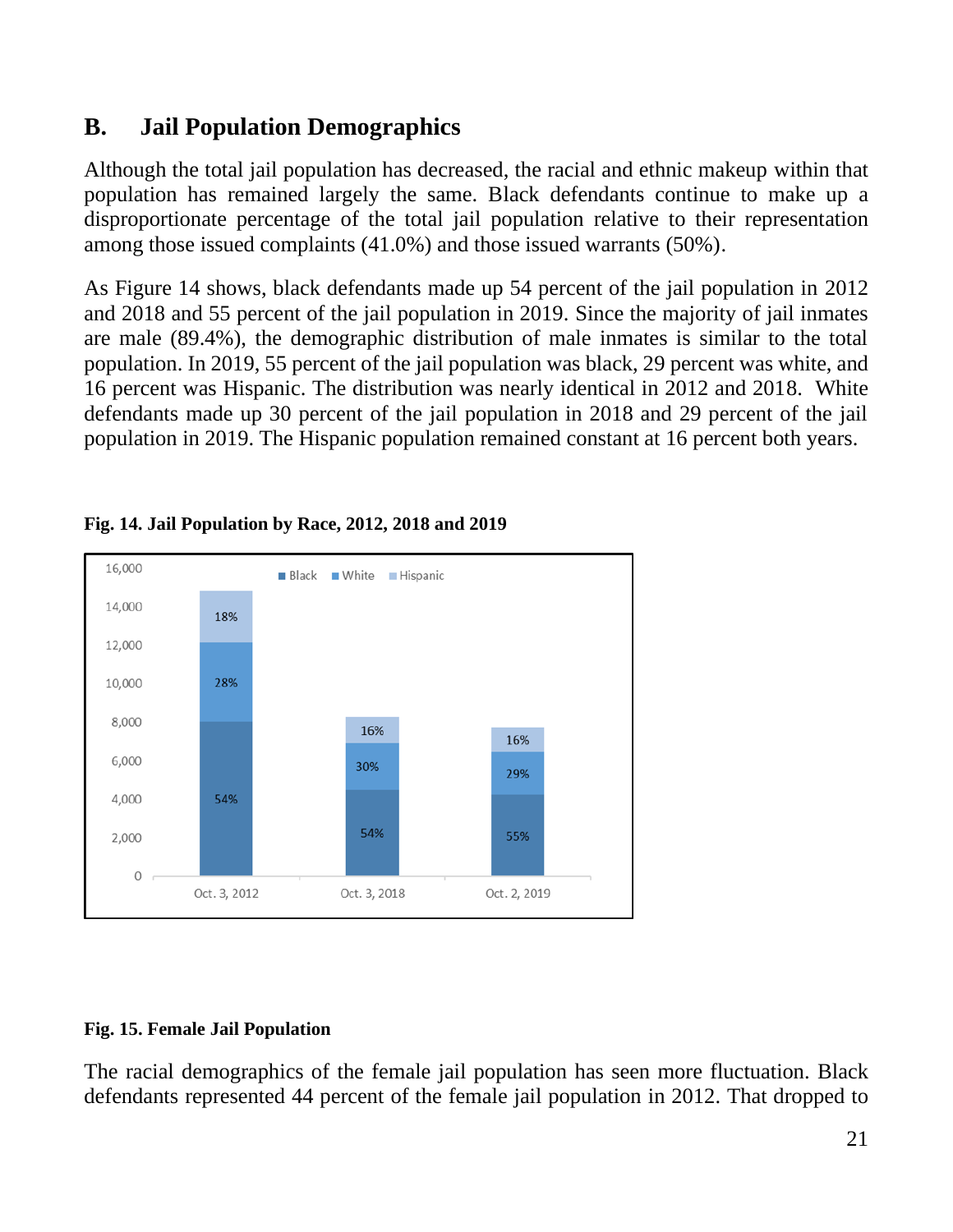

34 percent in 2018, and then increased to 41 percent in 2019 (343 of 838 female inmates were black).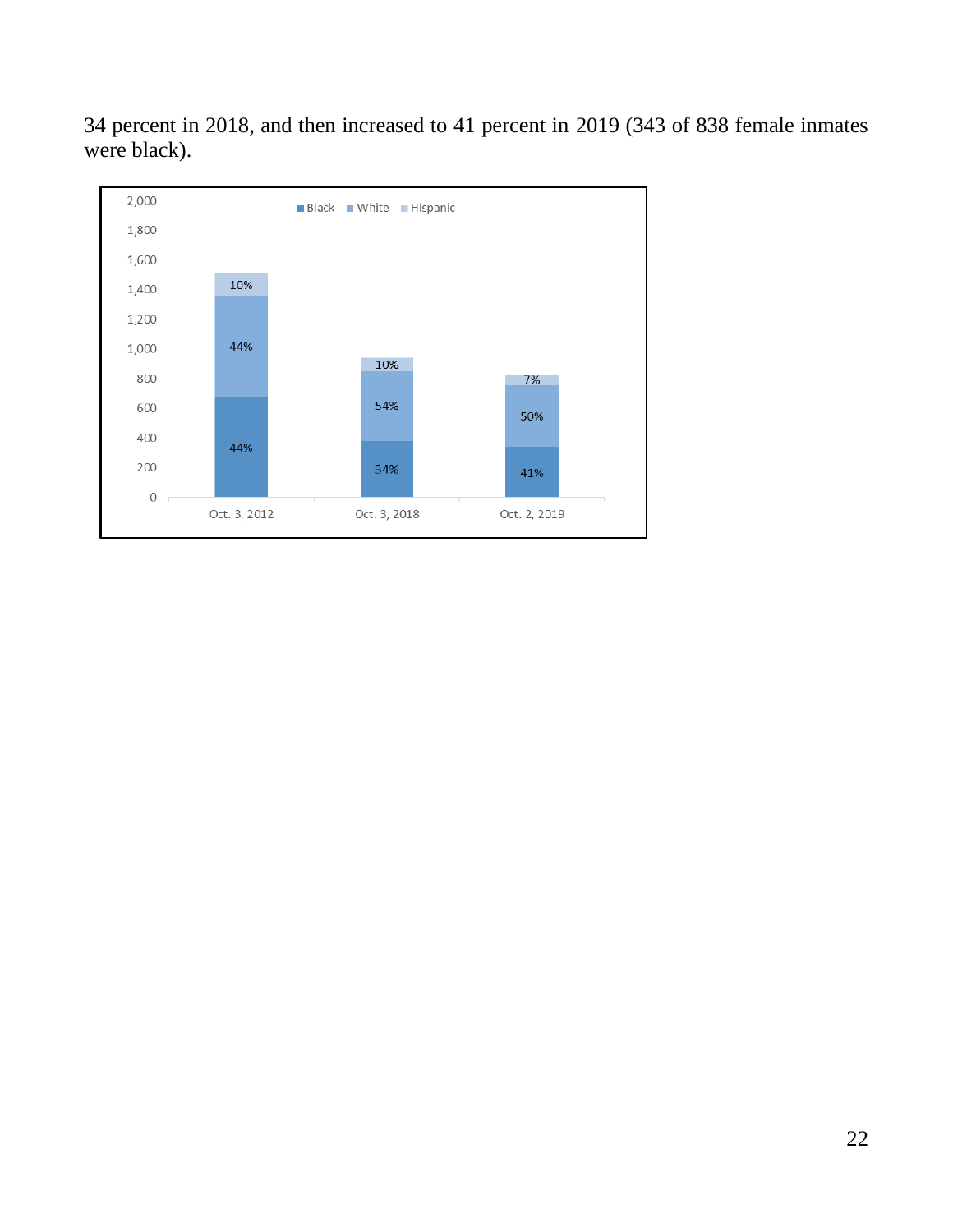## <span id="page-23-0"></span>**III. CRIMINAL JUSTICE REFORM 2019 PERFORMANCE**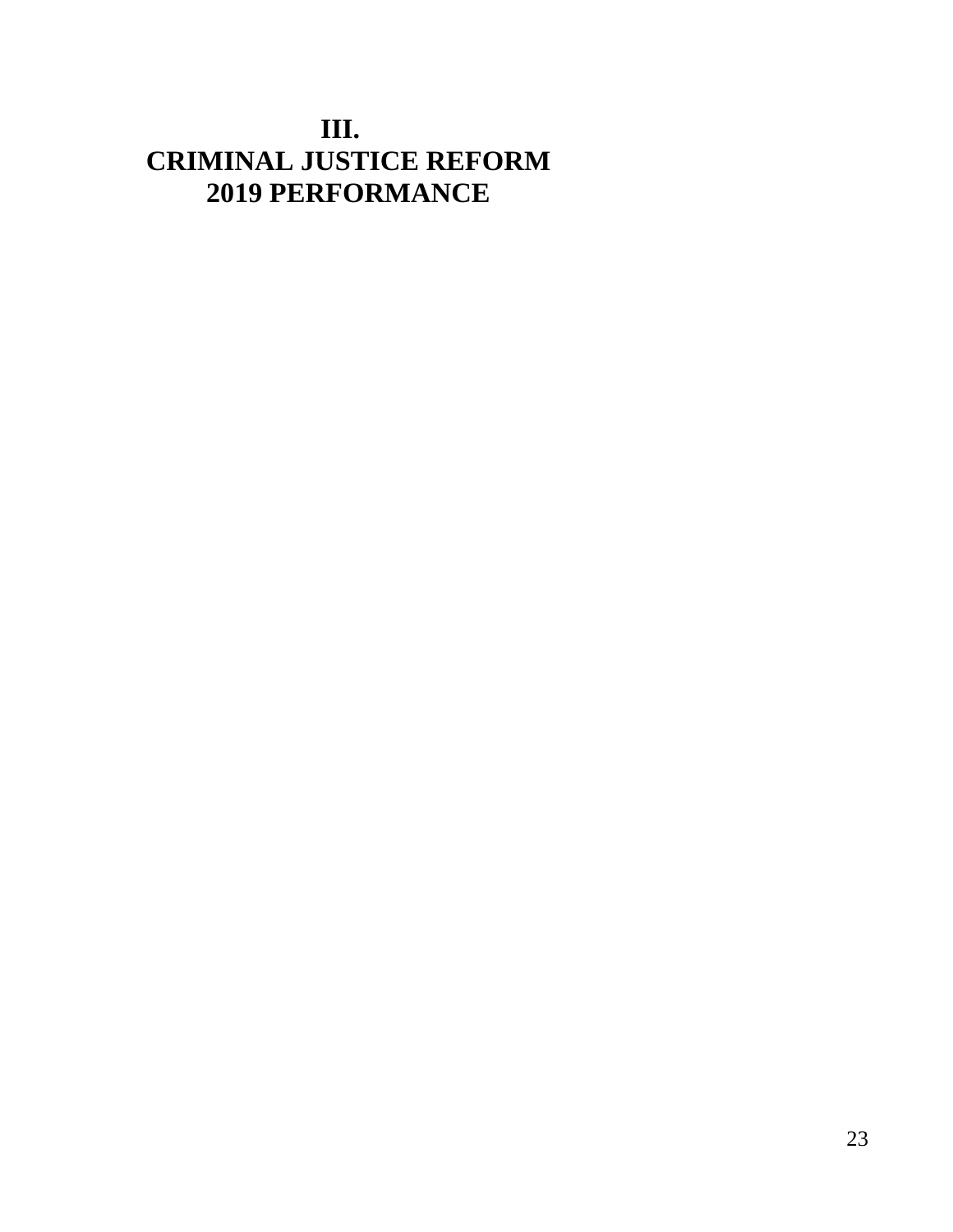## <span id="page-24-0"></span>**A. Pretrial Decision-Making Process**

The Public Safety Assessment (PSA) is an objective risk assessment developed by the Laura and John Arnold Foundation.<sup>11</sup> The PSA measures risk through an analysis of objective information in the defendant's criminal record and court history.<sup>12</sup> The Decision-Making Framework (DMF) is used in conjunction with the PSA to manage risk by generating objective recommendations on pretrial release conditions. <sup>13</sup> Together, the PSA and DMF measure the risk defendants pose and recommend the least restrictive means to manage that risk. The PSA and DMF help Pretrial Services staff offer recommendations for release and assist judges in making informed pretrial release decisions.

The tools provide information to judges in their decision-making; they do not replace judicial discretion. In determining appropriate conditions of release that are tailored to the individual defendant, judges also consider specific facts presented by the prosecution and defense. Although no pretrial release system can ensure that a defendant will not commit an offense after release, or will attend all court hearings, judges in New Jersey use an informed, objective analysis to assess pretrial release.

<sup>&</sup>lt;sup>11</sup> Now known as "Arnold Ventures."

<sup>&</sup>lt;sup>12</sup> See Public Safety Assessment: Risk factors and formula - https://www.psapretrial.org/about/factors, and Public Safety Assessment New Jersey Risk Factor Definitions -

https://www.njcourts.gov/courts/assets/criminal/psariskfactor.pdf?c=m54.

<sup>&</sup>lt;sup>13</sup> See Pretrial Release Recommendation Decision Making Framework

https://www.njcourts.gov/courts/assets/criminal/decmakframwork.pdf?c=NUc.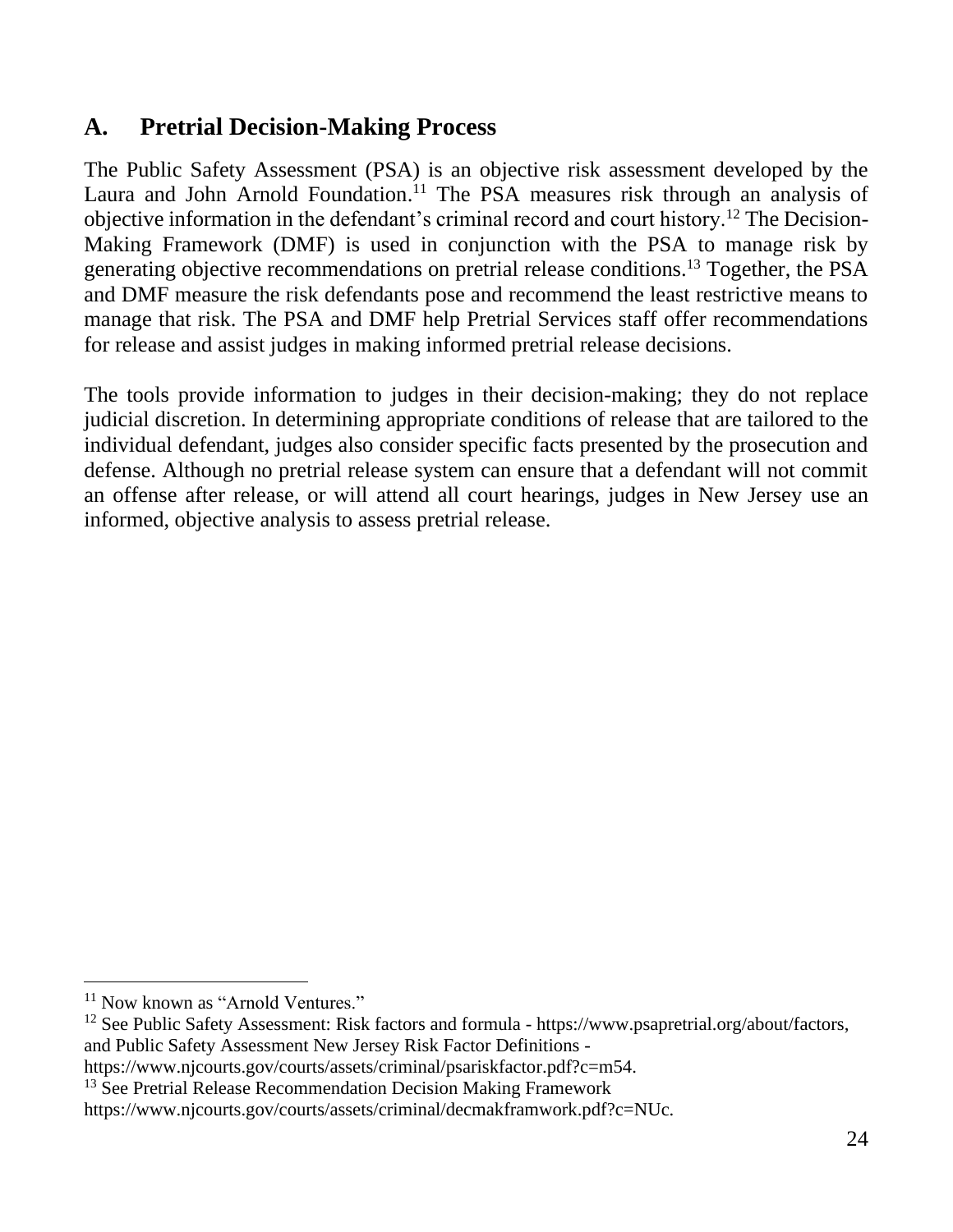## <span id="page-25-0"></span>**B. Pretrial Release Decisions**

Under the CJR law, courts must hold a first appearance hearing and make a pretrial release decision within 48 hours of an eligible defendant's commitment to jail, unless the prosecutor makes a motion for pretrial detention.

In 2019, the courts met the 48-hour deadline 99.6 percent of the time (21,341 out of 21,437 defendants). In the vast majority of cases, (77.1 percent), judges made initial pretrial release decisions within one day.

The CJR law outlines the conditions of release that a court may impose. Judges decide the appropriate release conditions based on a defendant's risk, the severity of his or her charges, the recommendation from pretrial services staff, information provided by the prosecution and defense, and other legally relevant factors.



#### **Fig. 16. Time to Initial Release after Arrest and Commitment to Jail, 2019**



Typically, courts release the lowest-risk defendants on their own recognizance (ROR) without any need for monitoring. Defendants who pose greater risks may be released subject to conditions, such as more frequent contacts with pretrial services staff. Courts may place defendants who pose a more elevated risk on home detention or electronic monitoring.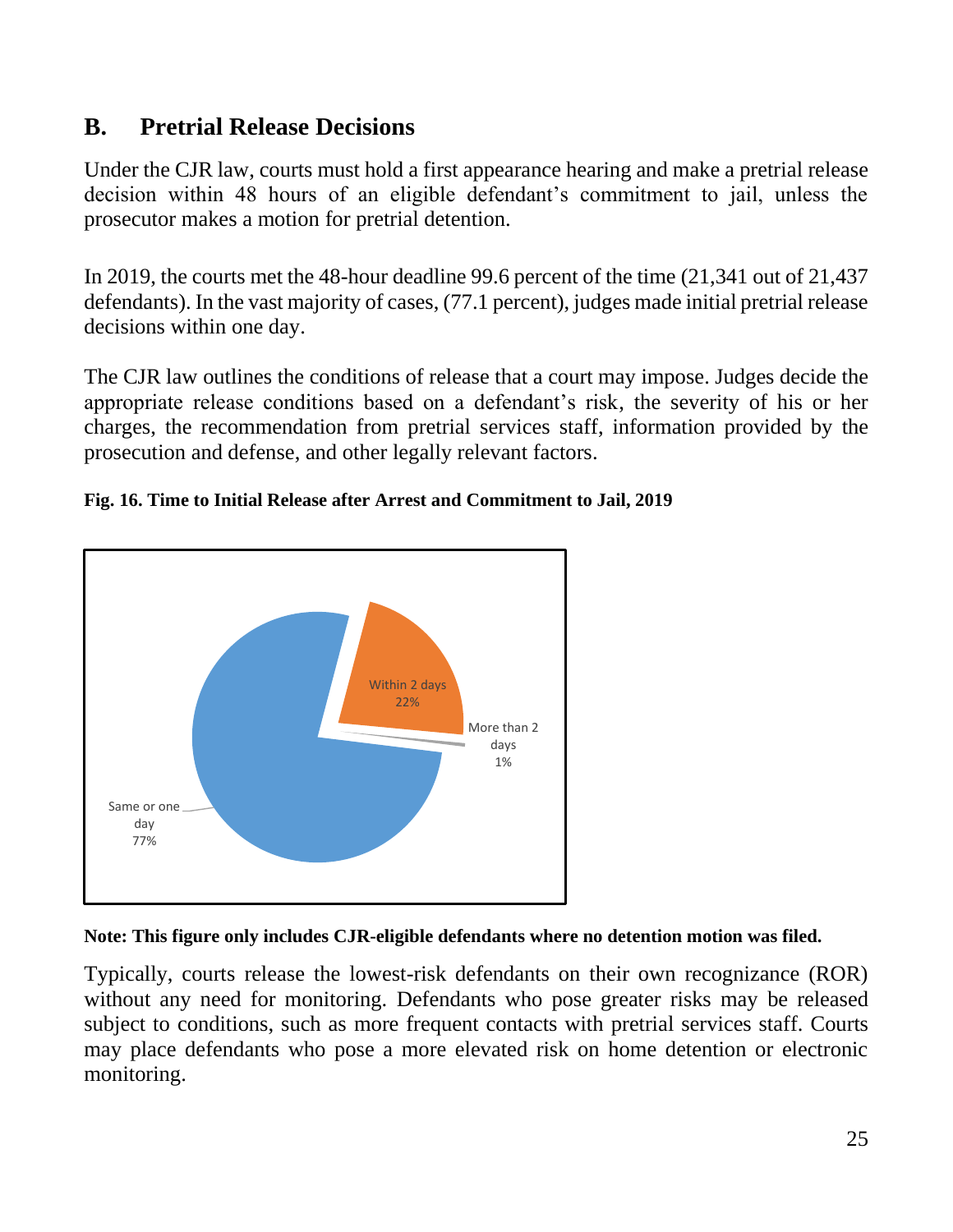It is important to note that trial judges do not have independent authority to detain defendants pending trial under the CJR law. Defendants can only be detained if prosecutors file a motion for pretrial detention. Otherwise, the defendant must be released.

The following chart provides a breakdown of initial release decisions in 2019:





 Note: These graphs plot initial release decisions for criminal justice reform eligible defendants who were arrested on or after January 1, 2019 on a warrant. Defendants who only received a summons are not included in these graphs. The graphs also do not include defendants whose cases were addressed prior to release decisions (1,362) or cases still pending (54).

The use of bail continues to decline. In calendar year 2019, the court ordered 43 defendants to post monetary bail.<sup>14</sup> Of those matters, the majority of bails  $(33)$  were ordered for violations of pretrial release conditions, such as failure to appear at a required court event, and not as part of the initial release determination. Of the 10 remaining bails, 9 were ordered following denial of the prosecutor's motion for pretrial detention, and 1 bail was ordered with consent. Since January 1, 2017, of 129,387 total eligible defendants, the court ordered a total of 191 bails.

<sup>&</sup>lt;sup>14</sup> Note: The number of bails ordered in 2019 by judges is distinct from the snapshot of defendants who were in jail as a result of bail, discussed on page 17, that may have been set in prior years and was not posted as of the snapshot date of the first Wednesday of October 2018 or 2019.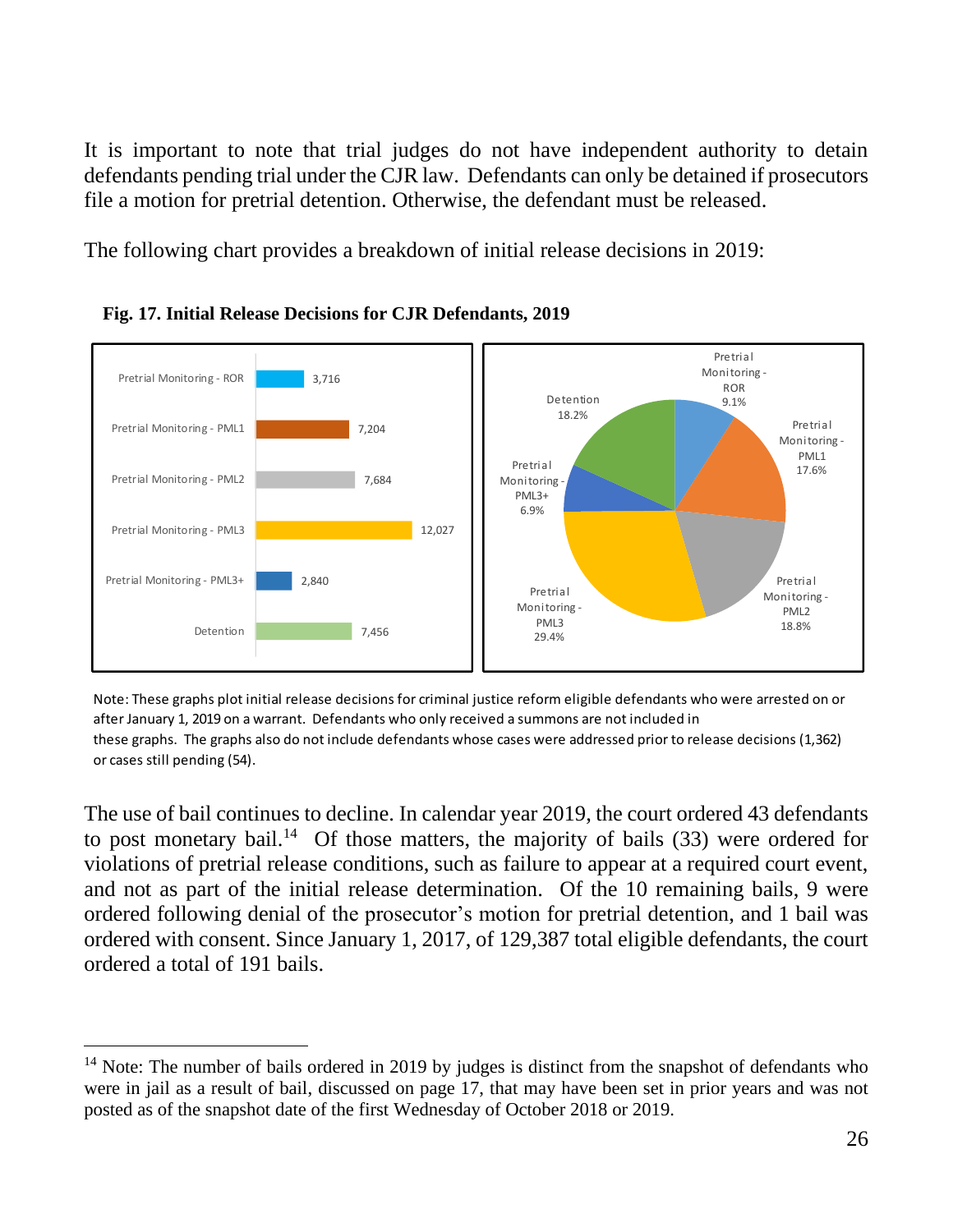## <span id="page-27-0"></span>**C. Pretrial Detention Decisions**

Under CJR, prosecutors may seek to detain defendants charged on a complaint-warrant pending trial. Pretrial detention motions are limited to indictable charges and domestic violence related disorderly persons charges. If the prosecutor files a detention motion, a Superior Court judge holds a pretrial detention hearing, typically within three to five days from the filing of the motion, so that both the prosecution and defense can present evidence.

Before the judge can order a defendant detained, he or she must find that no combination of conditions or level of monitoring will reasonably assure the safety of the community, and that the defendant will appear for court and not obstruct the criminal justice process. If the court orders a defendant detained, CJR's speedy trial law sets specific timeframes for the case to proceed to indictment and trial. If those timeframes are not met, the defendant can be released from jail pending trial.

Prosecutors filed fewer pretrial detention motions overall in 2019 than in 2018, and they filed at a lower rate. Specifically, prosecutors filed pretrial detention motions in 49 percent of cases in which a complaint-warrant was issued in 2018 and 46 percent of such cases in 2019.

Of the 19,487 pretrial detention motions filed in 2019, prosecutors withdrew, or the court dismissed, 4,454 motions. For the remaining 15,033 motions, judges granted 7,456 detention motions (49.6 percent) and denied 7,577 (50.4 percent). Figure 19 compares the handling of detention motions filed on defendants arrested in 2019 and with defendants arrested in 2018.



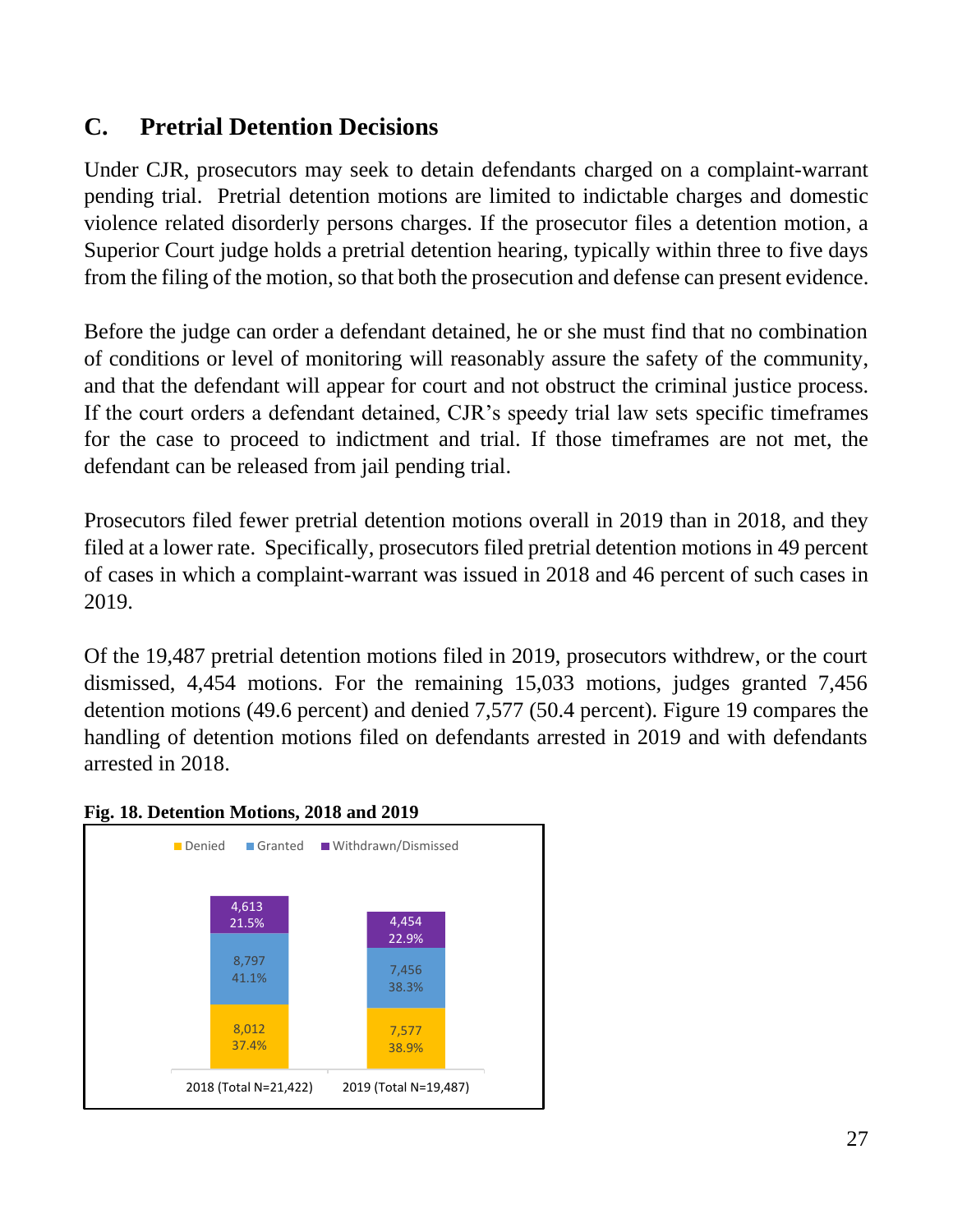## <span id="page-28-0"></span>**D. Revocation of Pretrial Release**

If a defendant violates a condition of release, the prosecutor may file a motion to revoke the defendant's pretrial release. When a revocation motion is filed, the court schedules the matter for a hearing, where the prosecution and defense can present evidence. The court may then continue, modify, or revoke the defendant's conditions of release.

Prosecutors filed a total of 3,899 motions to revoke release in 2019. Of those, prosecutors withdrew 1,336 motions, and judges decided 2,563 motions. The court granted 1,478 motions, or 37.9 percent, and denied 1,085 motions, or 27.8 percent. Eliminating the motions that were withdrawn, judges granted revocation motions 57.7 percent of the time in 2019.



#### **Fig. 19. Revocation Motions, 2018 and 2019**

The following chart depicts the different outcomes in 2019 for defendants charged on a complaint-warrant: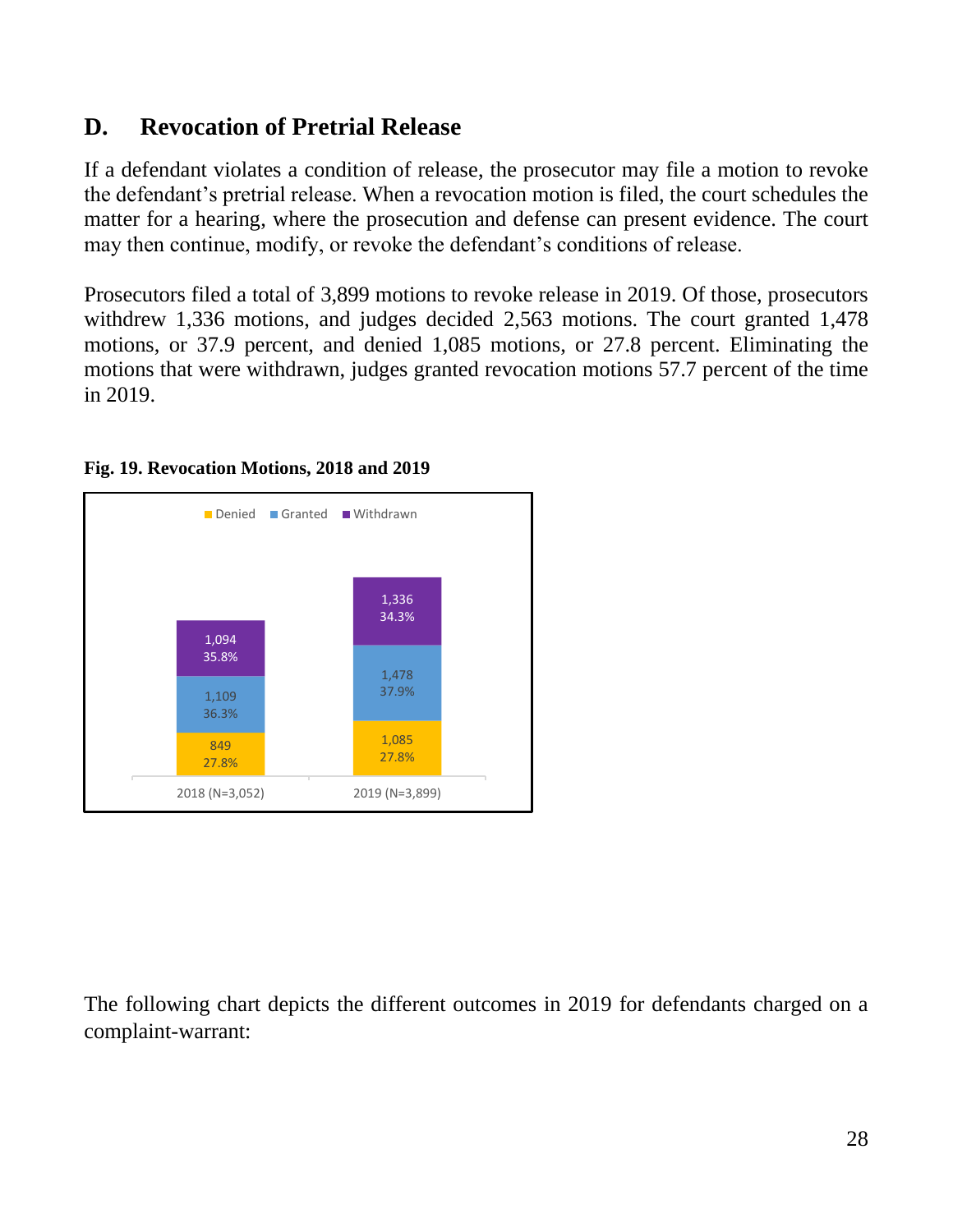### **Pretrial Detention Decisions**

#### **Warrants**

#### **Fig. 20 January 1, 2019 - December 31, 2019**



To place the detention statistics in a broader context, the rate of pretrial detention for all defendants, including those released on a summons, was 5.7 percent in 2019, down slightly from 6.6 percent in 2018.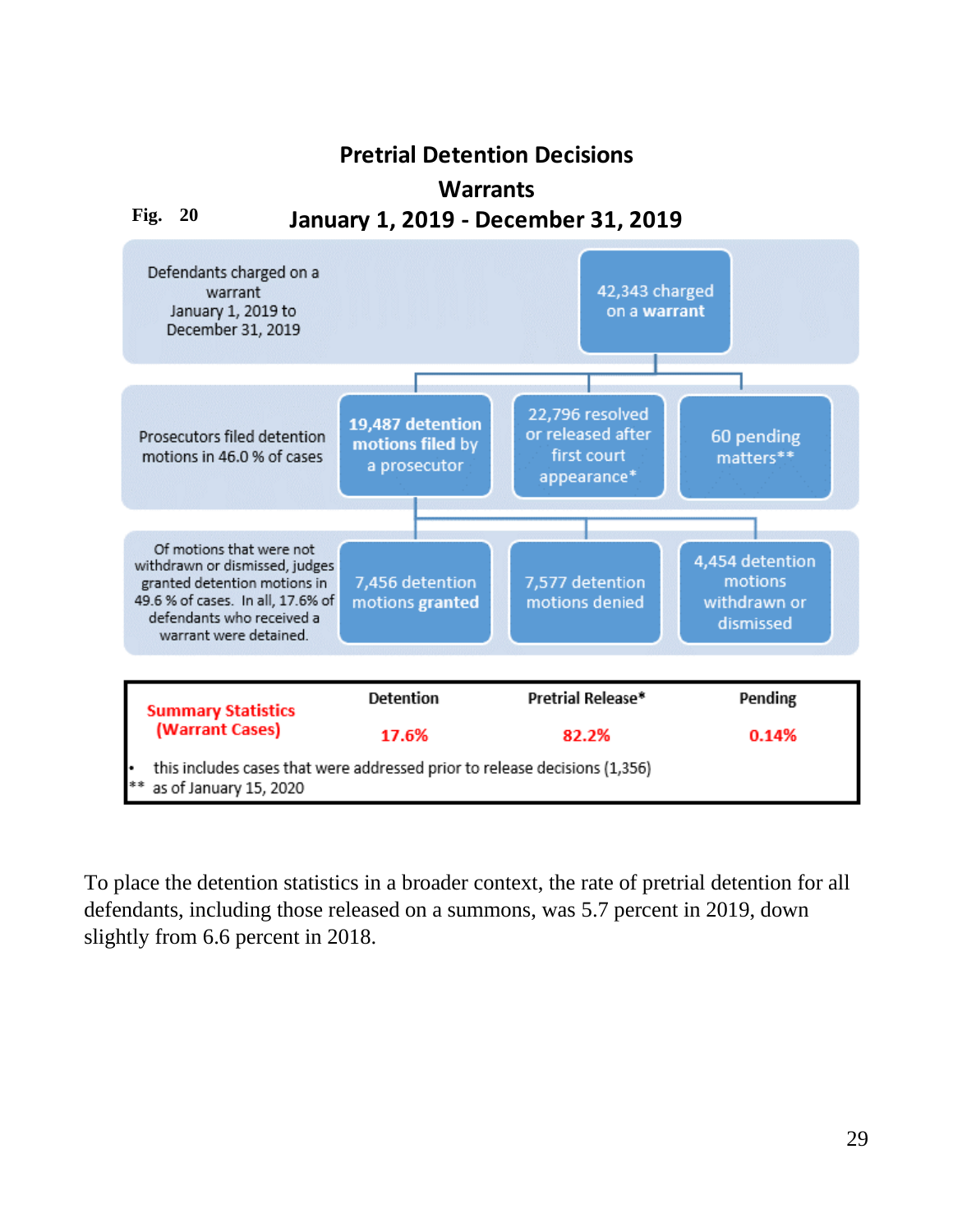The following chart depicts the different outcomes for all defendants charged, both on a complaint-summons or a complaint-warrant:

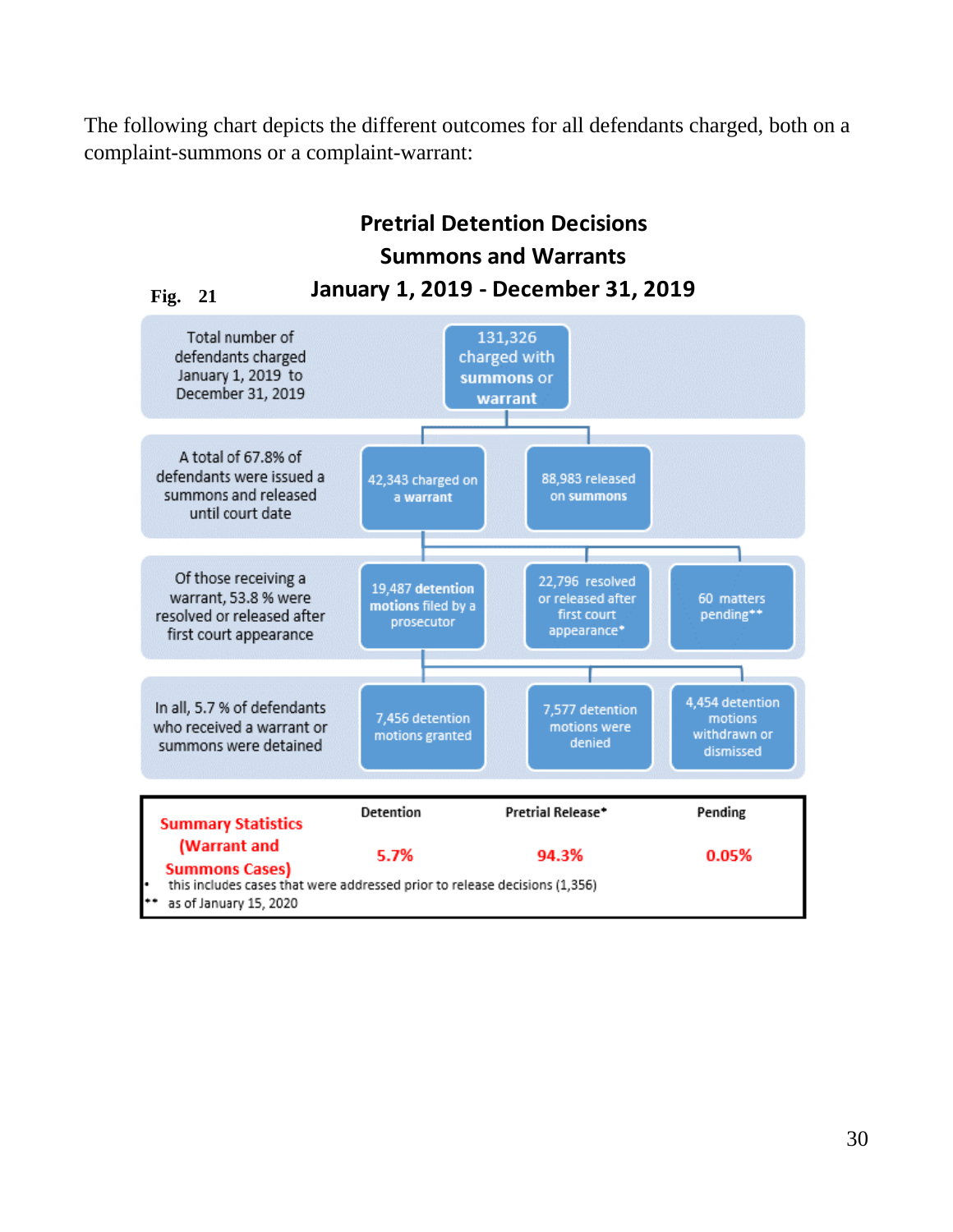## <span id="page-31-0"></span>**E. Domestic Violence**

CJR works to identify defendants at risk of reoffending while upholding the constitutional rights of the accused. Addressing the risk of domestic violence presents challenges for any criminal justice system. However, a risk-based system is well positioned to identify domestic violence offenders, who come from every economic stratum. Unlike the previous bail system, CJR provides the opportunity to detain domestic violence offenders regardless of their financial status.

In total, the number of criminal complaints that law enforcement officers indicated involved domestic violence<sup>15</sup> remained relatively constant over the three-year period following implementation of CJR. Between 2017 and 2019 the complaints alleging domestic violence ranged from 33,094 to 34,721.



#### **Fig. 22. Criminal Complaints Involving Domestic Violence, 2019**

<sup>15</sup> Domestic violence is defined by N.J.S.A. 2C:25-17 *et seq*., and typically involves assault, harassment or stalking behavior between family members, roommates or housemates, spouses or individuals in a dating relationship. The initial identification that an offense involves DV is indicated by law enforcements in the electronic complaint generation system, eCDR. In that system, law enforcement may select that DV was involved, providing both the prosecutor and the courts early information for case screening and processing.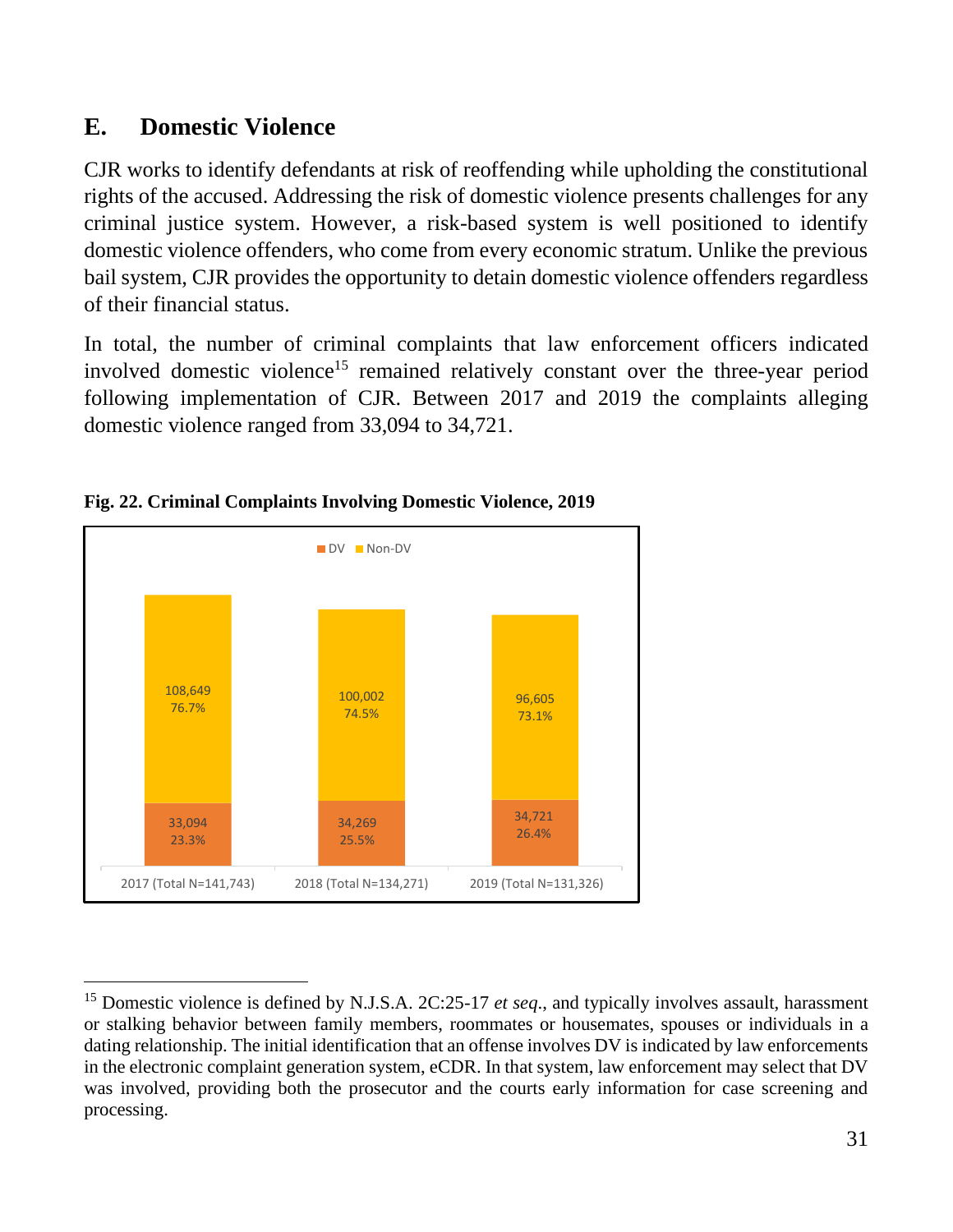In 2019, of the 34,721 complaints indicating domestic violence, 38 (0.10 percent) complaints alleged murder, 41 (0.11 percent) complaints alleged attempted murder, 2,033 (5.9 percent) complaints alleged aggravated assault against a DV victim involving strangulation and 1,300 (3.7 percent) complaints alleged aggravated assault against a DV victim. The latter two offenses were enacted as separate offenses in 2015 (aggravated assault of a domestic violence victim) and 2017 (aggravated assault of a domestic violence involving strangulation).



**Fig. 23. Complaints Involving Domestic Violence by Primary Charge, 2019**

The five most common charges among complaints with a DV Indicator were: 1) Simple Assault, 2) Contempt, 3) Harassment, 4) Criminal Mischief, and 5) Possession of a Weapon. The most common charge was simple assault (19,535 complaints; 52.2 percent of total.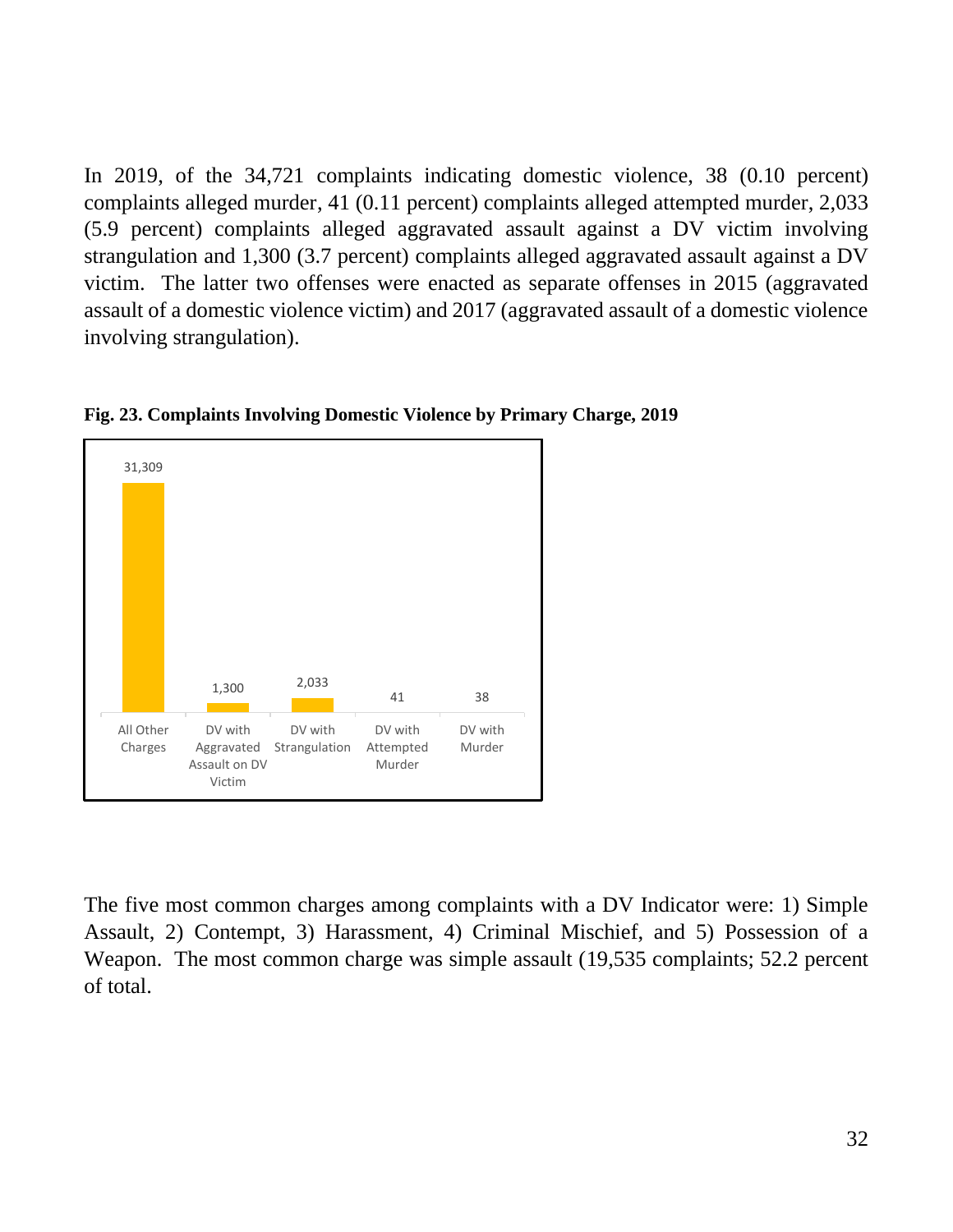

**Fig. 24. Complaints Involving Domestic Violence by Most Common Primary Charge, 2019**

When viewed by charge, 53 percent of criminal complaints with a DV indicator were issued on complaint-warrants, and 47 percent were issued on complaint-summons.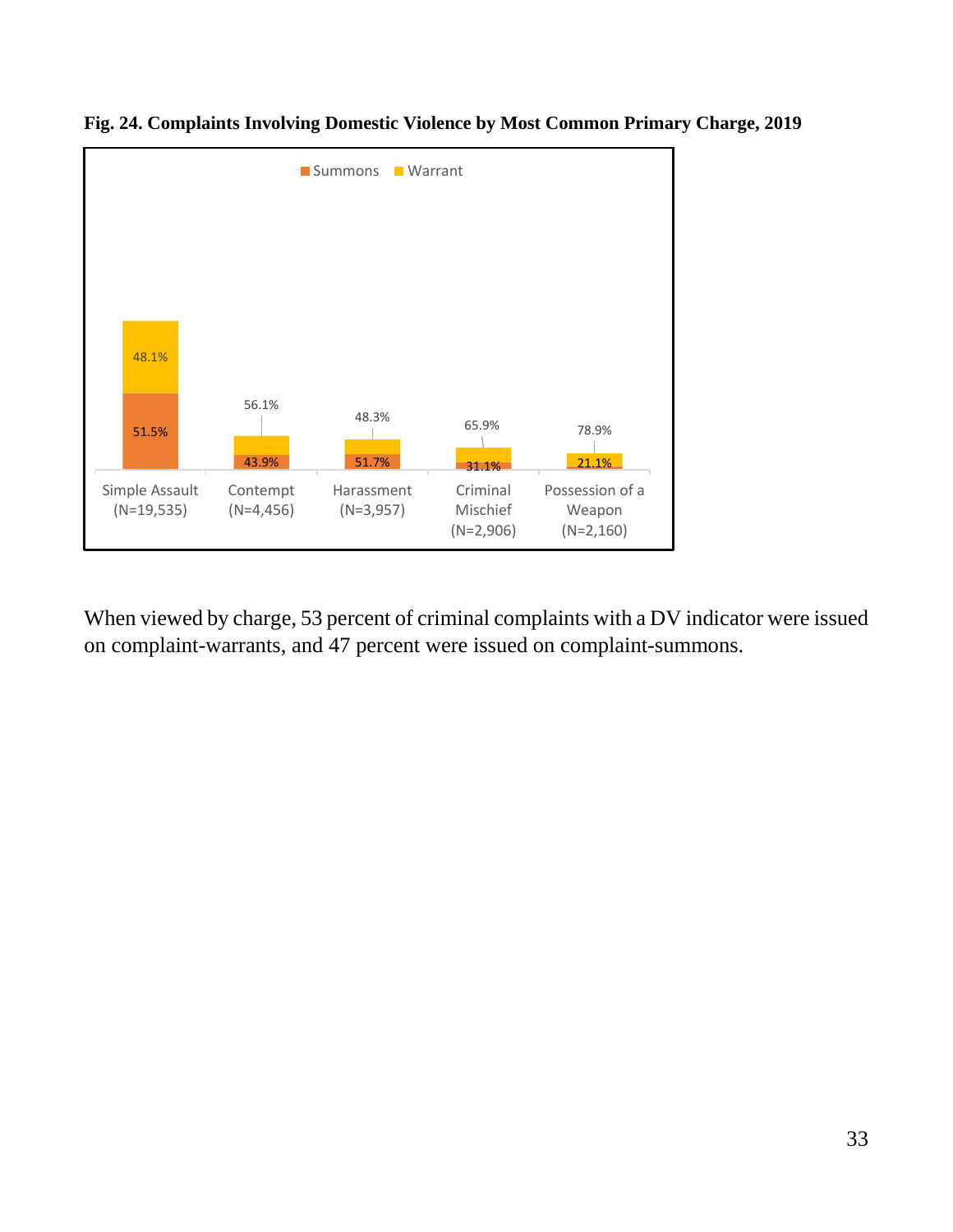## <span id="page-34-0"></span>**IV. PRETRIAL SERVICES PROGRAM OPERATIONS AND FUNDING**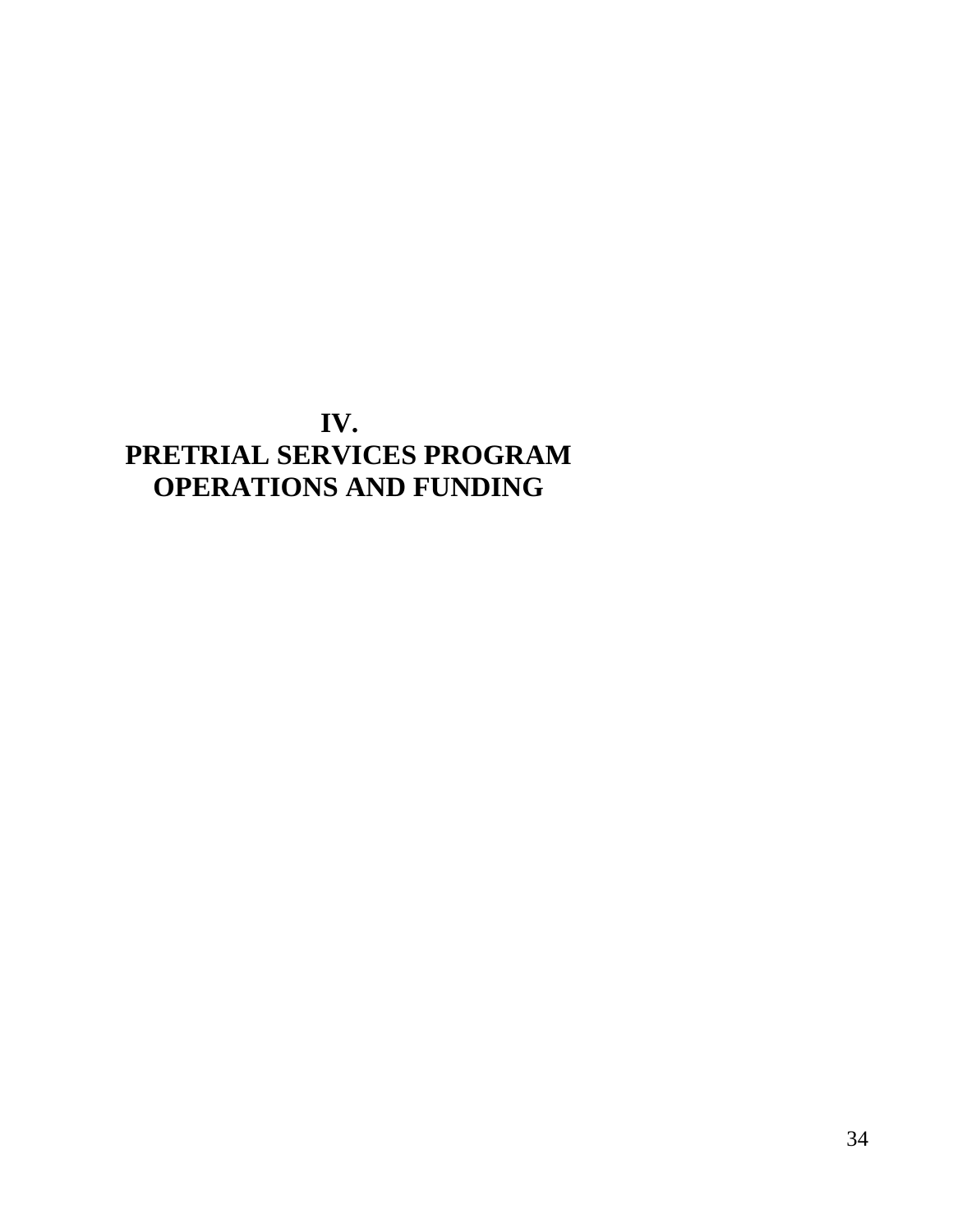## <span id="page-35-0"></span>**A. Revenue and Expenses**

This annual report covers the Judiciary's revenues and expenses since November 17, 2014, focusing on calendar year 2019 CJR-related expenses. Historically, the Pretrial Services Program was funded by the filing fees collected, which were inadequate to meet operational costs. The program relied on surplus balances created before the program was fully staffed. Even with the close monitoring of staffing levels and cost-control measures in the areas of electronic monitoring and drug testing, the Pretrial Services Program was projected to run out of funds by late calendar year 2020.

With the surplus depleting and insufficient filing fees, the Judiciary raised concerns over CJR's funding sustainability. As a result of legislative action and support from the Governor, effective July 1, 2019, the Pretrial Services Program is now funded from the state budget. This removes the program's dependency on variable filing fees and provides an annual \$22 million state funded appropriation.

Effective July 2019, revenues collected from filing fees associated with the Pretrial Services Program now go to the State Treasury instead of the former dedicated CJR account. Pretrial Services Program staff positions, in turn, were removed from Dedicated Fund positions and moved to Direct State Service positions, thereby shifting staff salary costs to the regular state budget with the associated fringe benefit costs no longer charged to CJR.

Since November 17, 2014, the Judiciary has collected a total of \$211.1 million from the authorized increase in court filing fees. This revenue was the main funding source for CJR through June 2019 with subsequent filing fees now remitted to the State Treasury and replaced with a state funded appropriation of \$22 million annually. Filing Fees continue to fund Legal Services of New Jersey and eCourts.

As of December 31, 2019, in accordance with the statutory requirements, the Judiciary allocated funds collected from increased court filing fees of \$211.1 million as follows:

(1) \$109.3 million to the Pretrial Services Program;

- a) \$99.1 million to the Pretrial Services Program Dedicated Account (November  $2014 - \text{June } 2019$
- b) \$10.2 million to the State Treasury General Fund for the Statewide Pretrial Services Program (July 2019 – December 2019)
- (2) \$50.1 million to Legal Services of New Jersey;
- (3) \$49.7 million for eCourts; and
- (4) \$2.0 million to the discretionary account.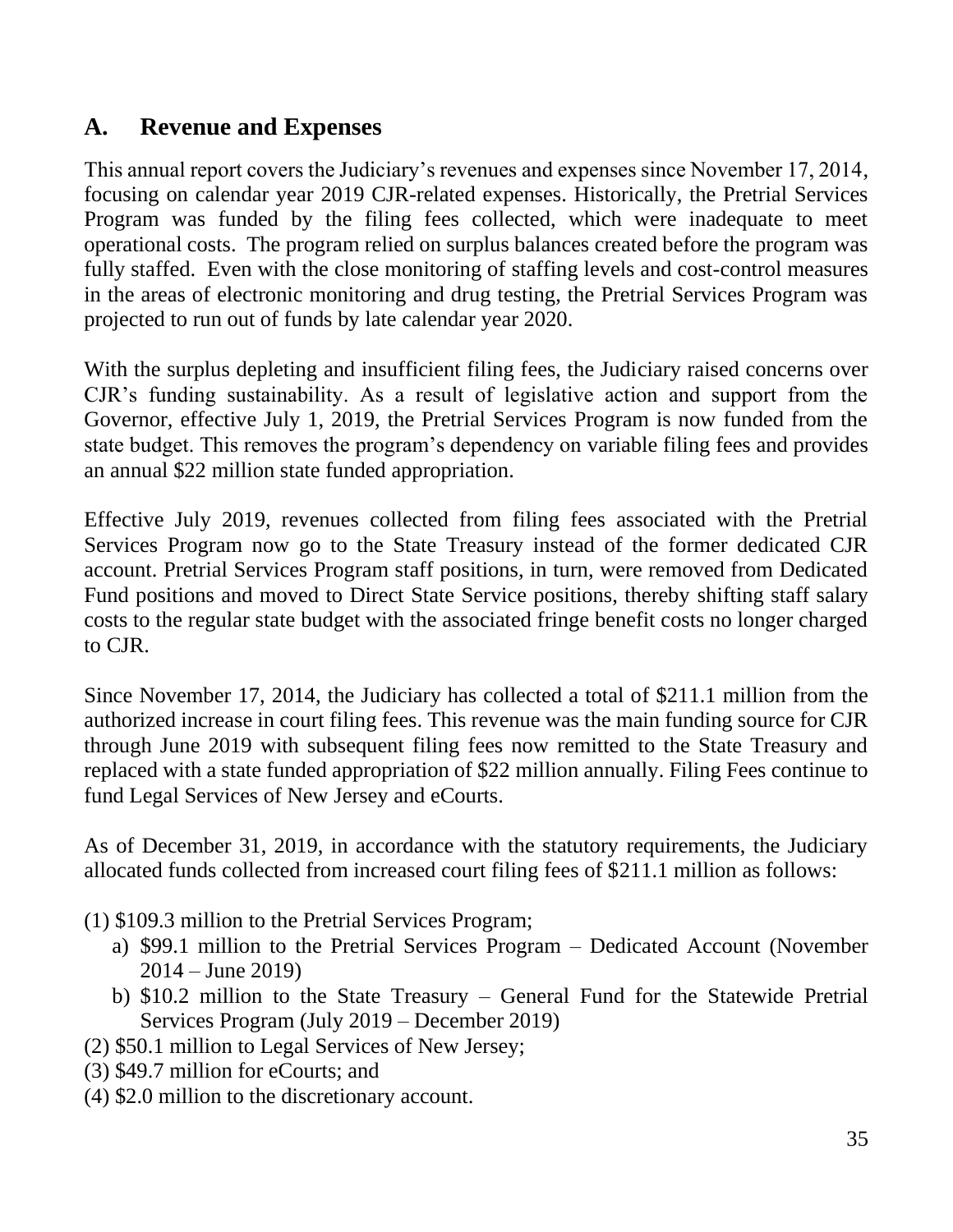To date, the Judiciary has expended or encumbered a total of \$86.2 million for Pretrial Services, with \$62.9 million for salaries and fringe benefits. A full complement of pretrial services staff is needed to prepare more than 42,000 PSA's annually and monitor tens of thousands of defendants placed on pretrial release, among other responsibilities.

For eCourts, the Judiciary has expended or encumbered \$35.8 million to date, leaving a balance of \$13.9 million.<sup>16</sup> The Judiciary also has expended or encumbered \$7.0 million for software for Pretrial Services and eCourts, with \$3.8 million coming out of Pretrial Services funding.

Electronic monitoring cost \$422,000 in calendar year 2019. Per diem payments to authorized Municipal Court judges for handling Centralized Judicial Processing hearings totaled \$771,000 for the year. Staff salaries for the calendar year totaled \$20.3 million, comprised of \$16.3 million of salary and a first half-year fringe benefit cost of \$4 million. Beginning in July 2019, fringe benefits are no longer paid by CJR.

## <span id="page-36-0"></span>**B. Pretrial Services Unit Staffing and Monitoring**

Pretrial services staff in each vicinage run risk assessments, make release recommendations to the court, and monitor released defendants and after-hours electronic monitoring alerts.

To meet the statutory requirement that all pretrial release decisions occur within 48 hours of a defendant's commitment to the county jail, the Judiciary's Pretrial Services Program operates six days per week, including weekends and holidays.

Through virtual courtrooms, the Judiciary conducts hearings on weekends and holidays. This cost-saving measure offers the same protections and functions as in-person hearings, and conserves county resources by not having to open courthouses. The public can also view these sessions on the Judiciary's website, www.njcourts.gov, via LiveStream technology.

Statewide, in addition to the judges assigned to hear these matters, 310 staff positions were dedicated to the Pretrial Services Program. That represents an increase of 13 positions from 2018.

<sup>&</sup>lt;sup>16</sup> See Addendum – Development, Maintenance and Administration of eCourts.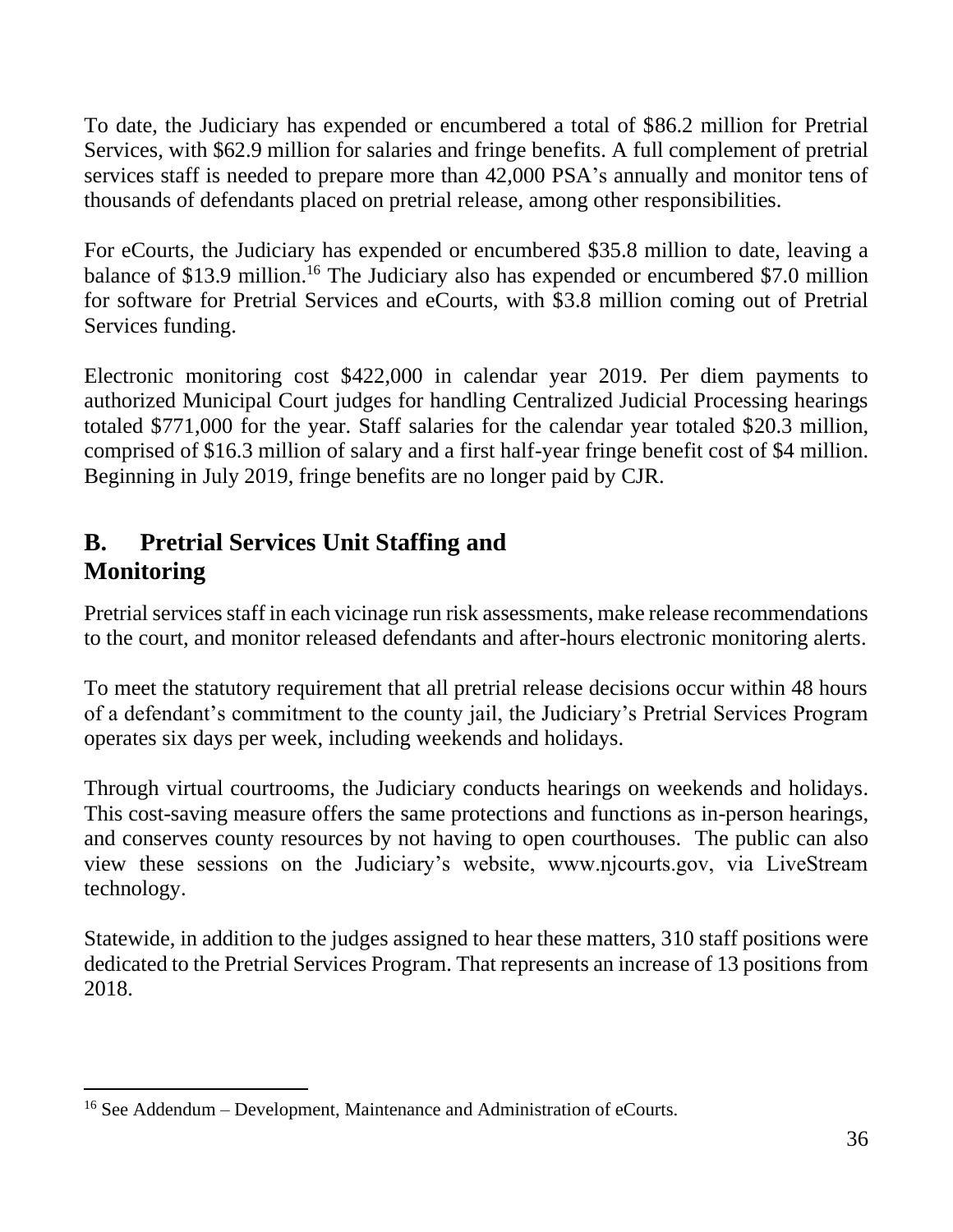Pretrial services staff monitor eligible defendants from the date of release until final disposition to ensure compliance with any court-ordered conditions, which range from reporting to Pretrial Services by phone or in-person, or electronic monitoring. The frequency of staff contact with a defendant on court-ordered pretrial monitoring is determined by the level of risk the defendant poses.

To promptly assess and respond to electronic monitoring alerts, the Pretrial Services Program functions on a 24-hour-per-day schedule. Depending on the circumstances surrounding the emergent alert, staff will contact law enforcement or the defendant. Emergent alerts occur 24 hours per day for a variety of reasons, including a defendant's entry into a prohibited zone, leaving home when ordered to home detention, or tampering with an electronic monitoring device. In fewer than one-third of counties across the state, county jails have assumed responsibility for receiving and responding to emergent electronic monitoring alerts. In the remaining counties, pretrial services staff perform those functions.

Research indicates that providing pretrial defendants with reminders of upcoming appearances significantly increases court appearance rates. Accordingly, defendants monitored by Pretrial Services may choose to receive automated reminders of upcoming court events by text messages, emails, or automated phone calls.

If a defendant is noncompliant with release conditions, and must appear before a judge, pretrial services staff file a violation of monitoring with the court and schedule the defendant to appear at a hearing.

The cost to monitor defendants subject to electronic monitoring is \$4.19 per defendant per day. The Judiciary continues to review the electronic monitoring process in order to ensure an efficient use of resources while still ensuring public safety. Expenditures on electronic monitoring dropped in the third year of CJR, from \$565,163 in 2018 to \$422,000 in 2019.

## <span id="page-37-0"></span>**C. Access to Services**

One of the key components to a defendant's pretrial success is the ability to link eligible defendants to adequate treatment services. To that end, pretrial services staff refer defendants in need to available local services. The Judiciary also continues to partner with county officials and officials from the State Department of Human Services to identify solutions for defendants who may benefit from such services.

Two new initiatives may also improve defendants' access to services.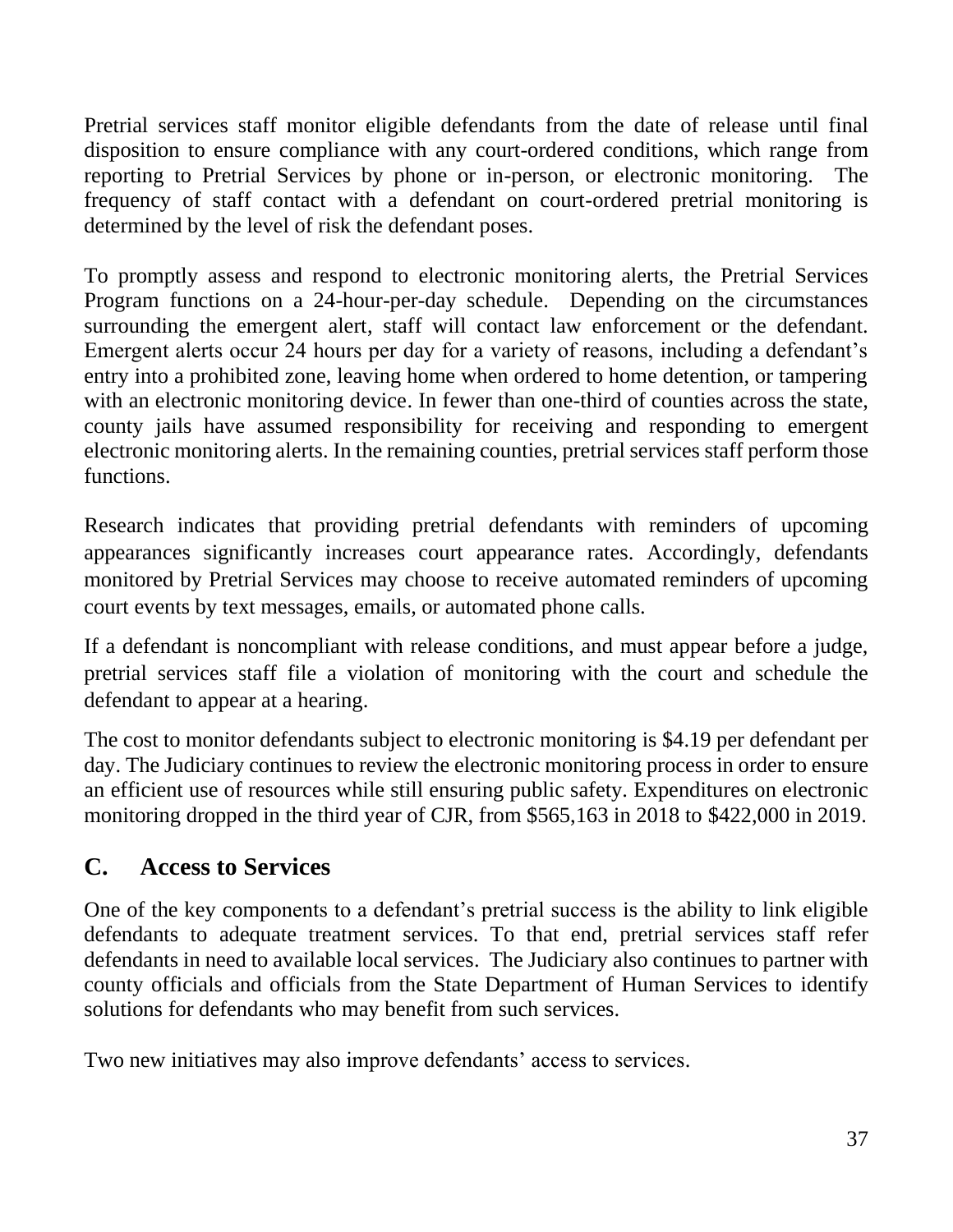First, the Supreme Court recently established the Mental Health Advisory Committee to examine issues surrounding the criminal justice system's process for handling matters involving individuals with mental illness, with an initial focus on CJR-eligible defendants. Methods to improve access to mental health services will also be addressed by this Committee, which is comprised of representatives from all branches of government, including the Office of the Attorney General, the Public Defender, the Department of Human Services, local law enforcement, mental health advocacy groups, and health care providers.

Second, the State of New Jersey received \$7.4 million in grants from the federal government to fight the opioid overdose epidemic. Individuals who leave jail or prison are some of the most vulnerable to an opioid overdose. To help combat this issue, the New Jersey Department of Human Services and the Department of Corrections, alongside the New Jersey Department of Health, will fund county correctional facilities to administer medication-assisted treatment (MAT) to those with opioid addictions.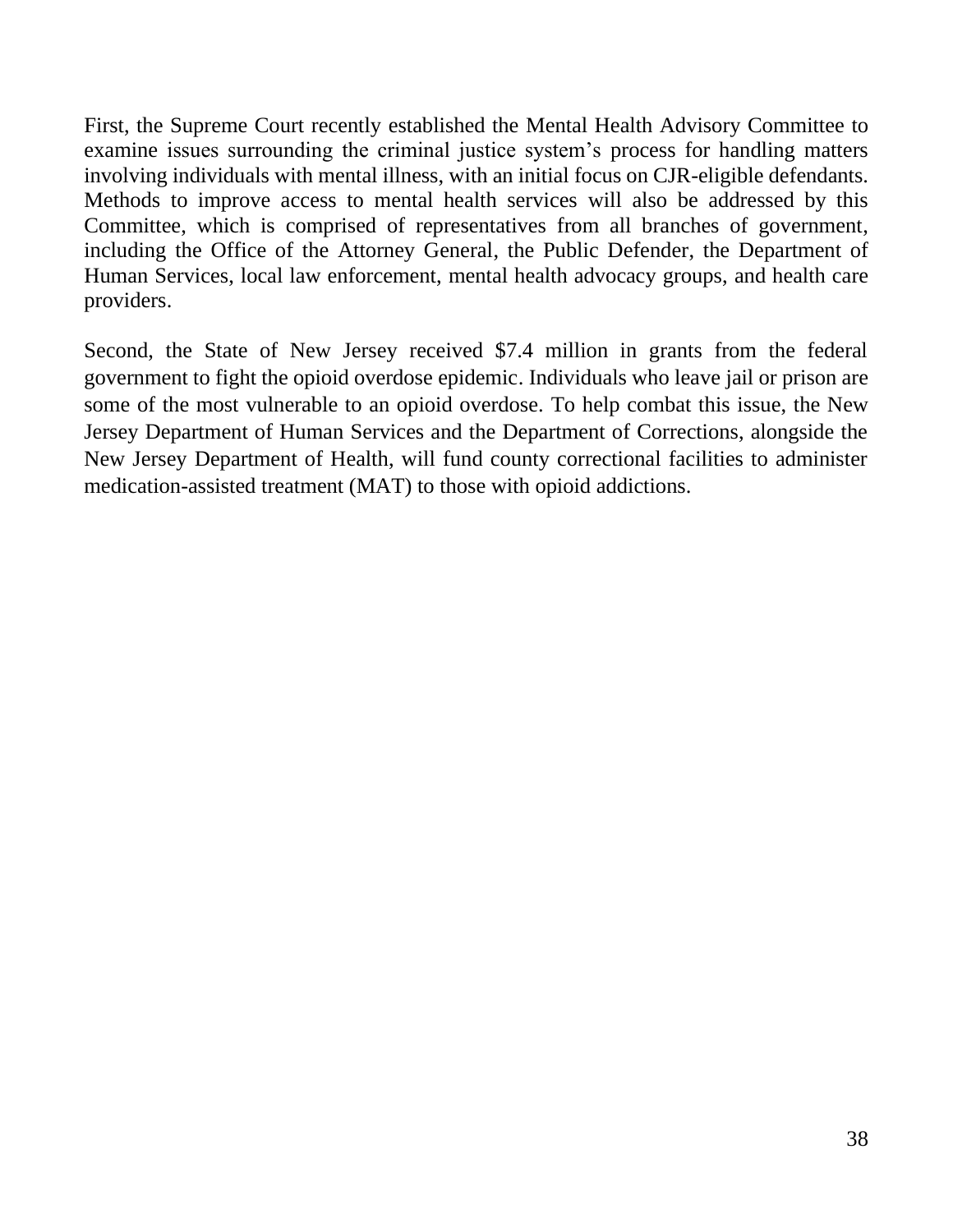## <span id="page-39-0"></span>**V. NEW JERSEY AS A PARTNER ON THE NATIONAL STAGE**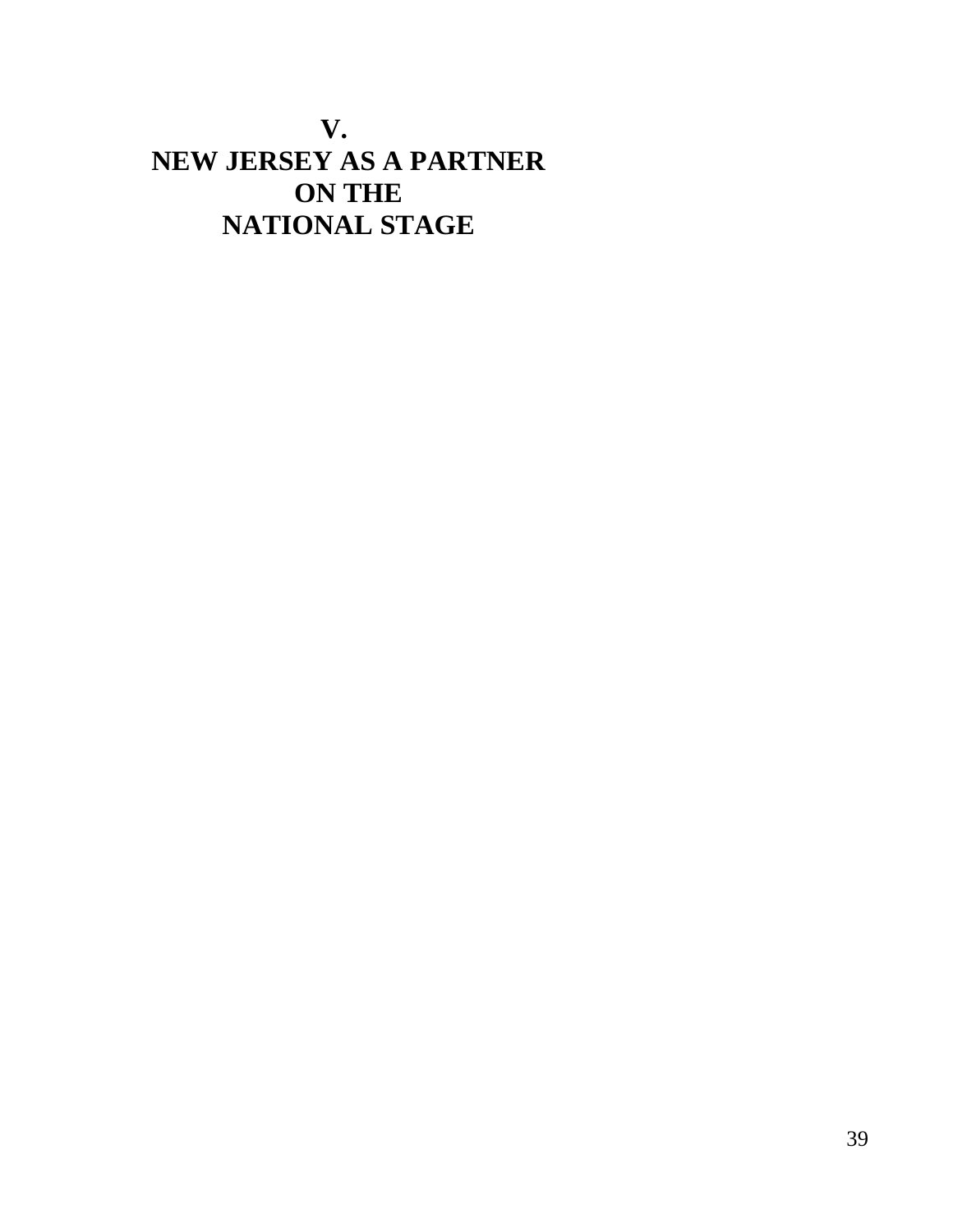#### **New Jersey as a Partner on the National Stage**



*You can't put your toe in the water with criminal justice reform. You must jump into the pool. If you aren't willing to be committed, you're not ready to take this on. ~ Glenn A. Grant, acting Administrative Director of the Courts*

*Judge Grant speaking at the Minneapolis Bail Reform Summit, October 2019*.

New Jersey has become a model in the pretrial justice reform arena over the past few years, as jurisdictions across the country have sought assistance and advice. Some highlights from 2019:

New Jersey has been asked to visit other jurisdictions to share New Jersey's story of Criminal Justice Reform. In September, Acting Administrative Director of the Courts Glenn Grant presented to the Colorado Judicial Conference, a training event for judges statewide, in Vail, Colorado. Also, in September, Passaic Assignment Judge Ernest Caposela and former statewide Pretrial Services Manager Marcia Rebimbas participated in a plenary session with national expert and Director of Data Analytics for Luminosity, Inc., Dr. Marie VanNostrand, at the National Association of Pretrial Services Agencies (NAPSA) Conference. In October, Judge Grant was a panel member at the Bail Reform Summit convened in Minneapolis, Minnesota, by the Minneapolis Foundation.

On November 13, Judiciary leadership, including Chief Justice Stuart Rabner and Judge Grant, in collaboration with New Jersey stakeholders, participated in a full-day conference titled "Advancing Pretrial Justice: Lessons from State Bail Reform Leaders." The meeting was sponsored by Arnold Ventures and featured New Jersey as a model for pretrial justice reform. Leaders in pretrial justice reform in other states attended, with representatives from California, Indiana, Michigan, New York, Ohio, Texas, and Wisconsin. The day provided a unique opportunity for other states to learn from New Jersey's comprehensive approach to pretrial reform. In addition, researchers from the MDRC, a non-profit education and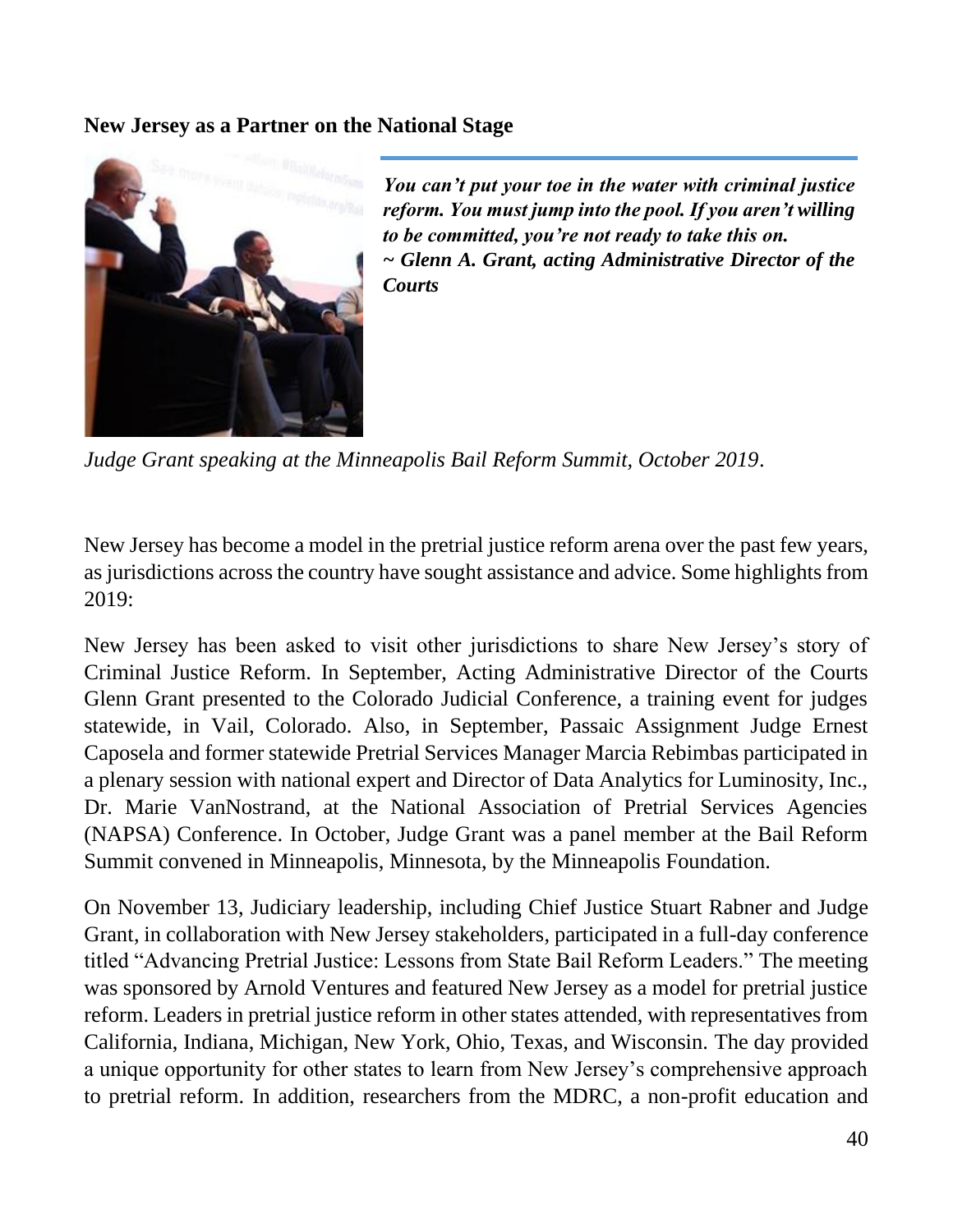social policy research organization, presented the findings from their evaluation of pretrial justice reform in New Jersey.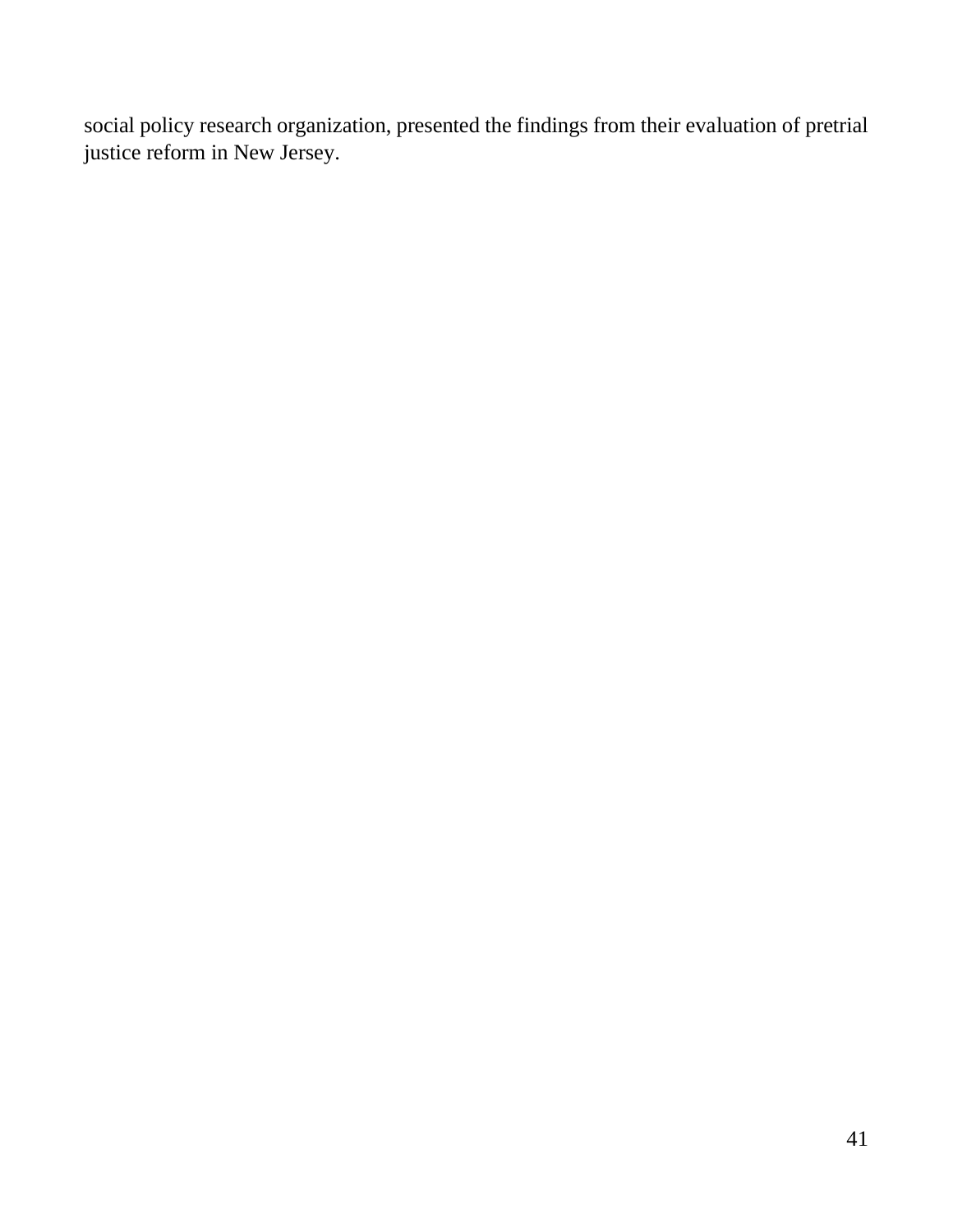<span id="page-42-0"></span>**VI. CONCLUSION AND NEXT STEPS**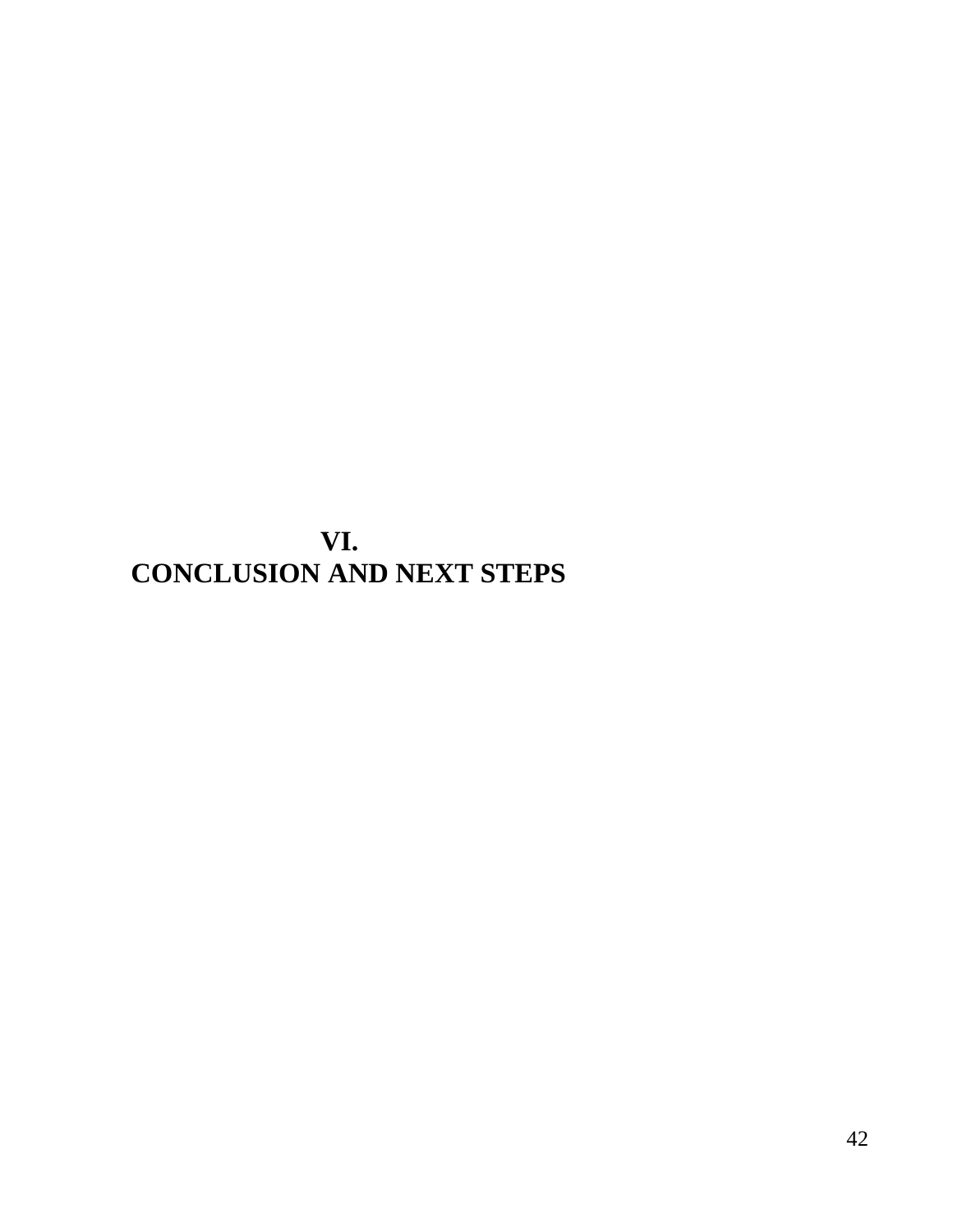## **Conclusion and Next Steps**

One of the driving forces behind the adoption of Criminal Justice Reform was a 2012 study that found 12 percent of New Jersey's jail population was being held on bails of \$2,500 or less.

A 2019 update of that same study, each of which looked at the first Wednesday in October, found 2.4 percent were held on bails of \$2,500 or less. Only two of those defendants were CJR-eligible. The other 49 defendants had initially been released on a summons or on their own recognizance but were ordered to post bail after failing to appear for a scheduled court appearance.

Defendants charged with serious crimes now make up the vast percentage of New Jersey's pretrial jail population under CJR. In 2019, two-thirds of defendants were charged with first- or second- degree offenses.

In its first three years of existence, Criminal Justice Reform has made progress toward meeting its mission. CJR has decreased the unnecessary detention of low-risk defendants, ensured community safety, and preserved the integrity of the criminal justice system.

The vast percentage of defendants released pretrial continue to return to court without being charged with a new offense. The rate of new indictable criminal activity for defendants in 2017 and 2018 was nearly the same; 13.7 percent in 2017 and 13.8 percent in 2018.

Court appearance rates also have been consistent, with defendants appearing for court at a nearly 90 percent rate in 2017 and 2018.

The Public Safety Assessment continues to serve as an accurate risk assessment tool for judges, as defendants who receive low risk scores are far less likely to commit a new crime or flee than those defendants who receive scores indicating a high risk.

In almost all of the performance measurements gathered for this annual report, the results were remarkably similar from 2018 to 2019, a sign of stability for a program that overhauled a pretrial justice system that stood for more than a century.

As a result of legislative action and support from the Governor, CJR now has a dedicated funding source as well. The Pretrial Services program, which had been funded by filing fees, is now funded through the state budget.

While much has been accomplished, important work lies ahead.

There are fewer defendants of all races and genders in jail today under Criminal Justice Reform – and the average time defendants spend in jail is also decreasing, from an average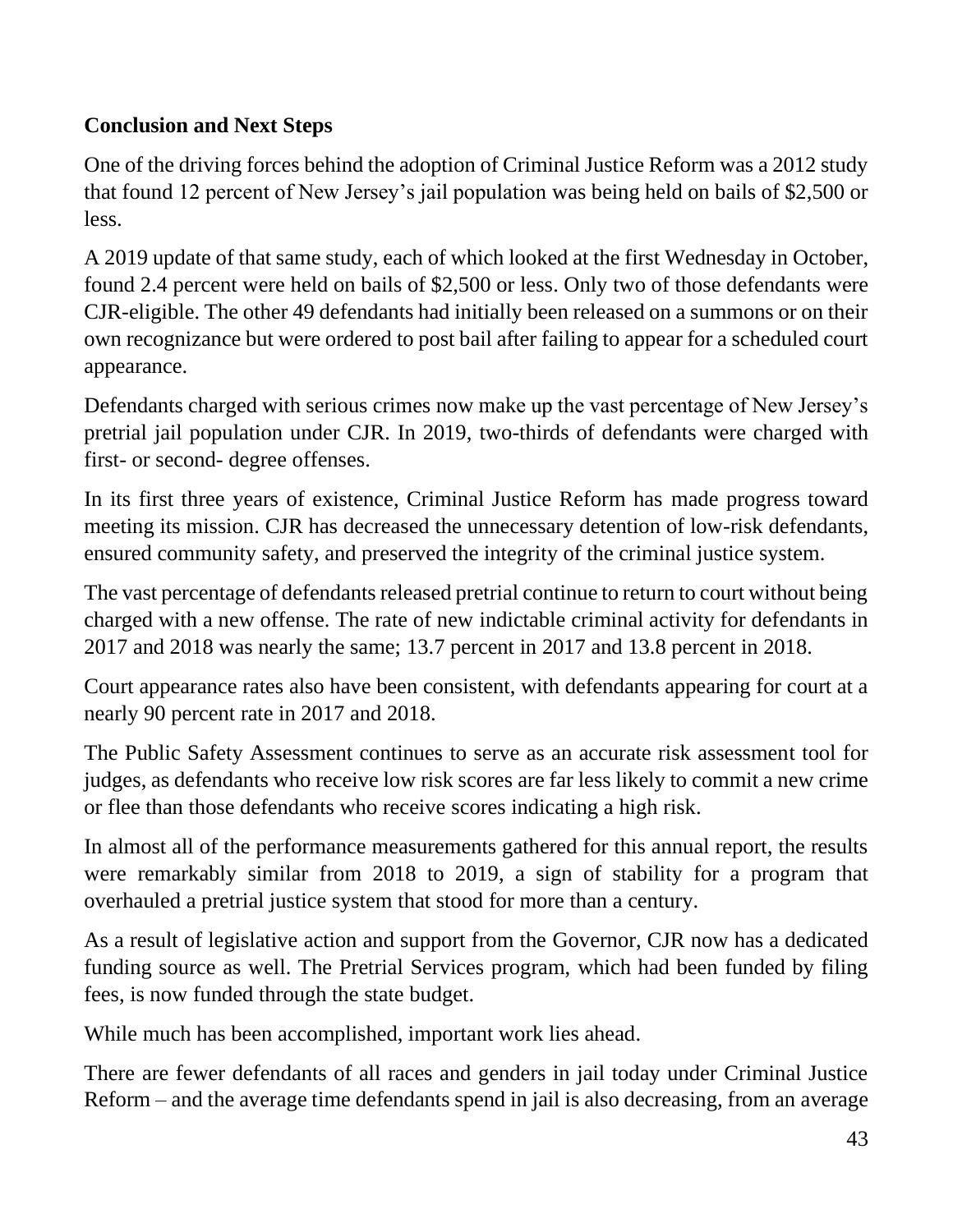of 37.2 days in 2017 to 34.7 percent in 2018. However, more must be done to reduce the racial disparities that exist throughout New Jersey's criminal justice system. Black defendants are disproportionately represented in both the overall population of people issued complaints and the population of defendants who receive complaint-warrants; and black individuals still represent 55 percent of New Jersey's jail population.

Change will require the cooperation of all the decision-makers within the criminal justice system and an analysis of the disparities at each step in the pretrial process.

In 2018, the Judiciary entered into a multi-year partnership with Crime Lab New York, a research center of the University of Chicago, to work closely with the Judiciary's Quantitative Research Unit in developing strategies that promote fairness and equity within the justice system. The researchers are analyzing data collection practices to isolate the causes of disparity in the pretrial decision-making process and identify the extent to which the PSA and decisions by human actors (law enforcement, prosecutors, judges, etc.) contribute to that disparity.

The researchers also are working toward solutions to identify defendants who present an added risk of committing acts of domestic violence. Both issues will be top priorities in the year ahead.

In its short history, Criminal Justice Reform has proven to be a flexible system, adaptable to change but mindful of maintaining the balance between addressing public safety and upholding the rights of the accused. The pursuit of justice can never be a static effort. It requires a persistent analysis of shortcomings in the criminal justice system and the continued identification of lasting solutions to ensure all are treated fairly and equally under the law.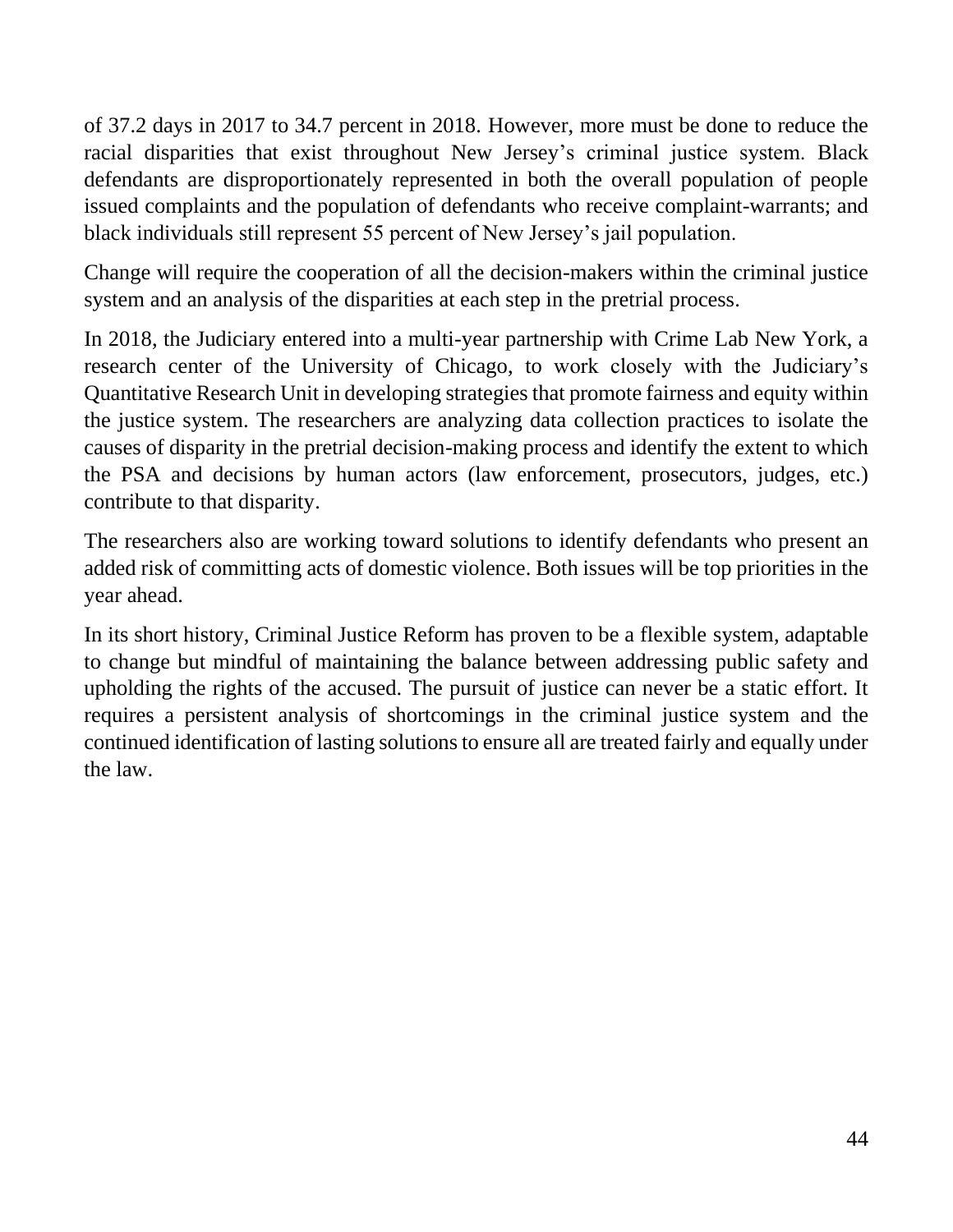## <span id="page-45-0"></span>**VII. ADDENDUM: DEVELOPMENT, MAINTENANCE AND ADMINISTRATION OF ECOURTS**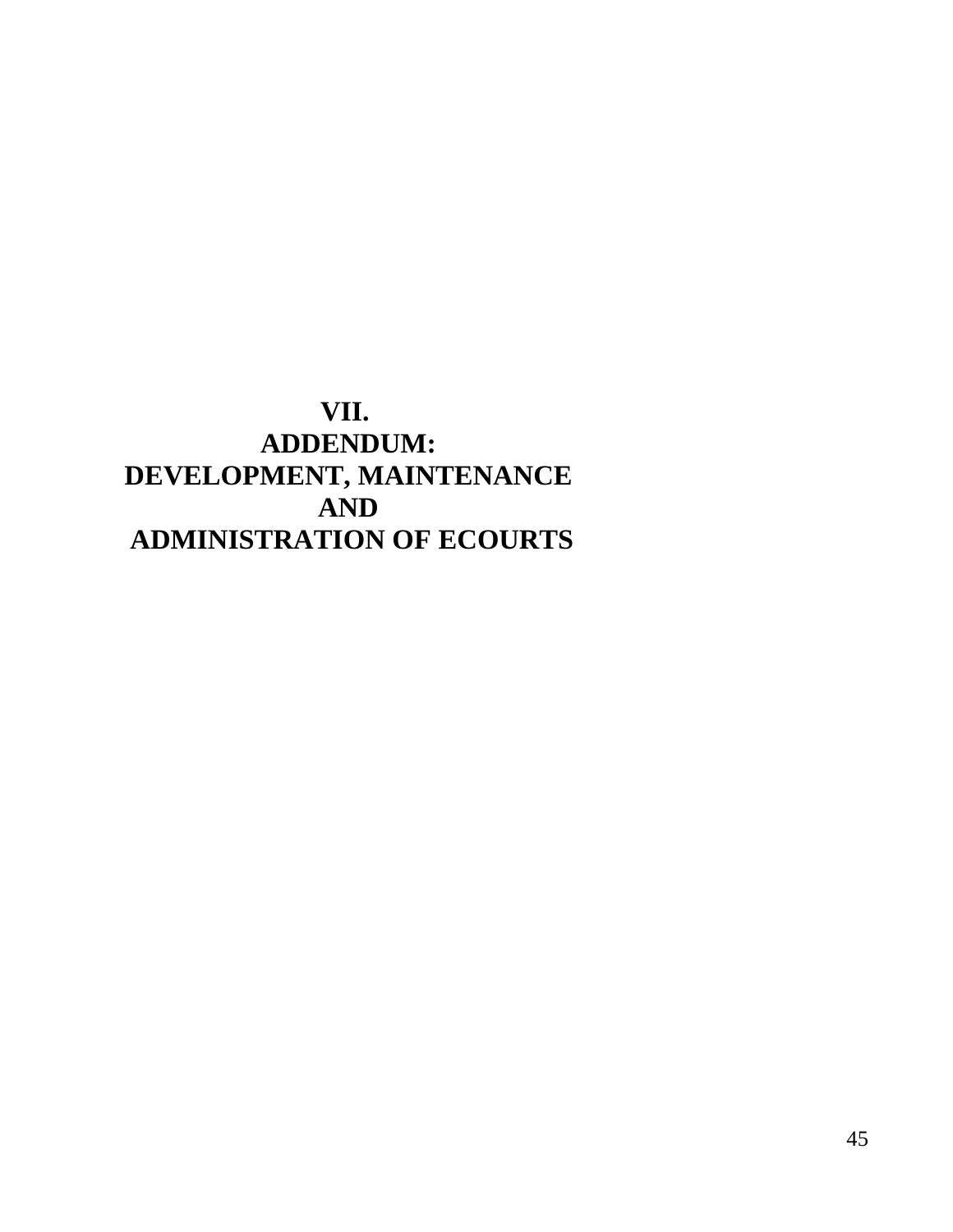### **Development, Maintenance and Administration of eCourts**

The Judiciary is engaged in a multifaceted initiative to convert its legacy information technology systems, based on mainframe databases, into a modern integrated eCourts electronic filing, electronic storage, and electronic case management application. Over the years, the Judiciary has collected millions of party and case records, currently maintained in numerous decades-old databases, which require rebuilding from the ground up. Four essential functionalities support this concerted effort to transform the Judiciary into the digital age:

(1) Electronic filing and information exchange between the court and attorneys;

(2) The establishment of electronic case files;

(3) The maintenance of electronic records management systems that provide attorneys and the public with appropriate access to case information; and

(4) Modern case management systems that will enable the Judiciary to track, dispose of, report on, and share data with our government partners.

The various systems described below represent a significant undertaking and a bold push toward the Chief Justice's vision of total modernization. Despite the progress that has been made in the areas of efiling, several more years of work are required to complete our goals of replacing all systems from both front-end efiling to back-end case management.

### **eCourts Supreme Court: Implemented in 2017**

The Offices of the Attorney General, Public Defender, and County Prosecutors are all filing electronically in the Supreme Court. The Judiciary presently is expanding electronic filing to include private attorneys in criminal matters, and the next expansion will include private attorneys in civil matters. The application provides for electronic access by counsel, Justices, and Supreme Court staff to all electronically filed documents.

### **eCourts Appellate Division: Implemented June 2013**

eCourts Appellate was initially available in criminal cases in which the Public Defender filed the motion and the Attorney General or County Prosecutor was the responding party. The system has progressively added new case types or case filers over the last several years, including Children in Court, Family, Pretrial Detention (CJR) appeals, and as of January 1, 2018, civil cases under mandatory efiling. System use of both Judiciary Account Charge System (JACS) and credit cards has enabled access to the entire bar for filing. With the advent of efiling, data and documents are transmitted to the appellate case management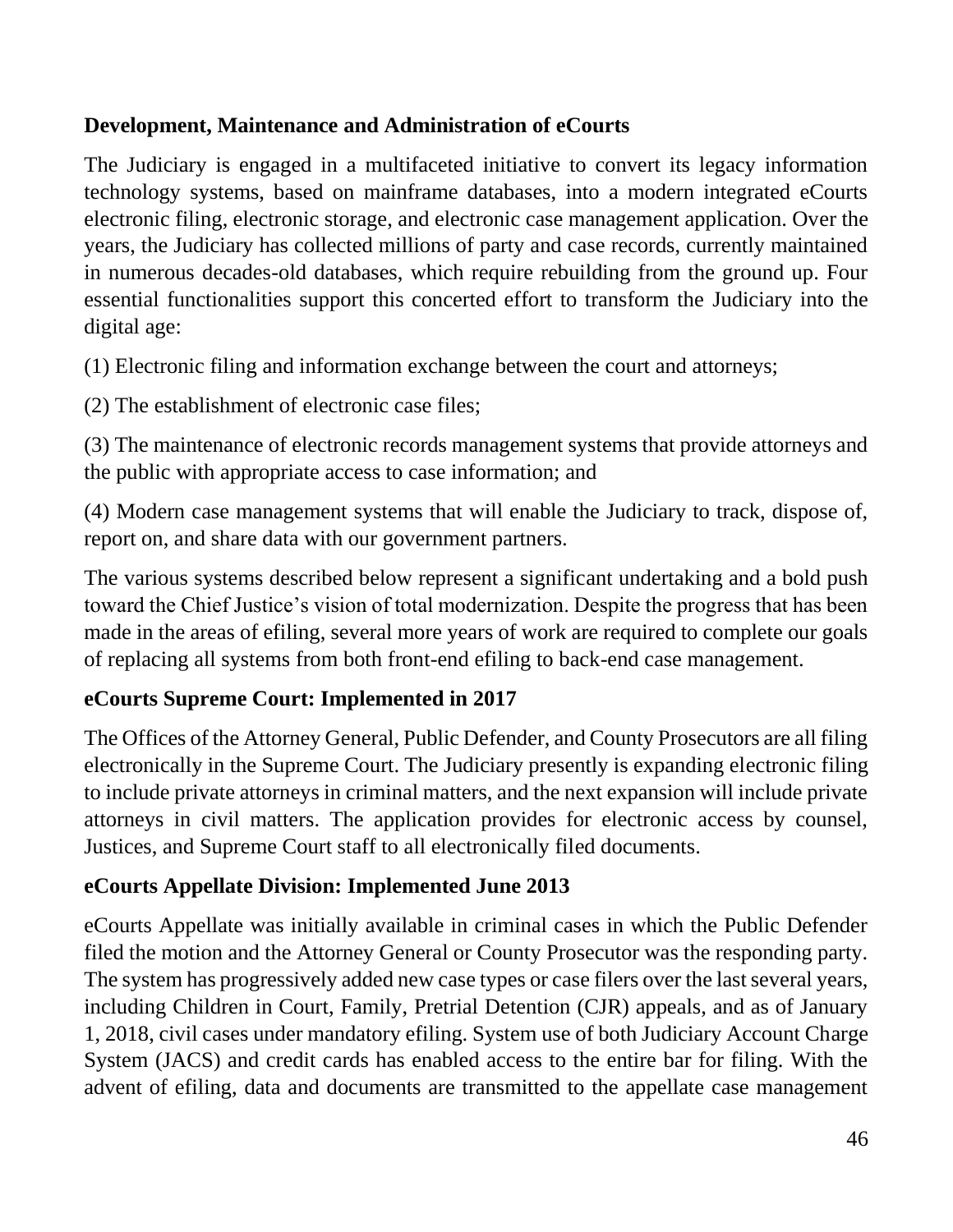system, which has ensured access to these data and documents by the bar, the court, and staff. In addition, efiling will assist with instant notifications of submissions, document review at the touch of a button, and record retention.

## **eCourts Criminal: Implemented July 2014**

The Judiciary in 2014 implemented eCourts Criminal. At the outset, it provided the attorneys the ability to efile motions, responses, and briefs. The Judiciary has since expanded the application to include almost all other documents filed in the Criminal Division. The Superior Court Clerk's Office has converted thousands of archived paper records to digital images and added them to the eCourts system. As of November 30, 2019, there have been 1,268,296 filings in Criminal. The eCourts Criminal case jacket was integrated with the Appellate eDATA system in December 2016 so that appellate documents filed through eDATA would populate in the Criminal case jacket of the trial court case. Examples of appellate documents include the Notice of Appeal, Motion for Leave to Appeal, Transcript Request Form, Case Information Statement, and the Appellate Decision. These appellate filings also appear in the eCourts Criminal case management worklist, letting Criminal staff know of any appeals initiated on their cases. An interface was added in April 2019 to enable the Appellate eDATA system to retrieve all orders from Criminal Case Jacket.

## **eCourts Tax: Implemented February 2015**

The introduction of electronic filing in the Tax Court was instrumental in reducing significant data entry and processing backlogs. This project automated case initiation and complaint docketing. In 2019, new functionality was added to eCourts allowing an order to be approved by a judge designee for internal court staff. Tax attorneys now have the option to file using a credit card or an electronic check (ACH). Additionally, eCourts now allows non-attorneys, such as municipal assessors, municipal clerks, and county boards of taxation, the ability to receive electronic notification of a new case or judgment and to access the electronic case jackets. Self-represented litigants can now sign up for electronic notifications on their cases and self-represented litigant efiling is also in development with a pilot expected by the beginning of 2020.

## **eCourts Foreclosure: Implemented September 2016**

eCourts Foreclosure, in September 2016, replaced the Judiciary Electronic Filing and Imaging System (JEFIS), implemented in 1995. In eCourts Foreclosure, attorneys can electronically file documents from complaint through judgment processing. Attorneys can also access electronic case files and automated notifications between attorneys of record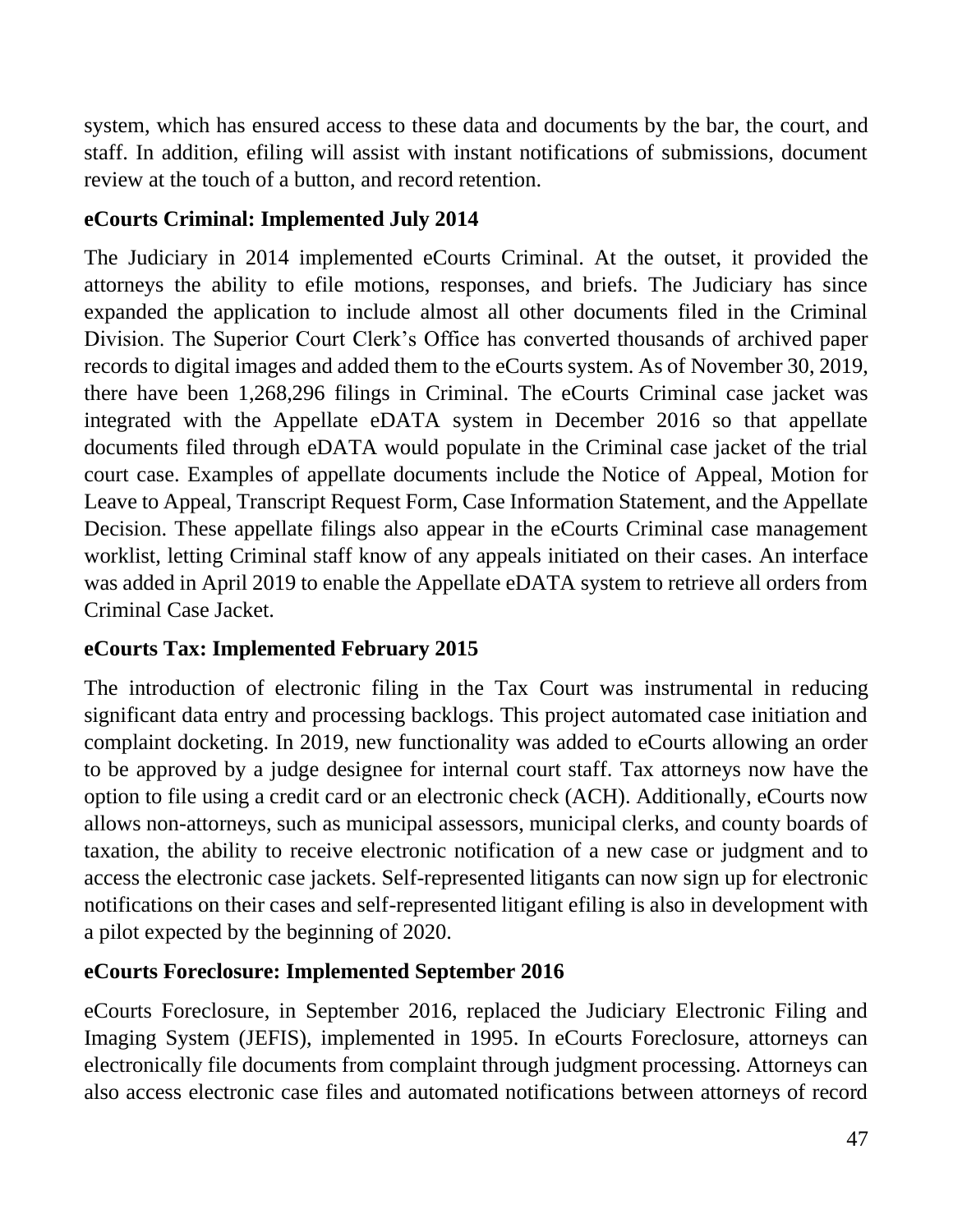and the court. Enhancements made in 2019 allow self-represented litigants the option to sign up to receive electronic notifications on their cases. County clerks and sheriffs can now access eCourts Foreclosure Electronic Case Jackets to verify judgments of foreclosure. Since Foreclosure went into eCourts, more than 899,000 cases have been electronically processed.

## **eCourts Special Civil Part/DC: Implemented September 2016**

eCourts Special Civil Part /DC pertains to cases with a demand amount of less than \$15,000 and focuses on the replacement of an older electronic filing system, the Judiciary Electronic Filing and Imaging System (JEFIS). In eCourts Special Civil DC, attorneys can electronically file documents from complaint through post judgment. Enhanced in 2019, DC complaints are now auto-docketed into eCourts and the case management system (ACMS). The complaint and summons are automatically sent to the defendant via regular and certified mail using the AOC centralized printing process. Additionally, the SCP Court Officers can now e-file some of their documents via eCourts and they are notified via email if there are updates to the executions that are their responsibility. Court Officers also receive an electronic daily file via email that contains all the writ and chattel executions assigned to them the previous day. Attorneys of record and the court can access the DC eCourts Case Jackets and receive automated notifications as well. Between July 1, 2018 through July 1, 2019 there were more than 208,000 cases filed in the eCourts Special Civil Part.

## **eCourts Special Civil Small Claims (SC) case jacket: Implemented September 2017**

eCourts Special Civil SC pertains to cases with a demand amount of less than \$3,000. This ongoing project provides an electronic case jacket, enabling simultaneous access by judges, court staff, and attorneys. It also provides for centralized processing of court-generated notices. Implementation began with the placement of select notices in the case jacket and it was expanded to include additional notices and documents. Between July 1,2018 through July 1, 2019 there were more than 23,000 cases stored in the eCourts Small Claims case jacket.

## **eCourts Special Civil Landlord Tenant (LT) case jacket: Implemented September 2017**

eCourts Special Civil LT pertains to cases with a dispute between the landlord and a tenant. This ongoing project provides an electronic case jacket, enabling simultaneous access by judges, court staff, and attorneys. Implementation began with the placement of all notices in the case jacket and will be expanded to include eCourts efiling, auto docketing, case management, and centralized printing functionality. Pilot is expected in early 2020.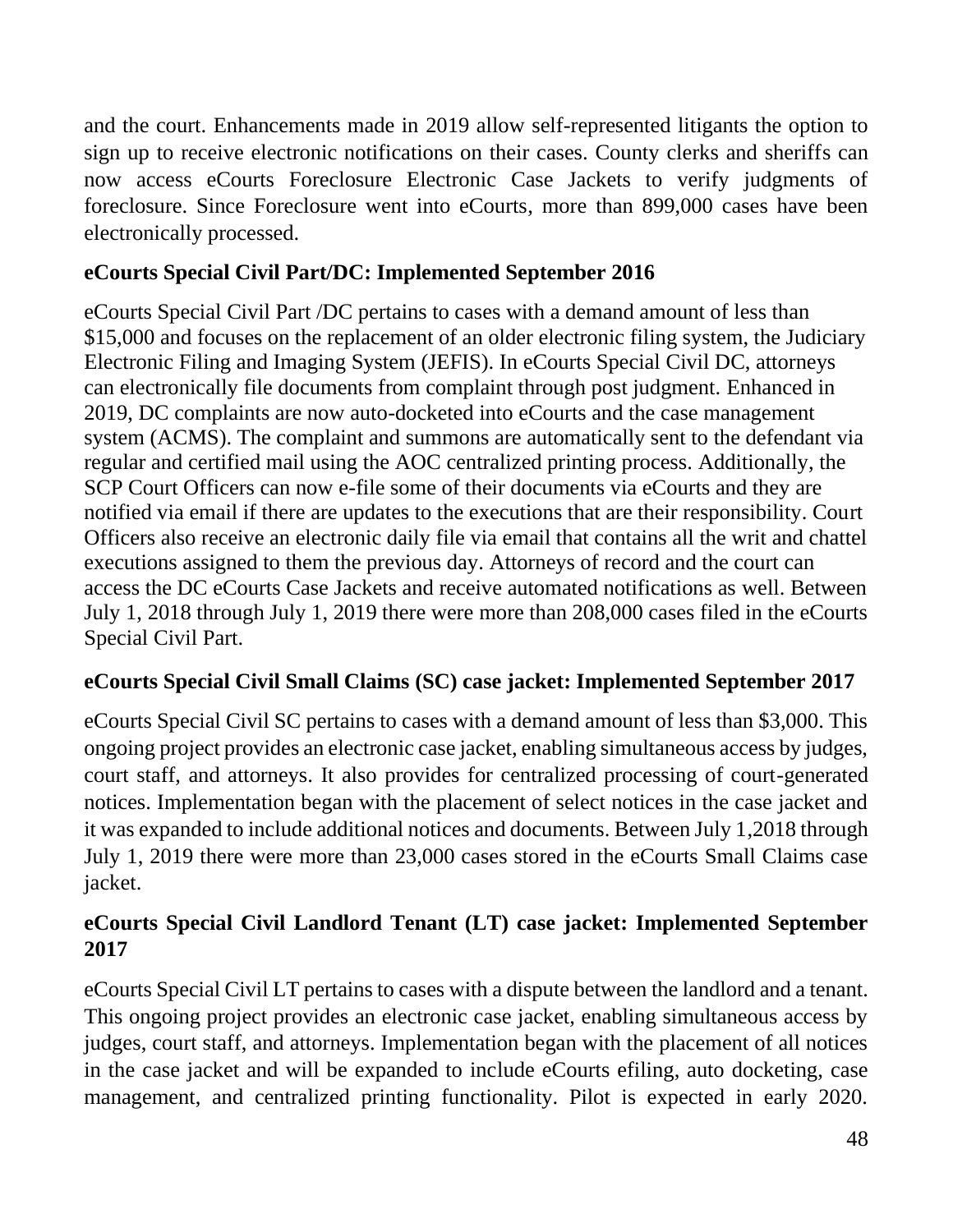Between July 1, 2018 through July 1, 2019 there were more than 150,000 cases stored in the eCourts landlord tenant case jacket.

### **eCourts Civil Law/Law Division: Implemented December 2017**

eCourts Civil Part / Law Division was operational in eCourts in December 2017. All case documents from the complaint through the judgment can be electronically filed through eCourts. eCourts includes access to electronic case files and automated notifications between attorneys of record and the court. As of 2019, complaints and motions are automatically docketed through eCourts and into the civil case management system via ACMS and notifications are automatically sent. In 2019, the processing of Civil Part / Law Division Name Change complaints has been enhanced to include the sharing of the updated name with all judiciary systems, including automatically updating the Civil Commitment system (CCATS). Once CCATS is updated with the new name that update, if applicable, is sent to the Federal NICS system, which is used for national gun permit background checks. Future eCourts enhancements in the Civil Part/ Law Division in 2020 include autodocketing of civil orders and automating the arbitration process. Since Civil Part/ Law Division was implemented in eCourts, more than 72,000 cases have been filed electronically.

### **eCourts Probation Electronic Case Jacket: Implemented June 2016**

An eCourts electronic case jacket was implemented for the Probation Division in June 2016, eliminating most paper files and allowing simultaneous access to probation information by judges and staff. The Probation case jackets also include embedded hyperlinks to other eCourts electronic files in the Criminal, Family, and Municipal Divisions, eliminating delays and gaps between divisions. There have been 196,298 documents uploaded to the Probation case jacket from January 2017 through October 2019. eCourts Probation will be expanded to include a mobile application for ISP and case management functions in the first quarter of 2020.

### **eCourts Criminal – Criminal Justice Reform: Implemented January 2017**

eCourts Criminal required enhancement to accommodate the many tasks involved in Criminal Justice Reform (CJR), including automation of the Public Safety Assessment (PSA) risk assessment tool utilized by judges to inform their release decisions. Such automation helps Pretrial Services Program staff manage cases and prepare orders. Additional applications include a pretrial monitoring system, detailed tracking mechanism for speedy trial dates and electronic bench warrants processing for defendants on electronic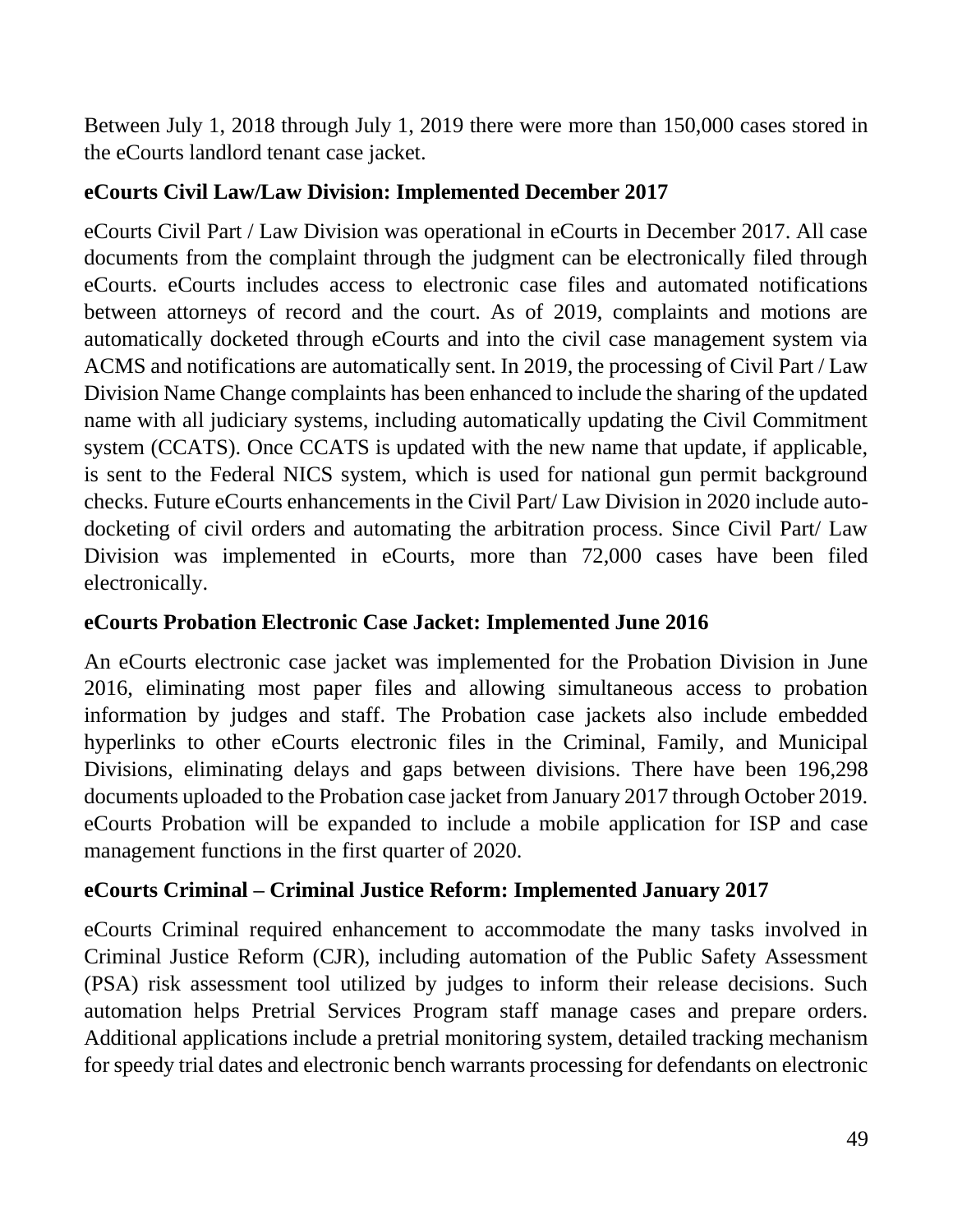monitoring. An order module was implemented in April 2019 for the automation of detention, release, and revoke release orders that will result in improved data collection.

### **eCourts Municipal: Implemented January 2017**

This broad initiative, integral to CJR, provides an enhanced and improved complaint system for law enforcement statewide. It includes a Live Scan fingerprint interface, developed in partnership with the New Jersey State Police, which connects a defendant's complaint, arrest record, fingerprint record, and criminal history. The system utilizes the data from the LiveScan fingerprint interface to populate the criminal complaint and calculate the PSA risk score.

The system gives prosecutors the ability to review and modify charges on a complaint before a finding of probable cause by a judicial officer. After a finding of probable cause and issuance of a summons or warrant, the complaint is stored in the eCourts Municipal Electronic Case Jacket and is accessible by the court, prosecutors, attorneys, law enforcement, and the county jails.

Several Municipal e-Court technology accomplishments were implemented in 2019 including: continued expansion of the e-ticketing systems. Currently, 342 agencies are engaged in the e-ticketing program, significantly reducing the need for data entry of manual tickets. The Parking Authority Ticketing system, (PATS), software was upgraded, allowing more timely updates to the PATS devices. More than 1.2 million tickets are processed electronically through the PATS system. In addition, 10 reports that required paper retention by the Municipal courts are now saved electronically in the PageCenter system, reducing the need to print and store the 10 reports to comply with the retention schedule.

## **eCourts Family Children in Court (CIC) Dockets: Implemented September 2017 & June 2018**

This eCourts project focuses on electronic filing in child neglect cases initiated by the Attorney General's Office on behalf of the New Jersey Division of Child Protection and Permanency, the Office of Parental Representation, and the Office of the Law Guardian. Four different docket / case types -- FN, FC, FG, FL -- were implemented in 2017 and 2018. Since 2017, more than 14,000 cases have been filed electronically. Enhancements are being made to include motion filing and dynamic order processing. This will result in reduction in data entry tasks and more efficient case management. The OTSC-Investigation is the first dynamic order that was put into production in September 2019. Additional orders will follow including the combined Care/Supervision and Custody in early 2020.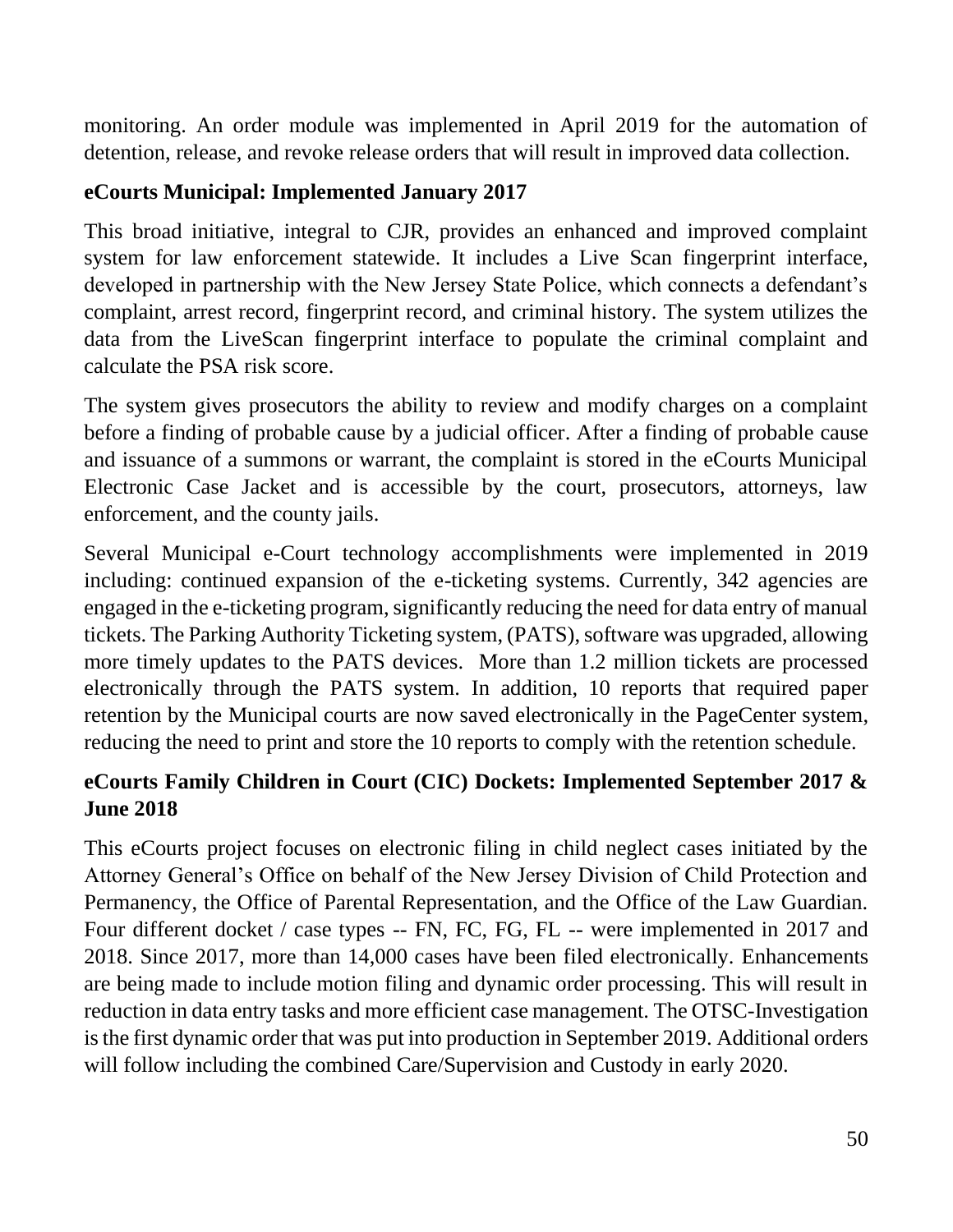### **eCourts Family (FD) Case Jacket: Implemented June 2019**

This eCourts project focuses on a case jacket for non-dissolution matters. The FD Case Jacket has been developed (Dec 2016), however, the judiciary worked with Division of Family Development on an interface to provide the Uniform Summary Support Order into the FD case jacket. Additional documents are being reviewed for future uploading. As of December 2019, there were 69,000 USSO images in the FD Case Jackets. Additional documents are being reviewed with DFD for future uploading. These include the COLA (Cost of Living Adjustment) document, the UIFSA (Uniform Interstate family Support Act) document as well as the Complaint and Modification.

### **eCourts Family (FJ): To be implemented March 2020**

This eCourts project focuses on automating the process of filing juvenile delinquency complaints. Building on enhancements made to eCDR for Criminal Justice Reform, this will enable the timely entry of juvenile matters as well as improved data collection on juvenile complaints. Automation of the Juvenile Detention Screening Tool (RST) will be designed within this flow. The projected timeframe for the initial release of this application is March 2020.

## **eCourts Family FM (Dissolution/Divorce): Case Jacket archived cases: Implemented November 2016**

This eCourts project provides judges and court staff with easy access to archived files. Thousands of paper records converted to digital images are now easily accessible for court proceedings or to fulfill records requests from the public. This application has eliminated significant delays in accessing older records from the Superior Court Clerk's Office records warehouse in Trenton. eCourts FM will be expanded to include efiling, automatic notification, and case management. As of December 2019, more than 286,000 files have been uploaded electronically. eCourts FM will be expanded to include efiling, automatic notification, and case management. Pilot expected late 2020.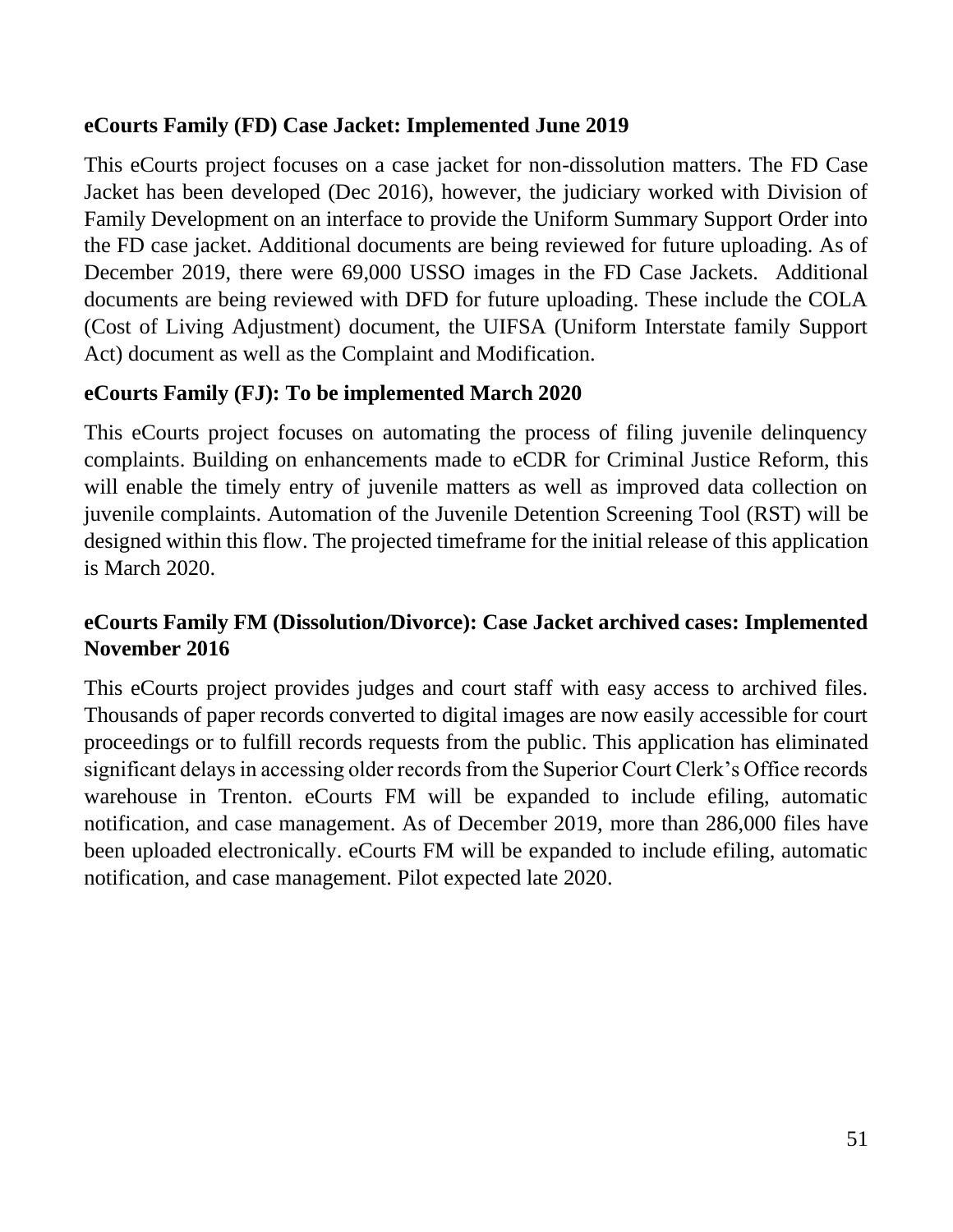# <span id="page-52-0"></span>**I. APPENDIX A The Public Safety Assessment**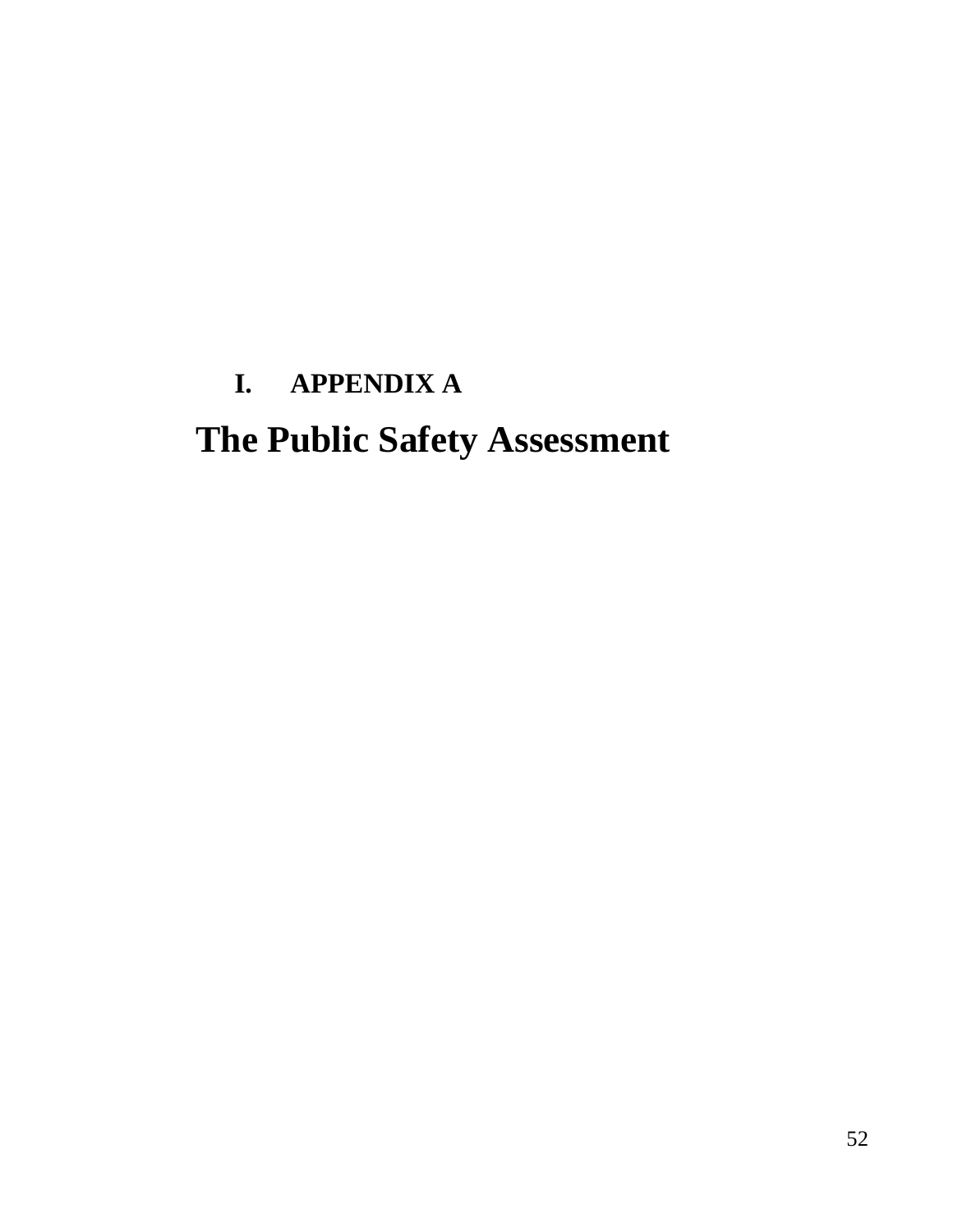#### <span id="page-53-0"></span>**Public Safety Assessment (PSA)**

The **risk measurement** component of the process, the Public Safety Assessment (PSA), utilizes the defendant's personal criminal history data to predict the risk of defendant engaging in new criminal activity or failing to appear in court, and also whether there is an elevated risk of new violent criminal activity. Through collaboration with the Office of the Attorney General and the New Jersey State Police, the Judiciary has automated the PSA for use in the State of New Jersey.

The PSA specifically measures the following nine risk factors:

- (1) the defendant's age at the time of arrest;
- (2) whether the current charge is a violent offense;
	- (2a) whether the current charge is a violent offense and the defendant is 20 years old or younger;
- (3) whether the defendant has a pending charge at the time of the offense;
- (4) whether the defendant has a prior disorderly persons conviction;
- (5) whether the defendant has a prior indictable conviction;
	- (5a) whether the defendant has a prior disorderly persons or indictable conviction
- (6) whether the defendant has a prior violent conviction;
- (7) whether the defendant has a prior failure to appear pretrial in the past two years;
- (8) whether the defendant has a prior failure to appear pretrial older than two years; and
- (9) whether the defendant has a prior sentence to incarceration.

The PSA evaluates these factors using a weighted algorithm. Depending on the number and variety of factors present, the defendant will receive a risk score between 1 through 6 on two separate scales, with 1 being the lowest risk and 6 being the highest risk. These two scales show the defendant's objective risk scores for Failure to Appear (FTA) and New Criminal Activity (NCA), respectively. In addition, the PSA calculates whether the defendant has an elevated risk of committing a new violent offense while on pretrial release, displayed to the court through a presence or absence of a New Violent Criminal Activity (NVCA) flag.